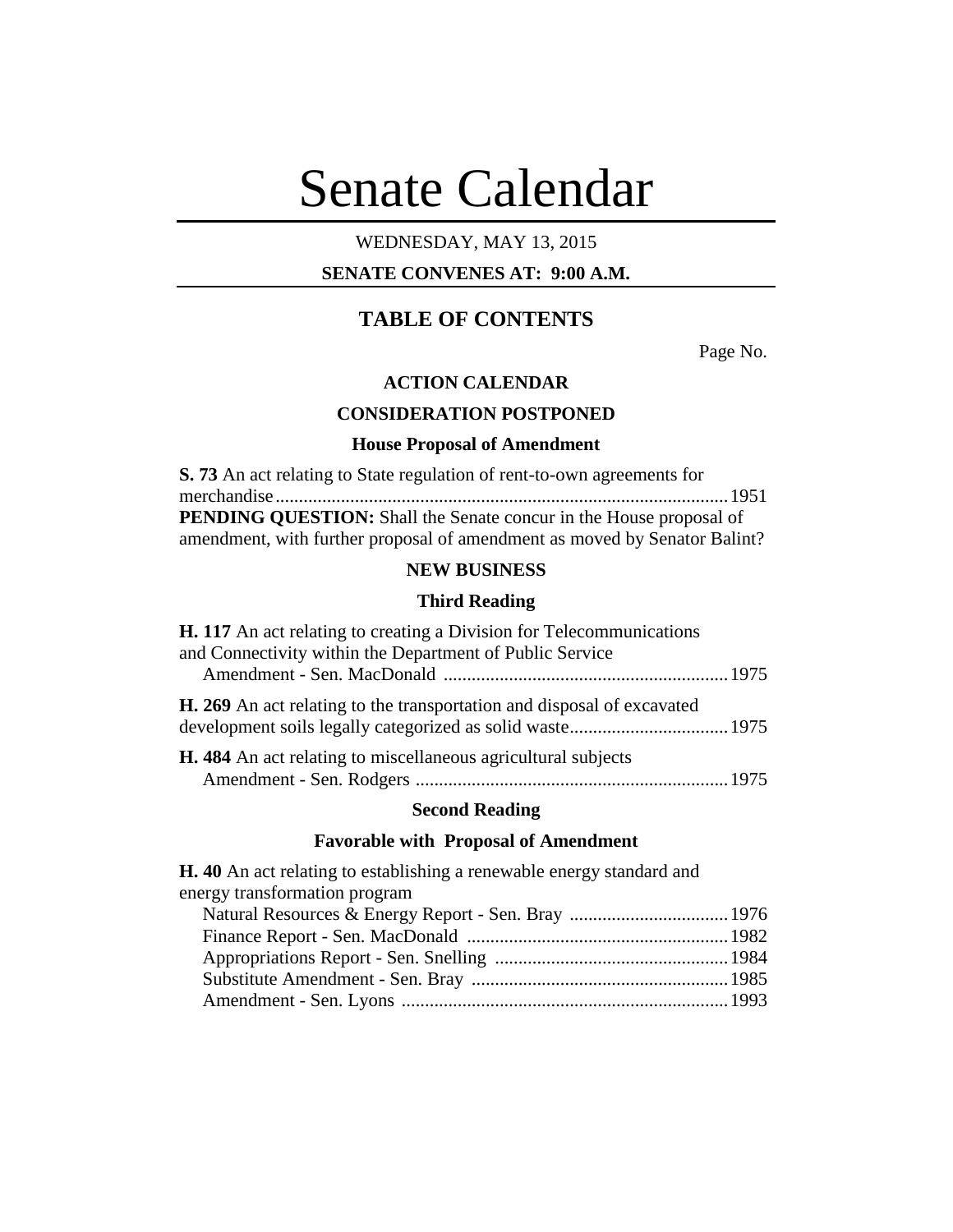| <b>H. 282</b> An act relating to professions and occupations regulated by the |  |
|-------------------------------------------------------------------------------|--|
| <b>Office of Professional Regulation</b>                                      |  |
|                                                                               |  |
|                                                                               |  |
|                                                                               |  |

# **ORDERED TO LIE**

**S. 137** An act relating to penalties for selling and dispensing marijuana....2004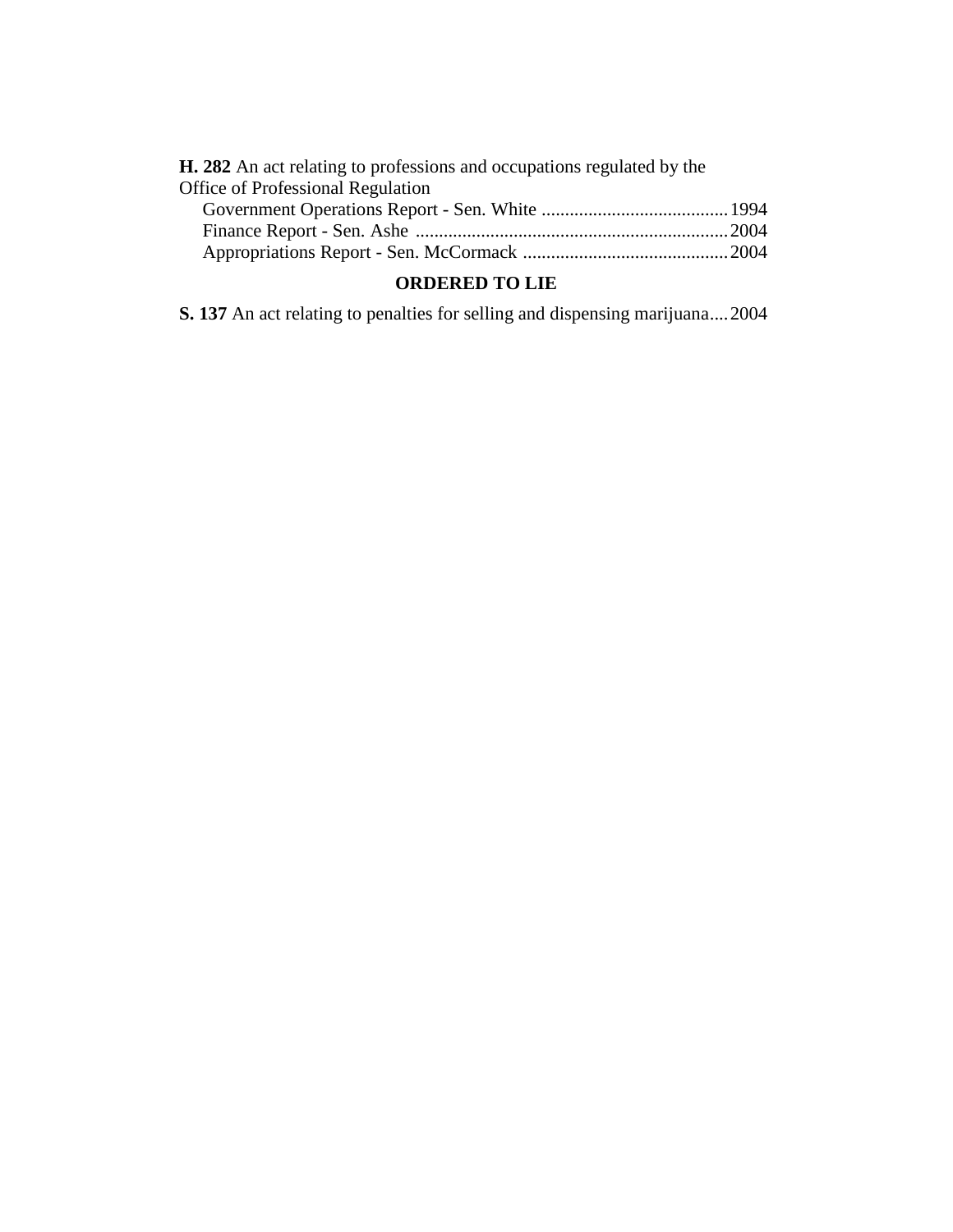#### **ORDERS OF THE DAY**

#### **ACTION CALENDAR**

#### **CONSIDERATION POSTPONED**

#### **House Proposal of Amendment**

## **S. 73**

An act relating to State regulation of rent-to-own agreements for merchandise.

**PENDING QUESTION:** Shall the Senate concur in the House proposal of amendment, with further proposal of amendment as moved by Senator Balint?

#### **Text of proposal of amendment by Senator Balint:**

First: In Sec. 1, in 9 V.S.A. § 41b(c)(2), by striking out " $(A)$ " and by striking out subdivision (B) in its entirety

Second: In Sec. 1, in 9 V.S.A. § 41b(e), by striking out subdivisions  $(1)$ – $(2)$ in their entirety and inserting in lieu thereof subdivisions (1)–(3) to read as follows:

(1) whether the item is new or used;

(2) when the merchant acquired the item; and

(3) the number of times a consumer has taken possession of the item under a rent-to-own agreement.

Third In Sec. 3, in 9 V.S.A.  $\S$  6002(b), by striking out subdivision (6) in its entirety (three representatives focused on collegiate financial literacy issues) and inserting in lieu thereof a new subdivision (6) to read as follows:

(6) two representatives focused on collegiate financial literacy issues:

(A) the President of the Vermont Student Assistance Corporation or designee; and

(B) one representative appointed by the Governor from the Vermont State Colleges, the University of Vermont, or an independent college in Vermont;

Fourth: In Sec. 3, in 9 V.S.A. § 6002(b), by striking out subdivision (7) in its entirety (two representatives from non-profit entities) and inserting in lieu thereof a new subdivision (7) to read as follows:

(7) a representative from a nonprofit entity that provides financial literacy and related services to persons with low income;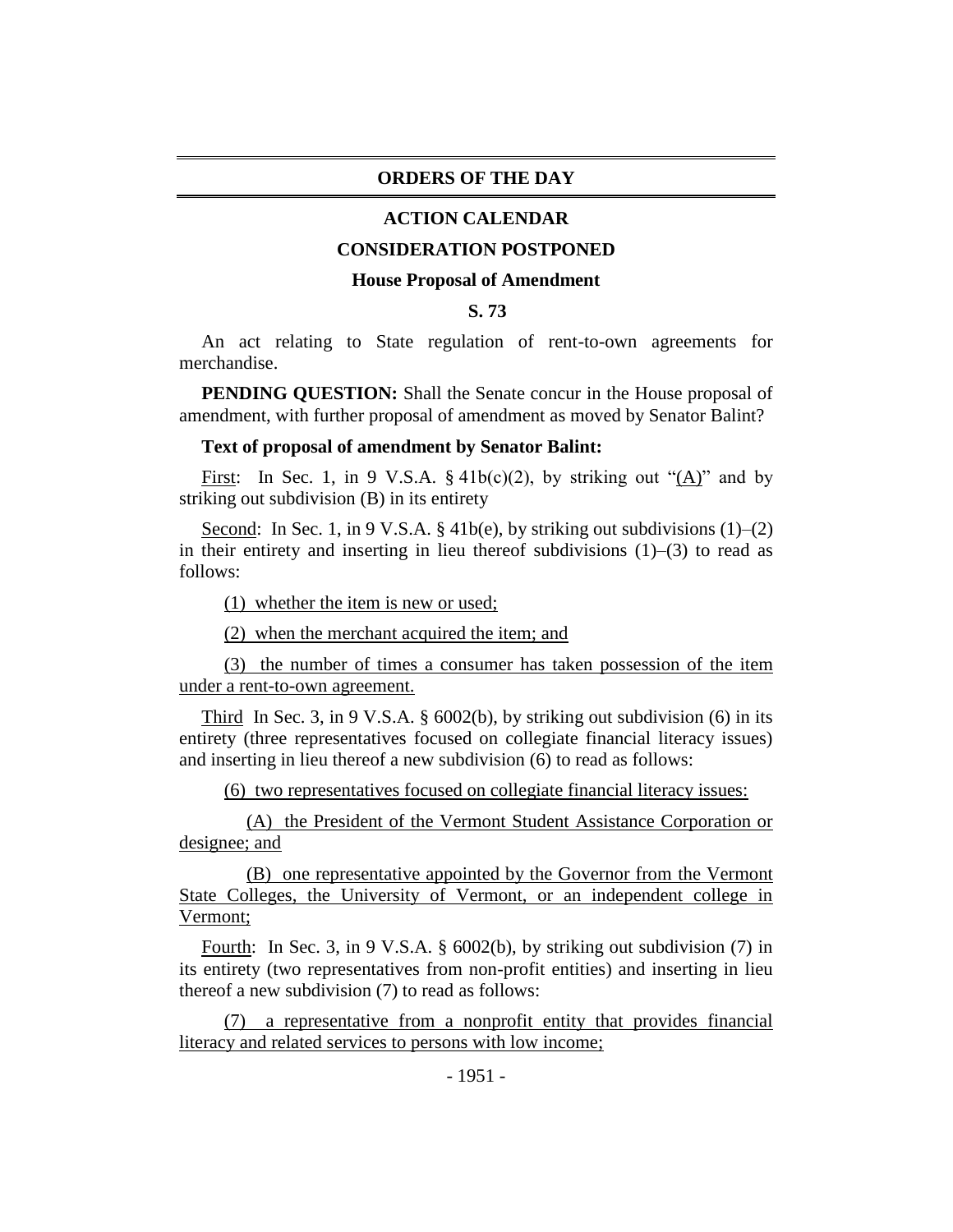#### **Text of House proposal of amendment:**

The House proposes to the Senate to amend the bill by striking out all after the enacting clause and inserting in lieu thereof the following:

\* \* \* Consumer Rent-to-Own Agreements \* \* \*

Sec. 1. 9 V.S.A. § 41b is amended to read:

## § 41b. RENT-TO-OWN AGREEMENTS; DISCLOSURE OF TERMS

(a) The attorney general shall adopt by rule standards for the full and conspicuous disclosure to consumers of the terms of rent-to-own agreements. For purposes of this section a rent-to-own agreement means an agreement for the use of merchandise by a consumer for personal, family, or household purposes, for an initial period of four months or less, that is renewable with each payment after the initial period and that permits the lessee to become the owner of the property. An agreement that complies with this article is not a retail installment sales contract, agreement or obligation as defined in this chapter or a security interest as defined in section 1-201(37) of Title 9A.

(b) The attorney general, or an aggrieved person, may enforce a violation of the rules adopted pursuant to this section as an unfair or deceptive act or practice in commerce under section 2453 of this title.

(a) Definitions. In this section:

(1) "Advertisement" means a commercial message that solicits a consumer to enter into a rent-to-own agreement for a specific item of merchandise that is conveyed:

(A) at a merchant's place of business;

(B) on a merchant's website; or

(C) on television or radio.

(2) "Cash price" means the price of merchandise available under a rent-to-own agreement that the consumer may pay in cash to the merchant at the inception of the agreement to acquire ownership of the merchandise.

(3) "Clear and conspicuous" means that the statement or term being disclosed is of such size, color, contrast, or audibility, as applicable, so that the nature, content, and significance of the statement or term is reasonably apparent to the person to whom it is disclosed.

(4) "Consumer" has the same meaning as in subsection 2451a(a) of this title.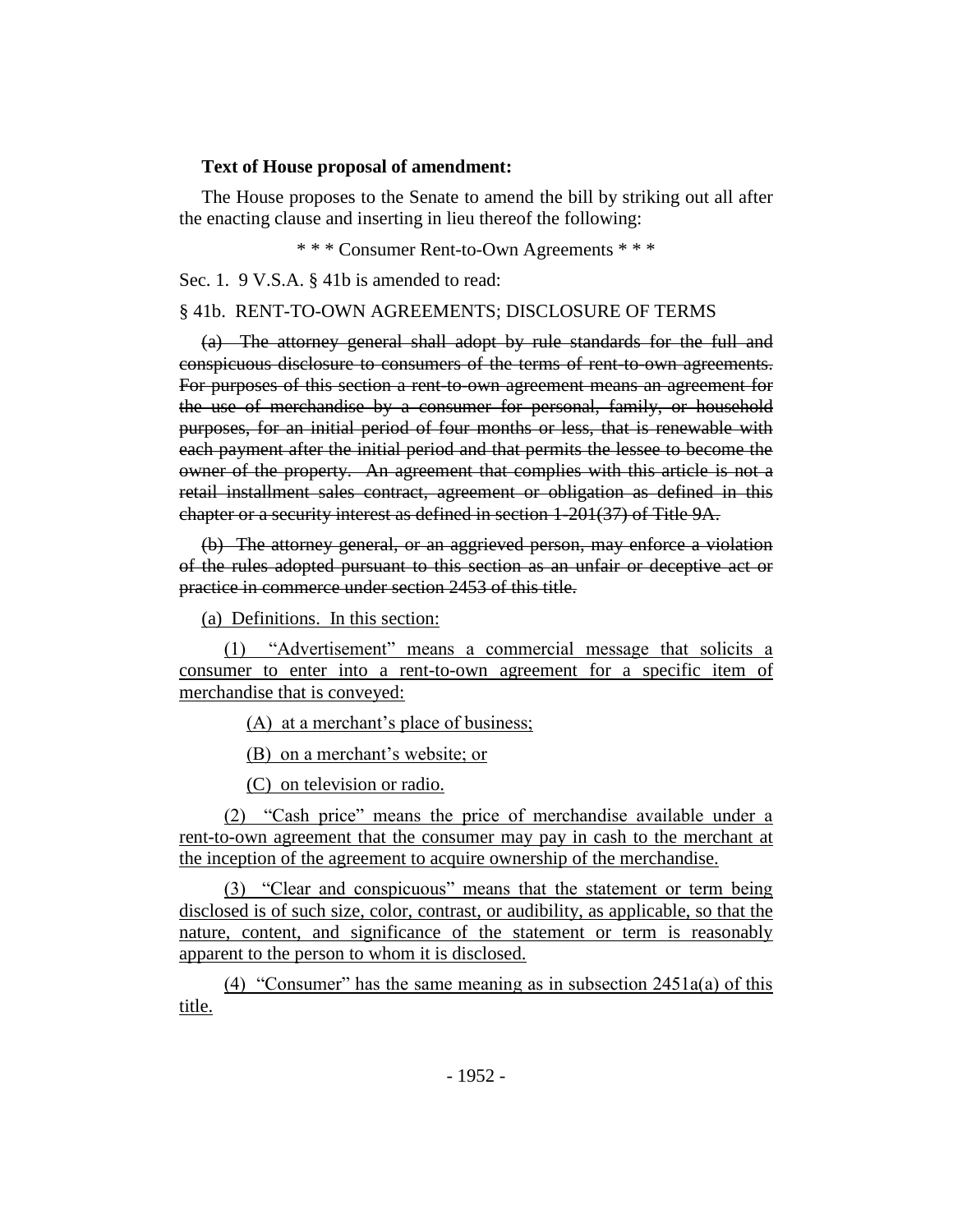(5) "Merchandise" means an item of a merchant's property that is available for use under a rent-to-own agreement. The term does not include:

(A) real property;

(B) a mobile home, as defined in section 2601 of this title;

(C) a motor vehicle, as defined in 23 V.S.A. § 4;

(D) an assistive device, as defined in section 41c of this title; or

(E) a musical instrument intended to be used primarily in an elementary or secondary school.

(6) "Merchant" means a person who offers, or contracts for, the use of merchandise under a rent-to-own agreement.

(7) "Merchant's cost" means the documented actual cost, including actual freight charges, of merchandise to the merchant from a wholesaler, distributor, supplier, or manufacturer and net of any discounts, rebates, and incentives that are vested and calculable as to a specific item of merchandise at the time the merchant accepts delivery of the merchandise.

(8)(A) "Rent-to-own agreement" means a contract under which a consumer agrees to pay a merchant for the right to use merchandise and acquire ownership, which is renewable with each payment after the initial period, and which remains in effect until:

(i) the consumer returns the merchandise to the merchant;

(ii) the merchant retakes possession of the merchandise; or

(iii) the consumer pays the total cost and acquires ownership of the merchandise.

(B) A "rent-to-own agreement" as defined in subdivision  $(7)(A)$  of this subsection is not:

(i) a sale subject to 9A V.S.A. Article 2;

(ii) a lease subject to 9A V.S.A. Article 2A;

(iii) a security interest as defined in subdivision 9A V.S.A.  $§ 1-201(a)(35);$  or

(iv) a retail installment contract or retail charge agreement as defined in chapter 61 of this title.

(9) "Rent-to-own charge" means the difference between the total cost and the cash price of an item of merchandise.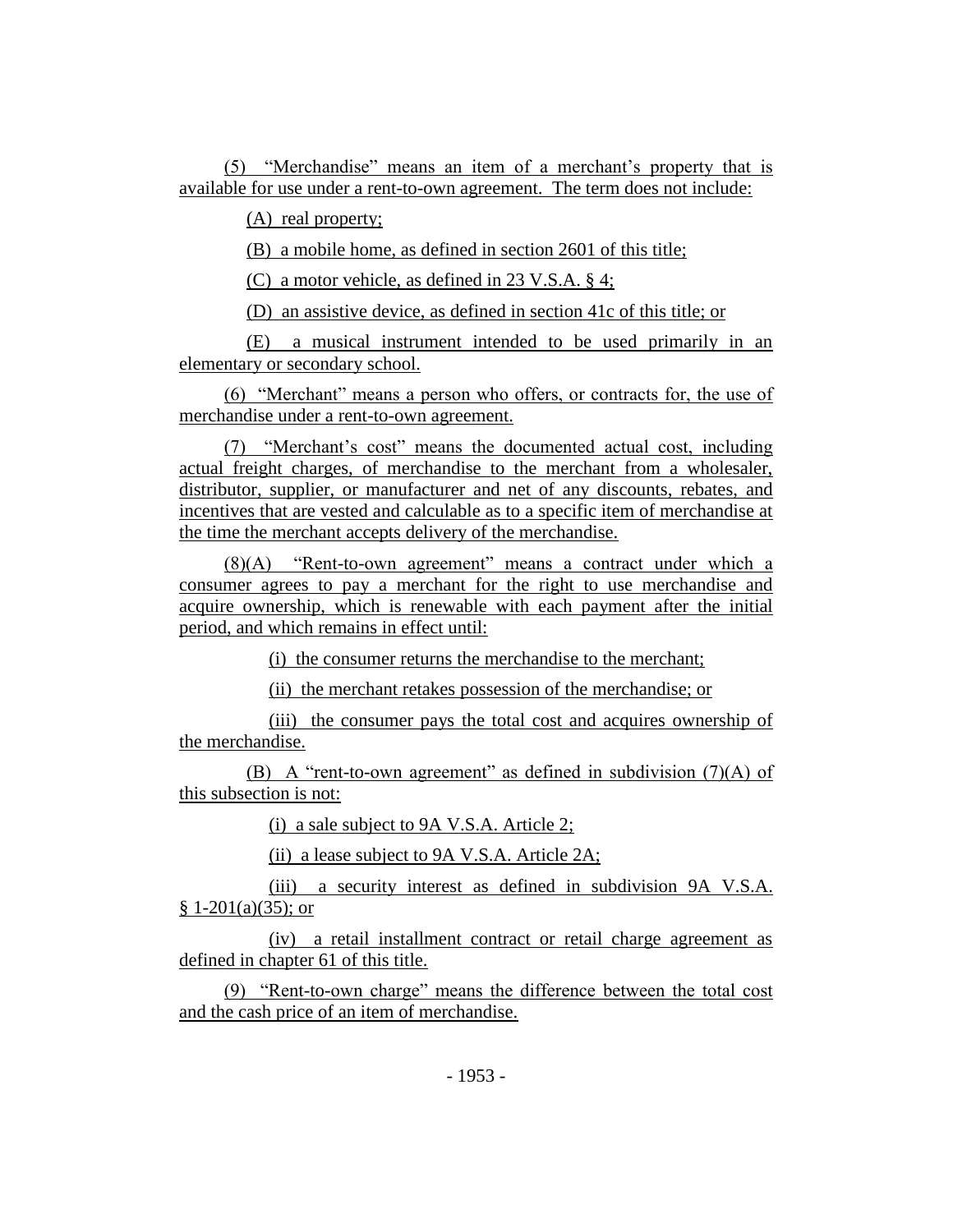(10) "Total cost" means the sum of all payments, charges, and fees that a consumer must pay to acquire ownership of merchandise under a rent-to-own agreement. The term does not include charges or fees for optional services or charges or fees due only upon the occurrence of a contingency specified in the agreement.

(b) General requirements.

(1) Prior to execution, a merchant shall give a consumer the opportunity to review a written copy of a rent-to-own agreement that includes all of the information required by this section for each item of merchandise covered by the agreement and shall not refuse a consumer's request to review the agreement with a third party, either inside the merchant's place of business or at another location.

(2) A disclosure required by this section shall be clear and conspicuous.

(3) In a rent-to-own agreement, a merchant shall state a numerical amount or percentage as a figure and shall print or legibly handwrite the figure in the equivalent of 12-point type or greater.

(4) A merchant may supply information not required by this section with the disclosures required by this section, but shall not state or place additional information in such a way as to cause the required disclosures to be misleading or confusing, or to contradict, obscure, or detract attention from the required disclosures.

(5) Except for price cards on site, a merchant shall preserve an advertisement, or a digital copy of the advertisement, for not less than two years after the date the advertisement appeared. In the case of a radio, television, or Internet advertisement, a merchant may preserve a copy of the script or storyboard.

(6) Subject to availability, a merchant shall make merchandise that is advertised available to all consumers on the terms and conditions that appear in the advertisement.

(7) A rent-to-own agreement that is substantially modified, including a change that increases the consumer's payments or other obligations or diminishes the consumer's rights, shall be considered a new agreement subject to the requirements of this chapter.

(8) For each rent-to-own agreement, a merchant shall keep the following information in an electronic or hard copy for a period of four years following the date the agreement ends:

(A) the rent-to-own agreement covering the item; and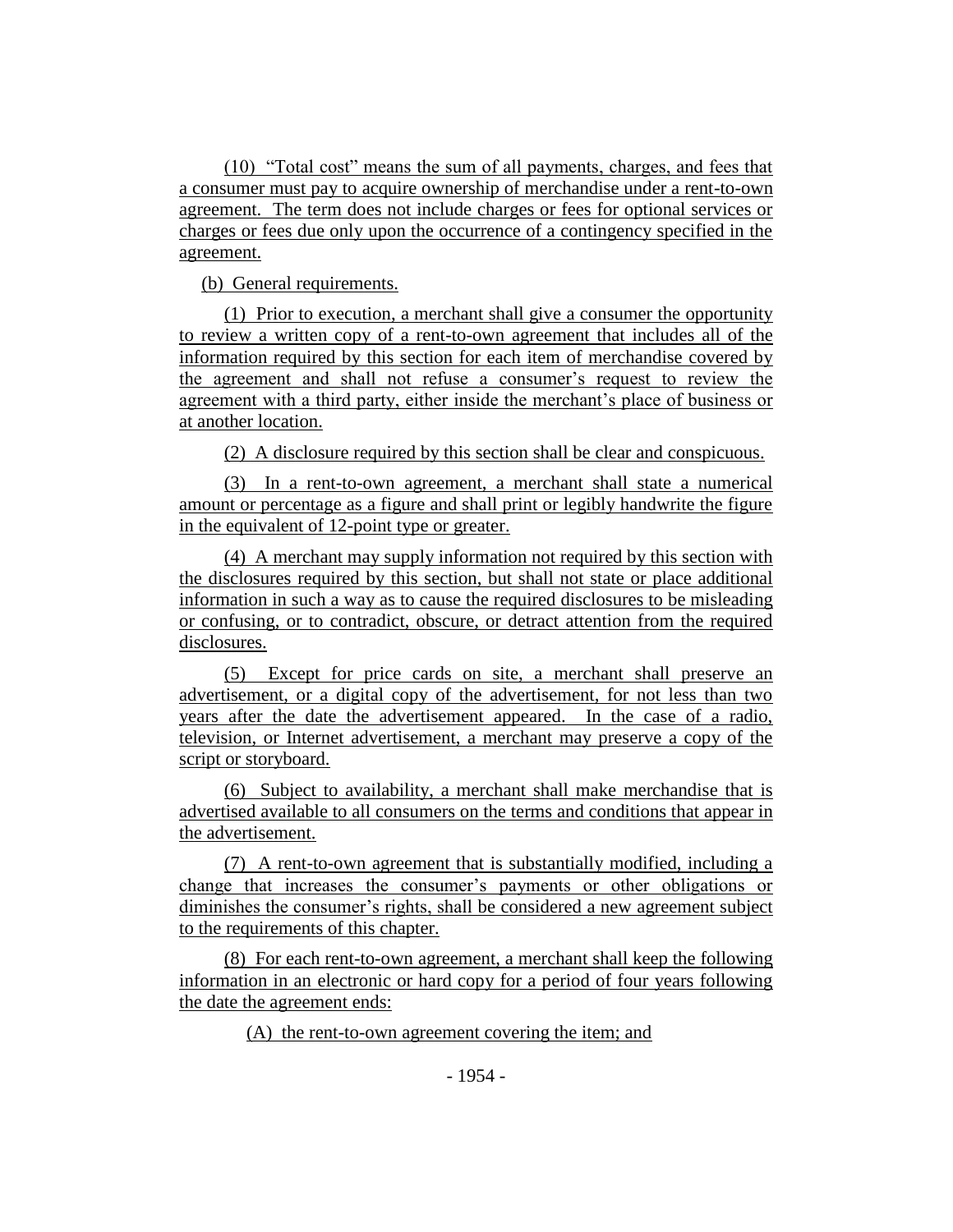(B) a record that establishes the merchant's cost for the item.

(9) A rent-to-own agreement executed by a merchant doing business in Vermont and a resident of Vermont shall be governed by Vermont law.

(c) Cash price; reduction for used merchandise; maximum limits.

(1) Except as otherwise provided in subdivision (2) of this subsection, the maximum cash price for an item of merchandise shall not exceed:

(A) for an appliance, 1.75 times the merchant's cost;

(B) for an item of electronics that has a merchant's cost of less than \$150.00, 1.75 times the merchant's cost;

(C) for an item of electronics that has a merchant's cost of \$150.00 or more, 2.00 times the merchant's cost;

(D) for an item of furniture or jewelry, 2.50 times the merchant's cost; and

(E) for any other item, 2.00 times the merchant's cost.

(2)(A) The cash price for an item of merchandise that has been previously used by a consumer shall be at least 10 percent less than the cash price calculated under subdivision (1) of this subsection.

(B) The merchant shall reduce the amount of the periodic payment in a rent-to-own agreement by the percentage of the cash price reduction for previously used merchandise established by the merchant.

(3) The total cost for an item of merchandise shall not exceed two times the maximum cash price for the item.

(d) Disclosures in advertising; prohibited disclosures.

(1) An advertisement that refers to or states the dollar amount of any payment for merchandise shall state:

(A) the cash price of the item;

(B) that the merchandise is available under a rent-to-own agreement;

(C) the amount, frequency, and total number of payments required for ownership;

(D) the total cost for the item;

(E) the rent-to-own charge for the item; and

(F) that the consumer will not own the merchandise until the consumer pays the total cost for ownership.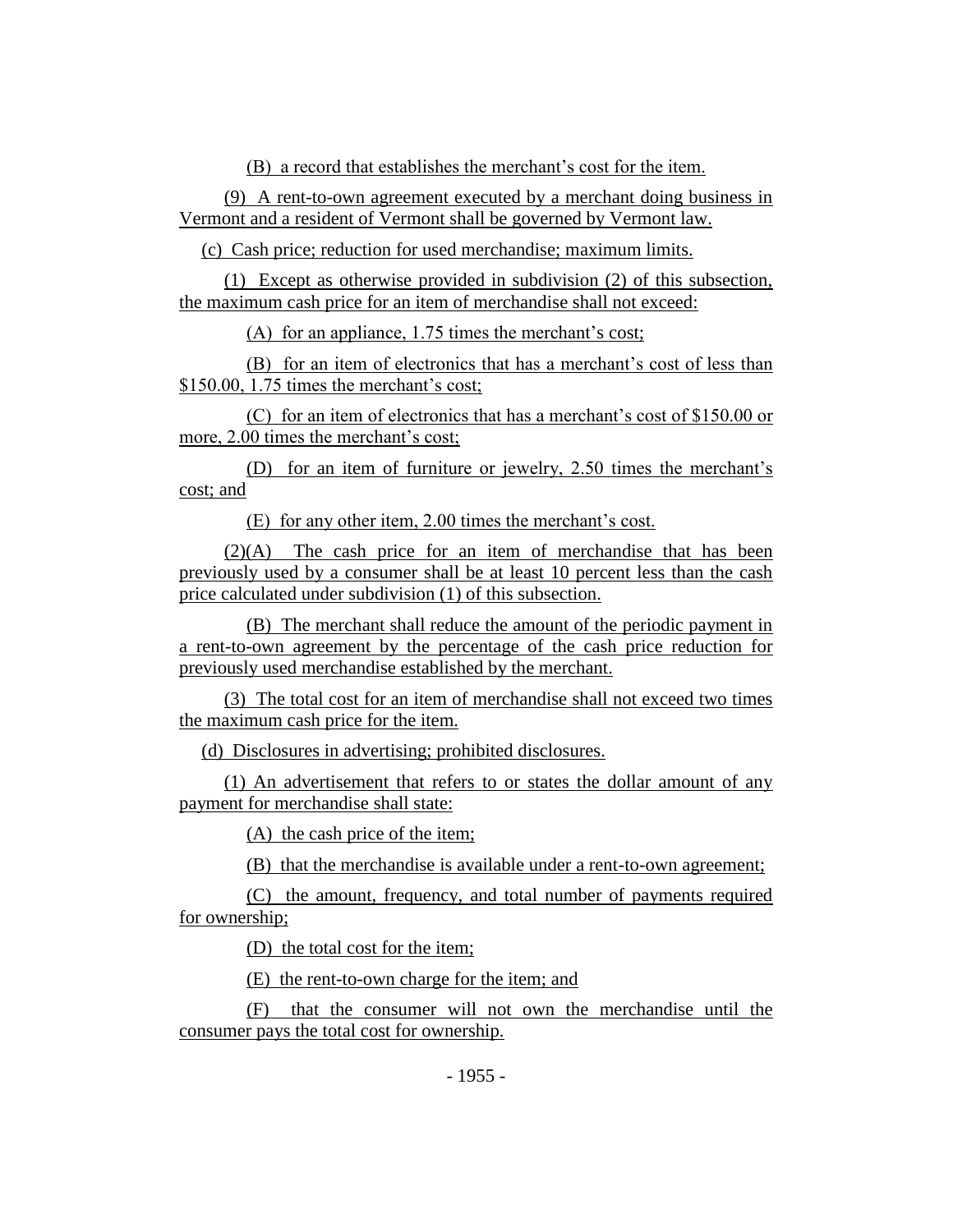(2) A merchant shall not advertise that no credit check is required or performed, or that all consumers are approved for transactions, if the merchant subjects the consumer to a credit check.

(e) Disclosures on site. In addition to the information required in subsection (d) of this section, an advertisement at a merchant's place of business shall include:

(1) whether the item is new or used; and

(2) when the merchant acquired the item.

(f) Disclosures in rent-to-own agreement.

(1) The first page of a rent-to-own agreement shall include:

(A) a heading and clause in bold-face type that reads: "IMPORTANT INFORMATION ABOUT THIS RENT-TO-OWN AGREEMENT. Do Not Sign this Agreement Before You Read It or If It Contains any Blank Spaces. You have a Right to Review this Agreement or Compare Costs Away from the Store Before You Sign."; and

(B) the following information in the following order:

(i) the name, address, and contact information of the merchant;

(ii) the name, address, and contact information of the consumer;

(iii) the date of the transaction;

(iv) a description of the merchandise sufficient to identify the merchandise to the consumer and the merchant, including any applicable model and identification numbers;

(v) a statement whether the merchandise is new or used, and in the case of used merchandise, a statement that the merchandise is in good working order, is clean, and is free of any infestation.

(2) A rent-to-own agreement shall include the following cost disclosures, printed and grouped as indicated below, immediately preceding the signature lines:

(1) Cash Price: \$

(2) Payments required to become owner:

 $\text{\$}$  /(weekly)(biweekly)(monthly)  $\times$  (# of payments) =  $\text{\$}$ 

(3) Mandatory charges and fees required to become owner (itemize):

 $$$ \$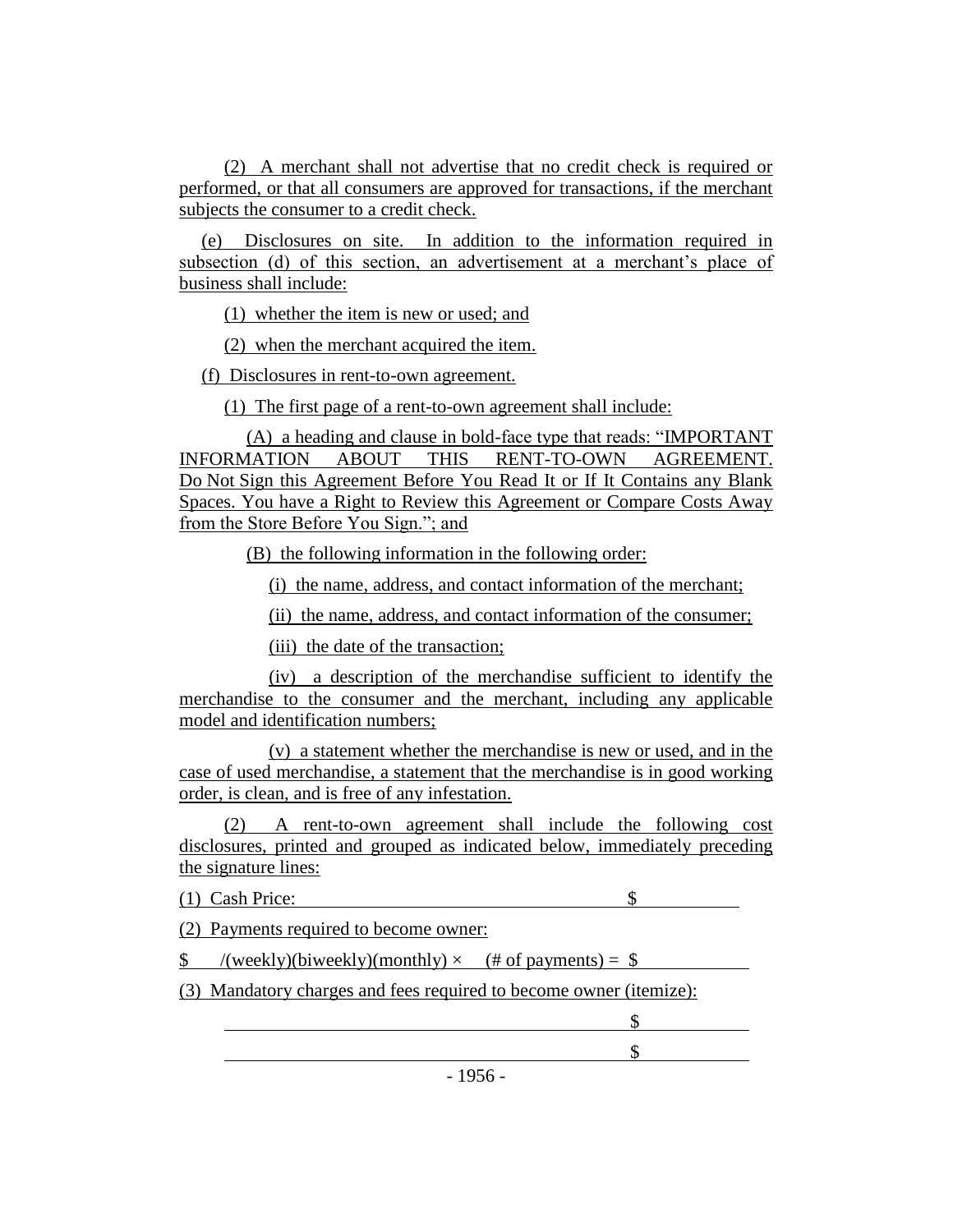| Total required taxes, fees and charges: \$             |                  |
|--------------------------------------------------------|------------------|
| (4) Total cost:                                        | $(2)+(3) =$ \$   |
| (5) Rent-to-Own Charge:                                | $(4) - (1) =$ \$ |
| $(6)$ Tax                                              | $=$ S            |
| 7) DO NOT SIGN BEFORE READING THIS AGREEMENT CAREFULLY |                  |

 $\ddot{\phi}$ 

(g) Required provisions of rent-to-own agreement. A rent-to-own agreement shall provide:

(1) a statement of payment due dates;

(2) a line-item list of any other charges or fees the consumer could be charged or have the option of paying in the course of acquiring ownership or during or after the term of the agreement;

(3) that the consumer will not own the merchandise until he or she makes all of the required payments for ownership;

(4) that the consumer has the right to receive a receipt for a payment and, upon reasonable notice, a written statement of account;

(5) who is responsible for service, maintenance, and repair of an item of merchandise;

(6) that, except in the case of the consumer's negligence or abuse, if the merchant, during the term of the agreement, must retake possession of the merchandise for maintenance, repair, or service, or the item cannot be repaired, the merchant is responsible for providing the consumer with a replacement item of equal quality and comparable design;

(7) that the maximum amount of the consumer's liability for damage or loss to the merchandise is limited to an amount equal to the cash price multiplied by the ratio of:

(A) the number of payments remaining to acquire ownership under the agreement; to

(B) the total number of payments necessary to acquire ownership under the agreement.

(8) a statement that if any part of a manufacturer's express warranty covers the merchandise at the time the consumer acquires ownership the merchant shall transfer the warranty to the consumer if allowed by the terms of the warranty;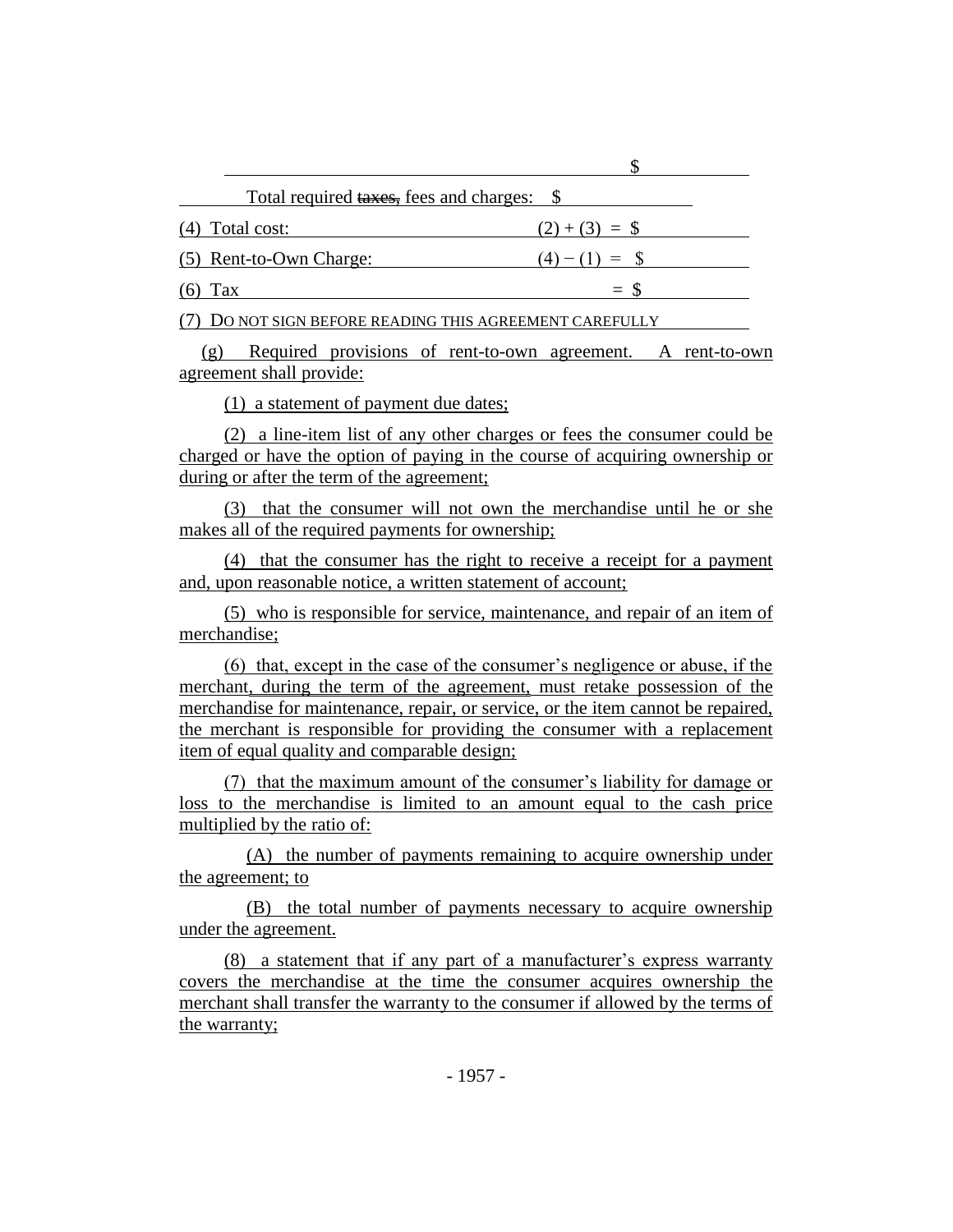(9) a description of any damage waiver or insurance purchased by the consumer, or a statement that the consumer is not required to purchase any damage waiver or insurance;

(10) an explanation of the consumer's options to purchase the merchandise;

(11) an explanation of the merchant's right to repossess the merchandise; and

(12) an explanation of the parties' respective rights to terminate the agreement, and to reinstate the agreement.

(h) Warranties.

(1) Upon transfer of ownership of merchandise to a consumer, a merchant shall transfer to the consumer any manufacturer's or other warranty on the merchandise.

(2) A merchant creates an implied warranty to a consumer, which may not be waived, in the following circumstances:

(A) an affirmation of fact or promise made by the merchant to the consumer which relates to merchandise creates an implied warranty that the merchandise will substantially conform to the affirmation or promise;

(B) a description of the merchandise by the merchant creates an implied warranty that the merchandise will substantially conform to the description; and

(C) a sample or model exhibited to the consumer by the merchant creates an implied warranty that the merchandise actually delivered to the consumer will substantially conform to the sample or model.

(i) Maintenance and repairs.

(1) During the term of a rent-to-own agreement, the merchant shall maintain the merchandise in good working condition.

(2) If a repair cannot be completed within three days, the merchant shall provide a replacement to the consumer to use until the original merchandise is repaired. Replacement merchandise shall be at least comparable in quality, age, condition, and warranty coverage to the replaced original merchandise.

(3) A merchant is not required to repair or replace merchandise that has been damaged as a result of negligence or an intentional act by the consumer.

(j) Prohibited provisions of rent-to-own agreement. A rent-to-own agreement shall not include any of the following provisions, which shall be void and unenforceable: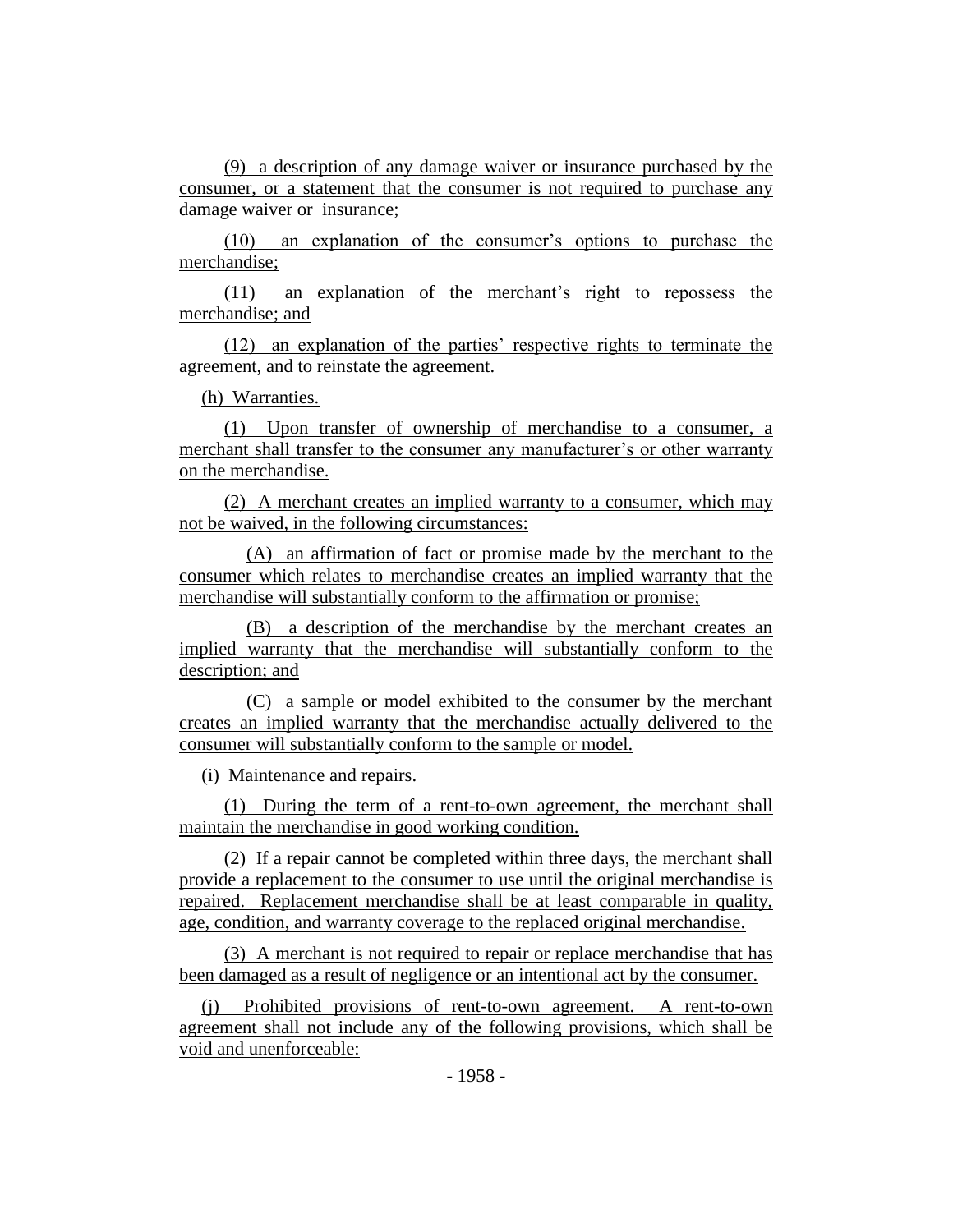(1) a provision requiring a confession of judgment;

(2) a provision requiring a garnishment of wages;

(3) a provision requiring arbitration or mediation of a claim that otherwise meets the jurisdictional requirements of a small claims proceeding under 12 V.S.A. chapter 187;

(4) a provision authorizing a merchant or its agent to enter unlawfully upon the consumer's premises or to commit any breach of the peace in the repossession of property;

(5) a provision requiring the consumer to waive any defense, counterclaim, or right of action against the merchant or its agent in collection of payment under the agreement or in the repossession of property; or

(6) a provision requiring the consumer to purchase a damage waiver or insurance from the merchant to cover the property.

(k) Option to purchase. Notwithstanding any other provision of this section, at any time after the first payment a consumer who is not in violation of a rent-to-own agreement may acquire ownership of the merchandise covered by the agreement by paying an amount equal to the cash price of the merchandise minus 50 percent of the value of the consumer's previous payments.

(l) Payment; notice of default. If a consumer fails to make a timely payment required in a rent-to-own agreement, the merchant shall deliver to the consumer a notice of default and right to reinstate the agreement at least 14 days before the merchant commences a civil action to collect amounts the consumer owes under the agreement.

(m) Collections; repossession of merchandise; prohibited acts. When attempting to collect a debt or enforce an obligation under a rent-to-own agreement, a merchant shall not:

(1) call or visit a consumer's workplace after a request by the consumer or his or her employer not to do so;

(2) use profanity or any language to abuse, ridicule, or degrade a consumer;

(3) repeatedly call, leave messages, knock on doors, or ring doorbells;

(4) ask someone, other than a spouse, to make a payment on behalf of a consumer;

(5) obtain payment through a consumer's bank, credit card, or other account without authorization;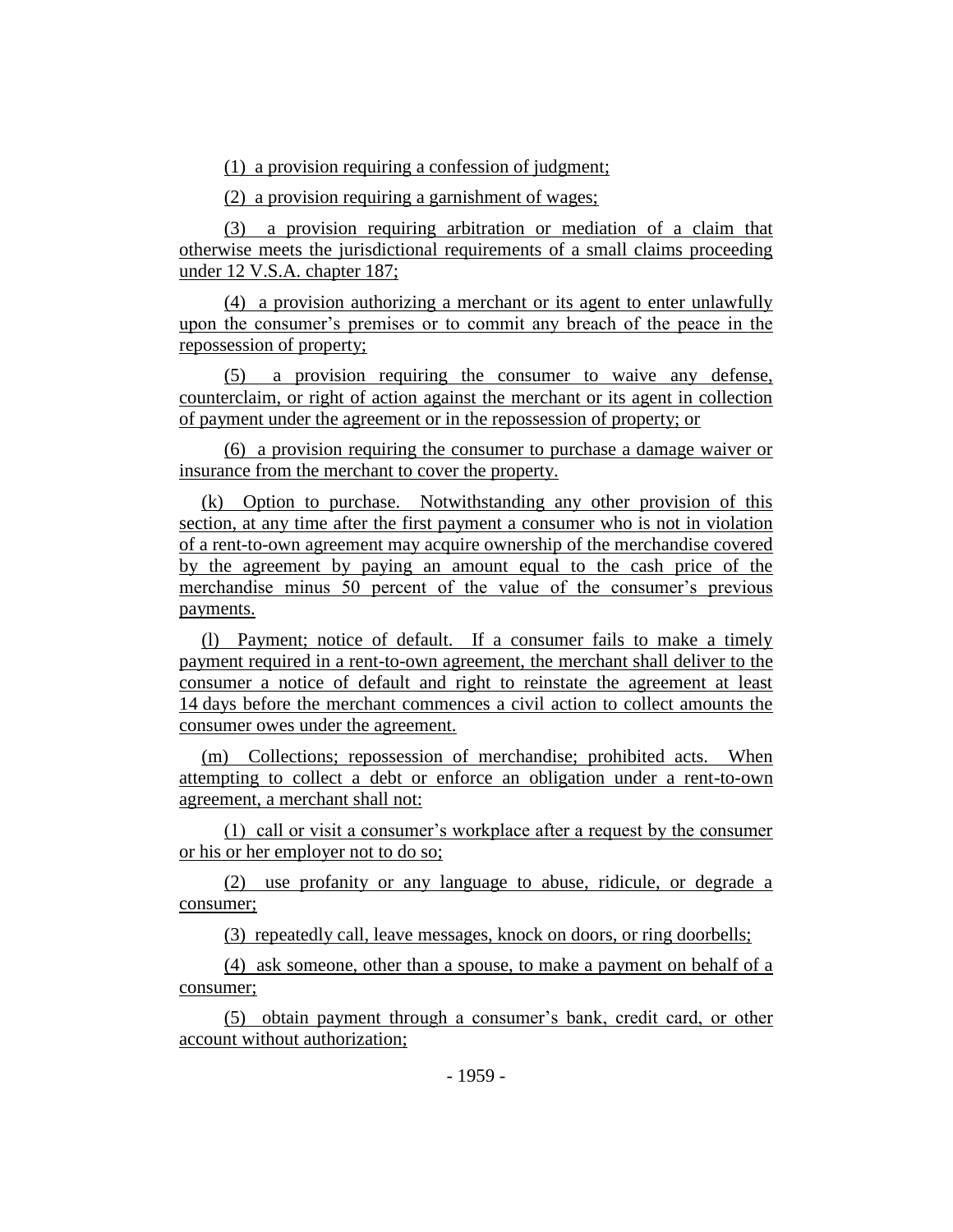(6) speak with a consumer more than six times per week to discuss an overdue account;

(7) engage in violence;

(8) trespass;

(9) call or visit a consumer at home or work after receiving legal notice that the consumer has filed for bankruptcy;

(10) impersonate others;

(11) discuss a consumer's account with anyone other than a spouse of the consumer;

(12) threaten unwarranted legal action; or

(13) leave a recorded message for a consumer that includes anything other than the caller's name, contact information, and a courteous request that the consumer return the call.

(n) Reinstatement of agreement.

(1) A consumer who fails to make a timely payment may reinstate a rent-to-own agreement without losing any rights or options that exist under the agreement by paying all past-due charges, the reasonable costs of pickup, redelivery, and any refurbishing, and any applicable late fee:

(A) within five business days of the renewal date of the agreement if the consumer pays monthly; or

(B) within three business days of the renewal date of the agreement if the consumer pays more frequently than monthly.

(2) If a consumer promptly returns or voluntarily surrenders merchandise upon a merchant's request, the consumer may reinstate a rent-to-own agreement during a period of not less than 180 days after the date the merchant retakes possession of the merchandise.

(3) In the case of a rent-to-own agreement that is reinstated pursuant to this subsection, the merchant is not required to provide the consumer with the identical item of merchandise and may provide the consumer with a replacement item of equal quality and comparable design.

(o) Reasonable charges and fees; late fees.

(1) A charge or fee assessed under a rent-to-own agreement shall be reasonably related to the actual cost to the merchant of the service or hardship for which it is charged.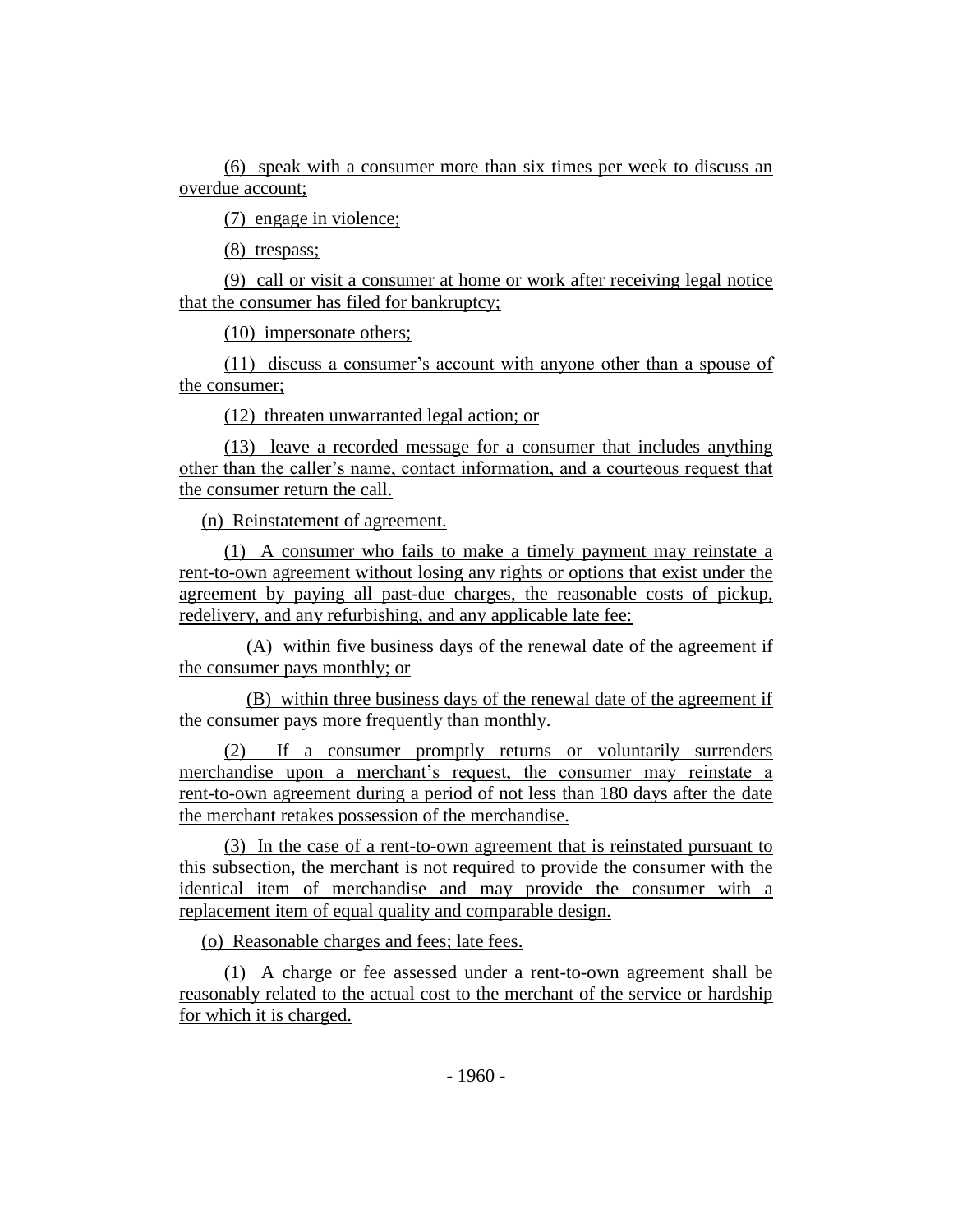(2) A merchant may assess only one late fee for each payment regardless of how long the payment remains due.

(p) Prohibition on rent-to-own businesses and licensed lenders. A person engaged in the business of selling merchandise under a rent-to-own agreement subject to this section shall not engage in any conduct or business at the same physical location that would require a license under 8 V.S.A. chapter 73 (licensed lenders).

(q) Enforcement; remedies; damages. A person who violates this section commits an unfair and deceptive act in commerce in violation of section 2453 of this title.

\* \* \* Financial Literacy \* \* \*

# Sec. 2. FINDINGS

The General Assembly finds:

(1) Many Vermonters are not learning the basics of personal finance in school or in life and their lack of knowledge and skill can have severe and negative consequences to themselves and Vermont's economy. Financial illiteracy affects everyone—men and women, young and old, and crosses all racial and socio-economic boundaries.

(2) Financial literacy is an essential 21st century life skill that young people need to succeed, yet recent studies and surveys show that our youth have not mastered these topics. For example, a 2013 report by Vermont Works for Women indicated that young women believe that a lack of personal finance training was a major deficiency in their education. Without improved financial literacy, the next generation of Vermont leaders, job creators, entrepreneurs, and taxpayers will lack skills they need to survive and to thrive in this increasingly complex financial world.

(3) The following are some facts about the lack of financial literacy in Vermont's k–12 schools:

(A) Vermont received a "D" grade in a national report card on State efforts to improve financial literacy in high schools, but more than one-half of the states received a grade of A, B, or C;

(B) in an Organisation for Economic Co-operation and Development (OECD) Programme for International Student Assessment (PISA) international financial literacy test of 15-year-olds, the United States ranked 9th out of 13 countries participating in the exam—statistically tied with the Russian Federation and behind China, Estonia, Czech Republic, Poland, and Latvia;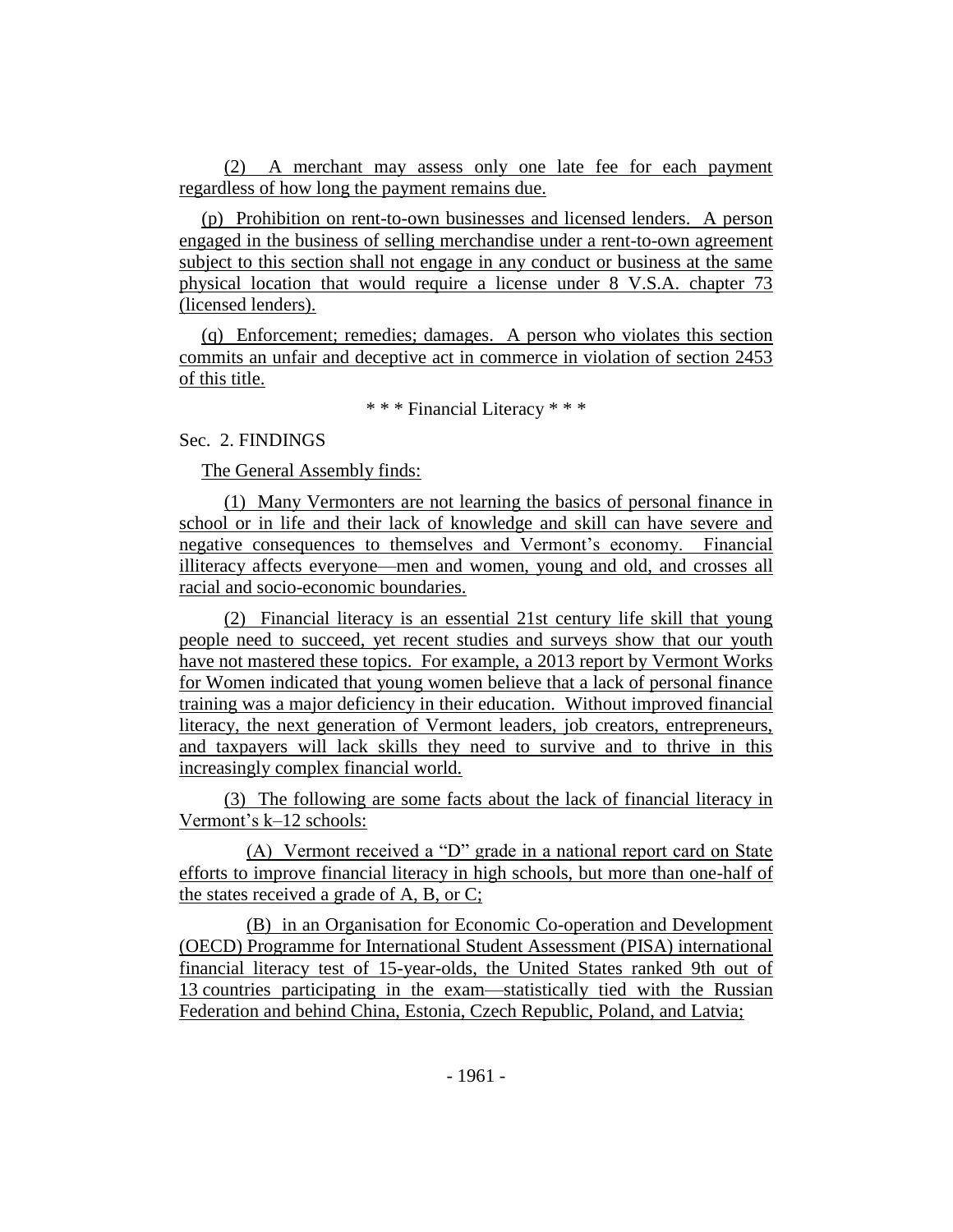(C) only 10 percent of high schools in Vermont (7 out of 65) have a financial literacy graduation requirement;

(D) a 2011 survey shows that as many as 30 percent of Vermont high schools may not even offer a personal finance elective course for their students to take; and

(E) the same survey indicates that Vermont high school administrators estimate that more than two-thirds of the students graduate without achieving competence in financial literacy topics.

(4) Most students are not financially literate when they enter college and we know that many students leave college for "financial reasons." Too few Vermont college students have received personal finance education in k–12 school or at home. In fact, a Schwab survey indicated that parents are nearly as uncomfortable talking to their children about money as they are discussing sex. Except in some targeted programs and occasional courses, most college students in Vermont are not offered much in the way of financial literacy education. Personal finance education often consists of brief mandatory entrance and exit counseling for students with federal loans, along with reminders to Vermont students to repay their loans. Today's college graduates need to be financially sophisticated because they face greater challenges than previous generations experienced. As a result of the recent recession, many are worse off than their parents were at the same age, with more debt and stagnant or lower incomes. They have higher unemployment rates than older citizens, more live at home with their parents, while fewer own a home, have children or are married. A lack of financial skills is clearly a factor in the failure of many in this generation to launch, and is having a substantial impact on our overall economy.

(5) A more financially sophisticated collegiate student body can be expected to yield a corresponding increase in retention and persistence rates, fewer student loans, and lower student loan default rates and greater alumni giving.

(6) Several studies show that financially sophisticated college students have better outcomes. For example, three University of Arizona longitudinal studies that followed students through college and into the workforce clearly demonstrated that achieving financial self-sufficiency, a key developmental challenge of young adulthood, appears to be driven by financial behaviors practiced during emerging adulthood. The study indicated that college students who exhibited responsible early financial practices experienced smoother transitions to adulthood than students who had poor behaviors. The studies also found that those students who were most successful with this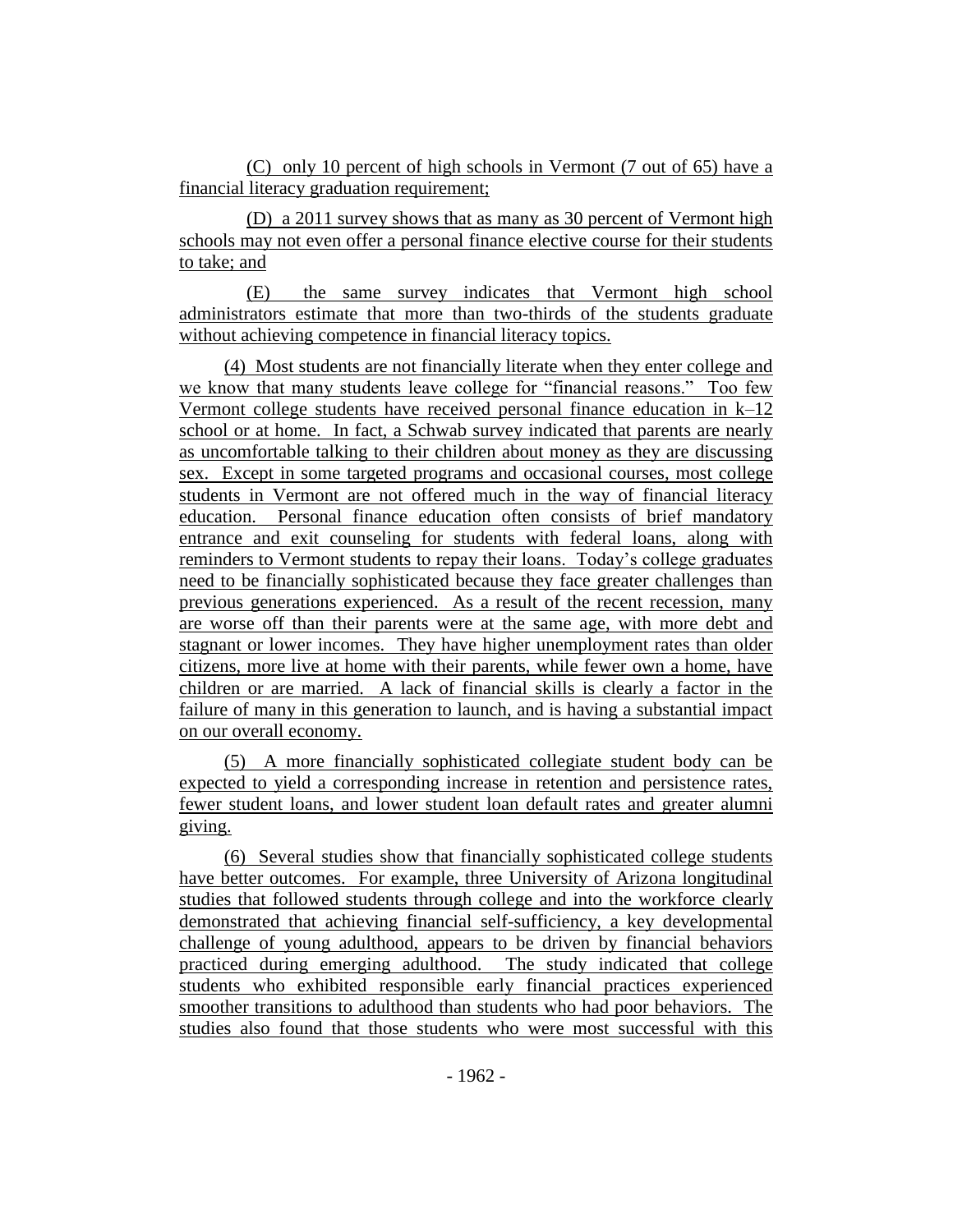transition to adulthood had more financial education through personal finance or economics classes.

(7) Some troubling facts about college students lack of financial literacy include:

(A) 63 percent of Vermont four-year college students that graduated in 2012 had student loan debt that averaged \$28,299.00;

(B) nationally, nearly 11 percent of all student loan borrowers were delinquent in their payments by more than 90 days as of June 2014; and

(C) only 27 percent of parents in Vermont have set aside funds for their child's college education.

(8) Many of Vermont's adults struggle financially. The recent recession demonstrated that our citizens have trouble making complex financial decisions that are critical to their well-being. Nearly one-half of Vermont adults have subprime credit ratings, and thus pay more interest on auto and home loans and credit card debt; nearly two-thirds have not planned for retirement; and less than one-half of Vermont adults participate in an employment-based retirement plan.

(9) Personal economic stress results in lost productivity, increased absenteeism, employee turnover, and increased medical, legal, and insurance costs. Employers in Vermont and our overall economy will benefit from a decrease in personal economic stress that can result from more adult financial education.

(10) Some troubling facts about Vermont adults' lack of financial literacy:

(A) in a 2014 survey, 41 percent of U.S. adults gave themselves a grade of C, D, or F on their personal finance knowledge;

(B) nationally, 34 percent of adults indicated that they have no retirement savings;

(C) as of the third quarter of 2014, among those Vermonters owing money in revolving debt, including credit cards, private label cards, and lines of credit, the average balance was \$9,822.00 per borrower;

(D) 62 percent of Vermont adults do not have a rainy-day fund, a liquid emergency fund that would cover three months of life's necessities;

(E) nearly 20 percent of adult Vermonters are unbanked or underbanked; and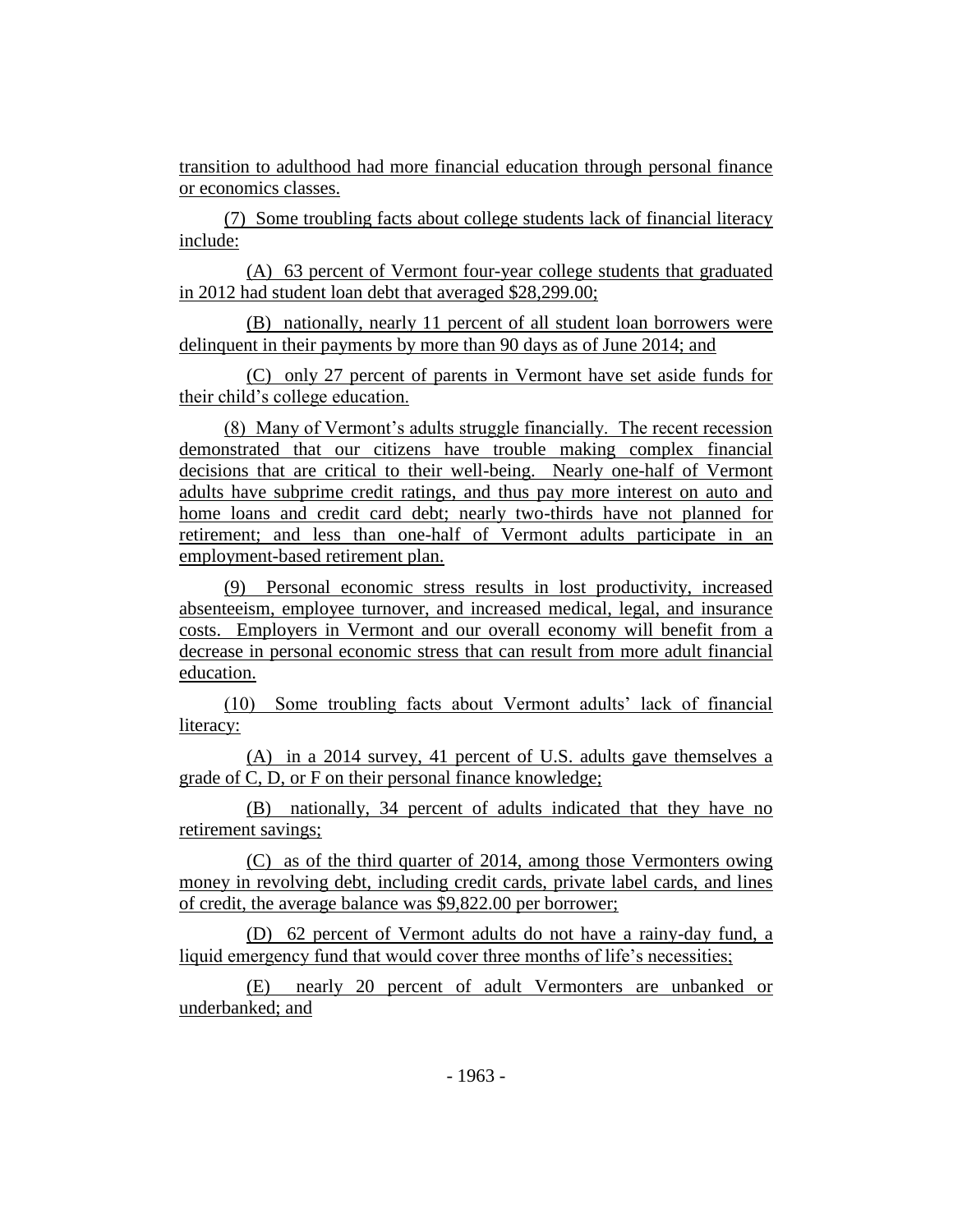(F) 22 percent of Vermont adults used one or more nonbank borrowing methods in the past five years, including an auto title loan, payday loan, advance on tax refund, pawn shop, and rent-to-own.

(11) Vermonters need the skills and tools to take control of their financial lives. Studies have shown that financial literacy is linked to positive outcomes like wealth accumulation, stock market participation, retirement planning, and avoidance of high cost alternative financial products.

(12) When they graduate, Vermont high school students should, at a minimum, understand how credit works, how to budget, and how to save and invest. College graduates should understand those concepts in addition to the connection between income and careers, and how student loans work. Vermont adults need to understand the critical importance of rainy-day and retirement funds, and the amounts they will need in those funds.

(13) All Vermonters should have access to content and training that will help them increase their personal finance knowledge. Vermont students and adults need a clear path to building their personal finance knowledge and skills. Vermont needs to increase its focus on helping Vermonters become wiser consumers, savers, and investors. Financial literacy education is a helping hand that gives individuals knowledge and skills that can lift them out of a financial problem, or prevent difficulties from occurring.

(14) A more financially sophisticated and capable citizenry will help improve Vermont's economy and overall prosperity.

(15) In 2014, a Vermont Financial Literacy Task Force convened by the Center for Financial Literacy at Champlain College, recommended as one of its 13 action items that a Vermont Financial Literacy Commission be created to help improve the financial literacy and capability of all Vermonters.

Sec. 3. 9 V.S.A. chapter 151 is added to read:

CHAPTER 151. VERMONT FINANCIAL LITERACY COMMISSION § 6001. DEFINITIONS

In this chapter:

(1) "Financial capability" means:

(A) financial literacy and access to appropriate financial products; and

(B)(i) the ability to act, including knowledge, skills, confidence, and motivation; and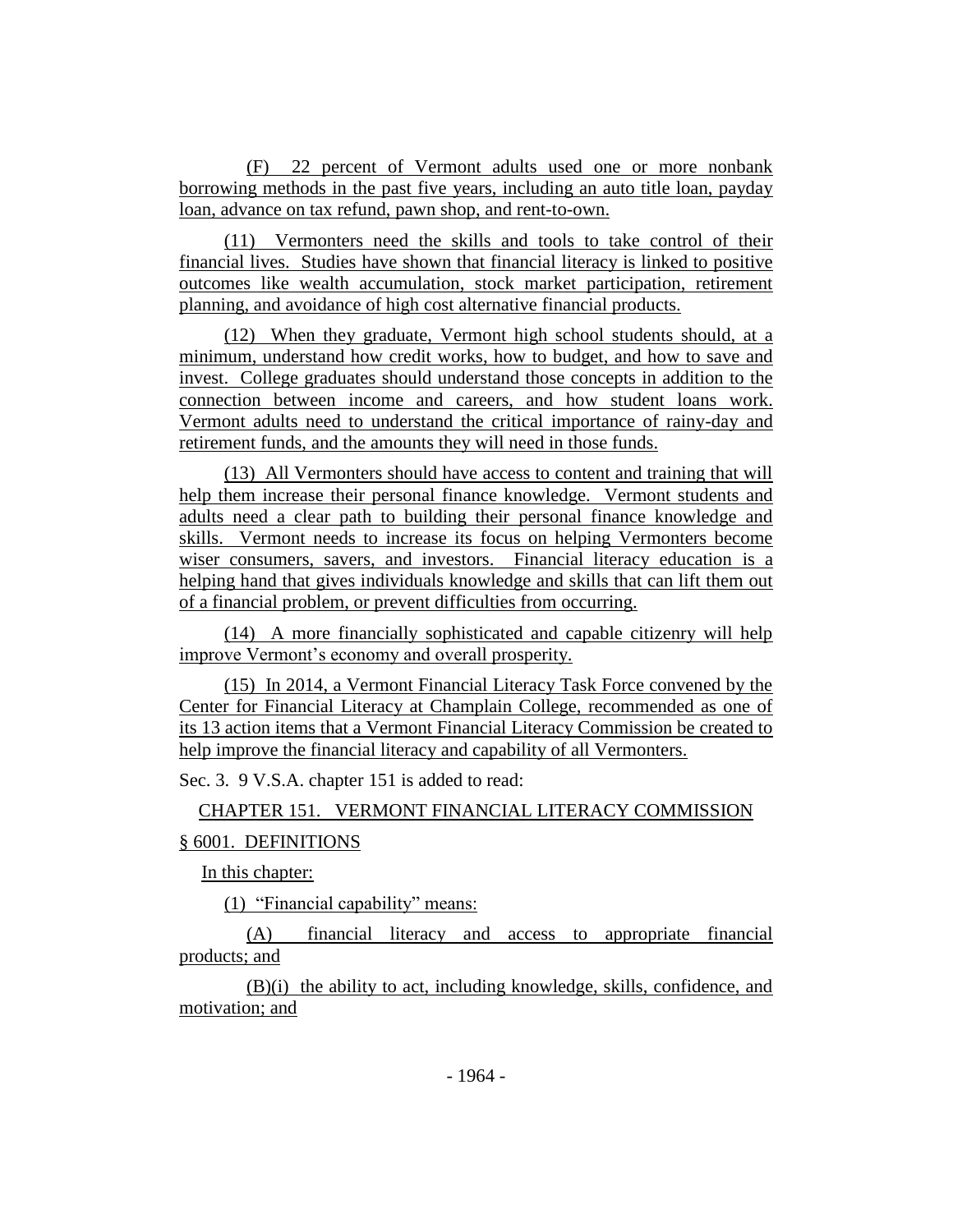(ii) the opportunity to act, through access to beneficial financial products and institutions.

(2) "Financial literacy" means the ability to use knowledge and skills to manage financial resources effectively for a lifetime of financial well-being.

## § 6002. VERMONT FINANCIAL LITERACY COMMISSION

(a) There is created a Vermont Financial Literacy Commission to measurably improve the financial literacy and financial capability of Vermont's citizens.

(b) The Commission shall be composed of the following members:

(1) the Vermont State Treasurer or designee;

(2) the Secretary of Education or designee;

(3) one representative of the Executive Branch, appointed by the Governor, who is an employee of an agency or department that conducts financial literacy education outreach efforts in Vermont, including the Department of Children and Families, Agency of Commerce and Community Development, Department of Financial Regulation, Department of Labor, Department of Libraries, or the Commission on Women, but not including the Agency of Education;

(4) a k–12 public school financial literacy educator appointed by the Vermont-NEA;

(5) one representative of k–12 public school administration, currently serving as a school board member, superintendent, or principal, appointed by the Governor based on nominees submitted by the Vermont School Board Association, the Vermont Superintendents Association, and the Vermont Principals Association;

(6) three representatives focused on collegiate financial literacy issues:

(A) the President of the Vermont Student Assistance Corporation or designee;

(B) one representative appointed by the Governor from either Vermont State Colleges or the University of Vermont; and

(C) one representative appointed by the Governor from an independent college in Vermont;

(8) two representatives from nonprofit entities engaged in providing financial literacy education to Vermont adults appointed by the Governor, one of which entities shall be a nonprofit that provides financial literacy and related services to persons with low income;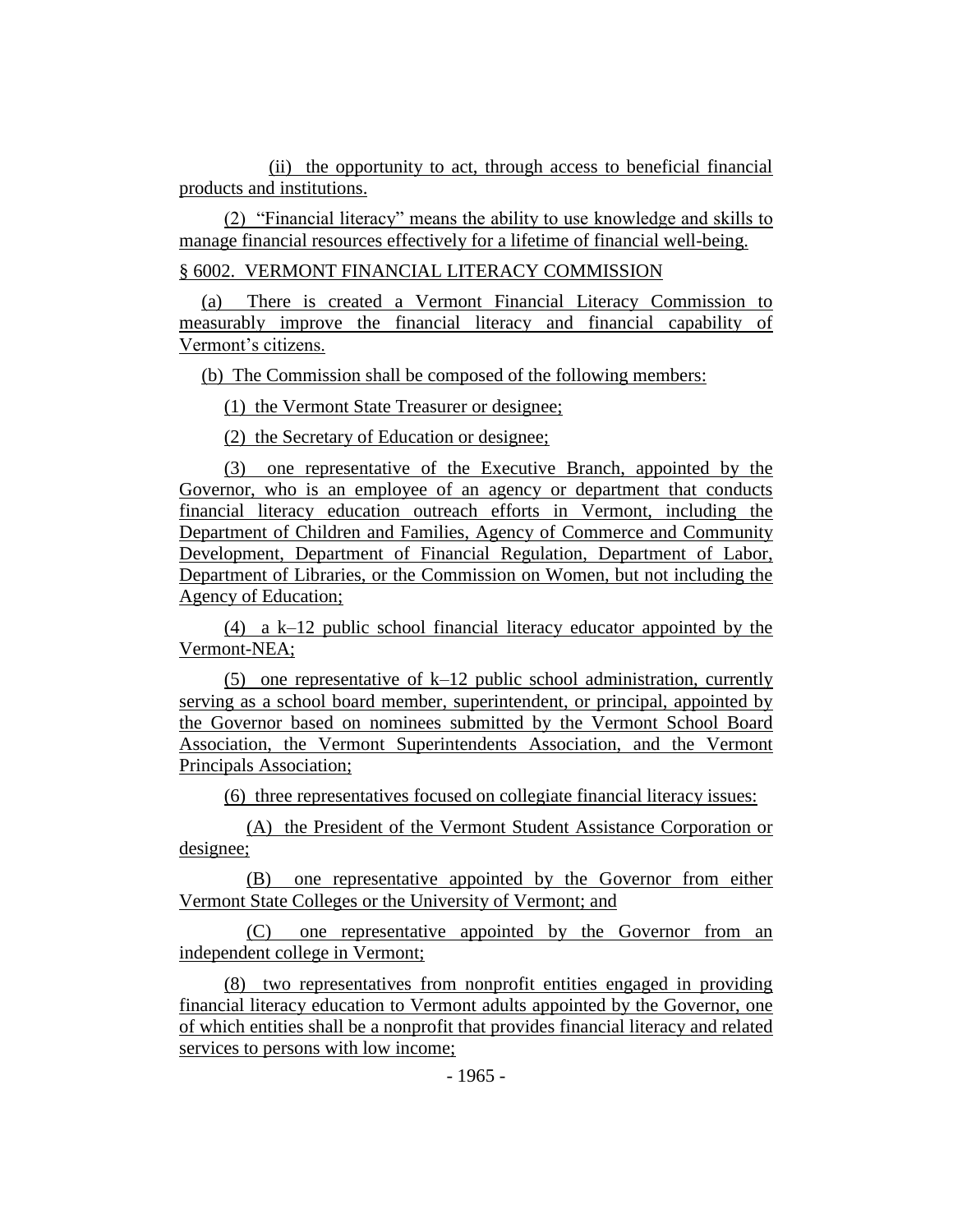(9) one representative from Vermont's banking industry appointed by the Vermont Bankers Association, and one representative from Vermont's credit union industry appointed by the Association of Vermont Credit Unions; and

(10) one member of the public, appointed by the Governor.

(c) The Treasurer or designee and another member of the Commission, appointed by the Governor, who is not an employee of the State of Vermont, shall serve as co-chairs of the Commission.

 $(d)(1)$  Each member shall serve for a three-year term, provided that the Treasurer shall have the authority to designate whether an initial term for each appointee shall be for a one, two, or three-year initial term in order to ensure that no more than one-third of the terms expire in any given year.

(2) A vacancy shall be filled by the appointing authority as provided in subsection (a) of this section for the remainder of the term.

(3) A member of the Commission who is not an employee of the State of Vermont and who is not otherwise compensated or reimbursed for his or her attendance at a meeting of the Commission shall be entitled to per diem compensation and reimbursement of expenses pursuant to 32 V.S.A. § 1010.

(e) The Commission may request from any branch, division, department, board, commission, or other agency of the State or any entity that receives State funds, such information as will enable the Commission to perform its duties as required in this chapter.

# § 6003. POWERS AND DUTIES

The Vermont Financial Literacy Commission established by section 6002 of this title shall have the following powers and duties necessary and appropriate to achieve the purposes of this chapter:

(1) collaborate with relevant State agencies and departments, private enterprise, and nonprofit organizations;

(2) incentivize Vermont's k–16 educational system, businesses, community organizations, and governmental agencies to implement financial literacy and capability programs;

(3) advise the administration, governmental agencies and departments, and the General Assembly on the current status of our citizens' financial literacy and capability;

(4) create and maintain a current inventory of all financial literacy and capability initiatives available in the State, and in particular identify trusted options that will benefit our citizens;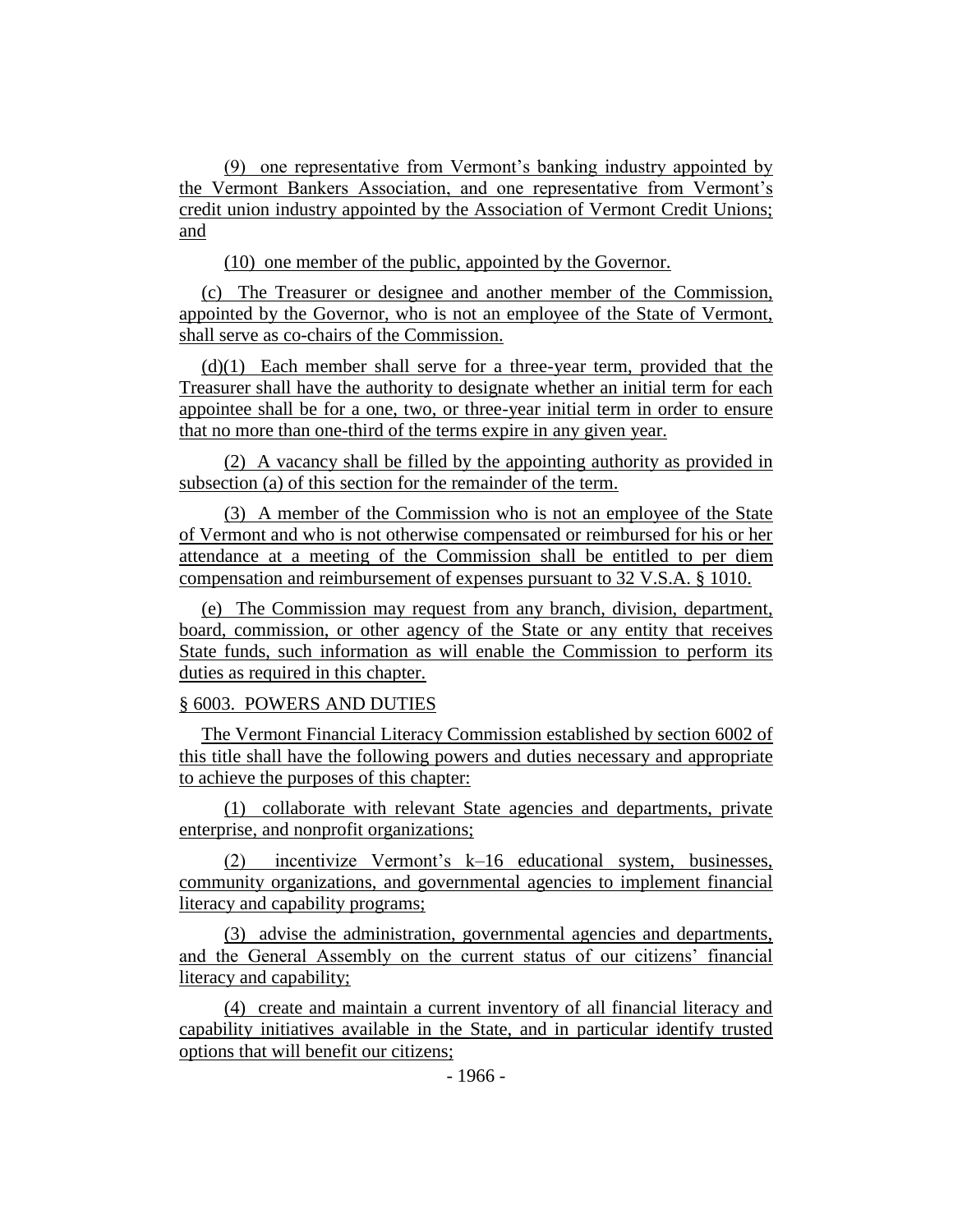(5) identify ways to equip Vermonters with the training, information, skills, and tools they need to make sound financial decisions throughout their lives and ways to help individuals with low income get access to needed financial products and services;

(6) identify ways to help Vermonters with low income save and build assets;

(7) identify ways to help increase the percentage of Vermont employees saving for retirement;

(8) recommend actions that can be taken by the public and private sector to achieve the goal of increasing the financial literacy and capability of all Vermonters;

(9) promote and raise the awareness in our State about the importance of financial literacy and capability;

(10) identify key indicators to be tracked regarding financial literacy and capability in Vermont;

(11) analyze data to monitor the progress in achieving an increase in the financial literacy and capability of Vermont's citizens;

(12) pursue and accept funding for, and direct the administration of, the Financial Literacy Commission Fund created in section 6004 of this title;

(13) consider and implement research and policy initiatives that provide effective and meaningful results; and

(14) issue a report during the first month of each legislative biennium on the Commission's progress and recommendations for increasing the financial literacy and capability of Vermont's citizens, including an accounting of receipts, disbursements, and earnings of the Financial Literacy Commission Fund, and whether the Commission should be reconfigured, to:

(A) the Governor;

(B) the House Committees on Commerce and Economic Development, on Education, on Government Operations, and on Human Services; and

(C) the Senate Committees on Economic Development, Housing and General Affairs, on Education, on Government Operations, and on Health and Welfare.

§ 6004. FINANCIAL LITERACY COMMISSION FUND

(a) There is created within the Office of the State Treasurer the Financial Literacy Commission Fund, a special fund created pursuant to 32 V.S.A.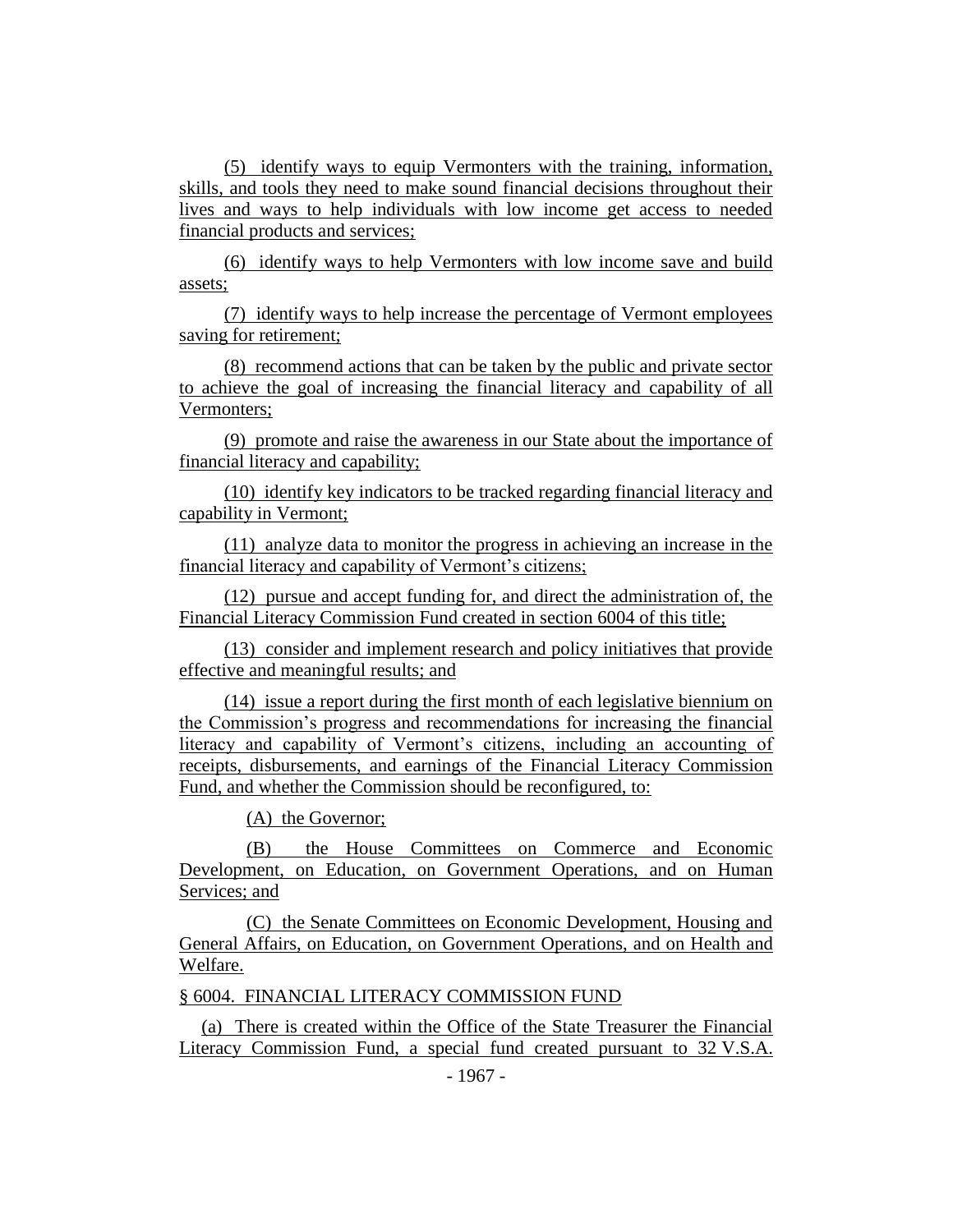chapter 7, subchapter 5 that shall be administered by the Treasurer under the direction of the Financial Literacy Commission.

(b) The Fund shall consist of sums appropriated to the Fund and monies from any source accepted for the benefit of the Fund and interest earned from the investment of Fund balances. Any interest earned and any remaining balance at the end of the fiscal year shall be carried forward in the Fund and shall not revert to the General Fund.

(c) The purpose of the Fund shall be to enable the Commission to pursue and accept funding from diverse sources outside of State government in the form of gifts, grants, federal funding, or from any other sources public or private, consistent with this chapter, in order to support financial literacy projects.

(d) The Treasurer, under the supervision of the Commission, shall have the authority:

(1) to expend monies from the Fund for financial literacy projects in accordance with 32 V.S.A. § 462; and

(2) to invest monies in the Fund in accordance with 32 V.S.A. § 434.

Sec. 3A. REPEAL

9 V.S.A. chapter 151 (Vermont Financial Literacy Commission) shall be repealed on July 1, 2018.

\* \* \* Fees for Automatic Dialing Service \* \* \*

Sec. 4. 9 V.S.A. § 2466b is added to read:

# § 2466b. DISCLOSURE OF FEE FOR AUTOMATIC DIALING SERVICE

(a) In this section:

(1) "Automatic dialing service" means a service of a home or business security, monitoring, alarm, or similar system, by which the system automatically initiates a call or connection to an emergency service provider, either directly or through a third person, upon the occurrence of an action specified within the system to initiate a call or connection.

(2) "Emergency functions" include services provided by the department of public safety, firefighting services, police services, sheriff's department services, medical and health services, rescue, engineering, emergency warning services, communications, evacuation of persons, emergency welfare services, protection of critical infrastructure, emergency transportation, temporary restoration of public utility services, other functions related to civilian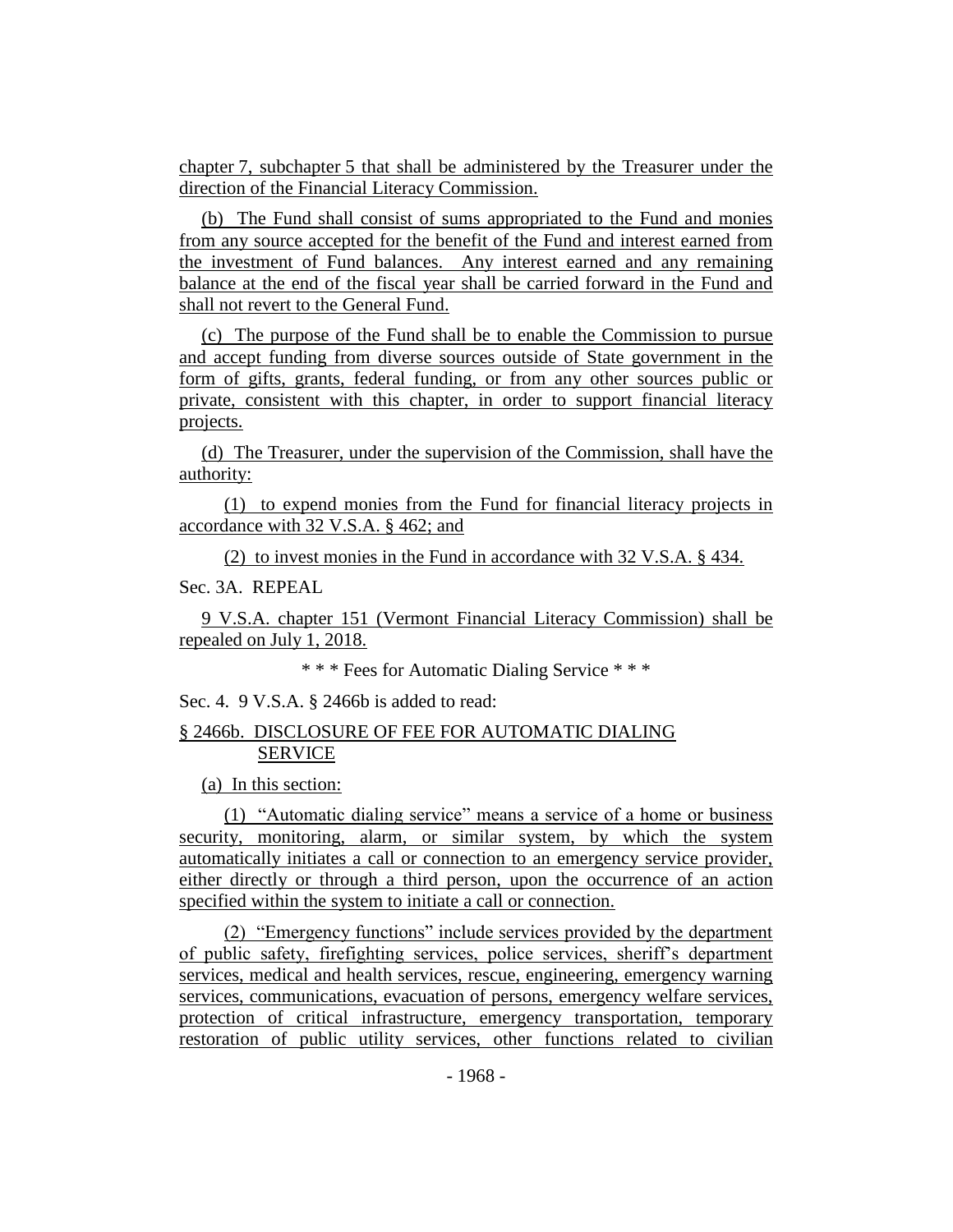protection and all other activities necessary or incidental to the preparation for and carrying out of these functions.

(3) "Emergency service provider" means a person that performs emergency functions.

(b) Before executing a contract for the sale or lease of a security, monitoring, alarm, or similar system that includes an automatic dialing service, the seller or lessor of the system shall disclose in writing:

(1) any fee or charge the seller or lessor charges to the buyer or lessee for the service; and

(2) that the buyer or lessor may be subject to additional fees or charges imposed by another person for use of the service.

(c) A person who fails to provide the disclosure required by subsection (b) of this section commits an unfair and deceptive act in commerce in violation of section 2453 of this title.

\* \* \* Consumer Litigation Funding \* \* \*

Sec. 5. 8 V.S.A. § 2246 is added to read:

#### § 2246. CONSUMER LITIGATION FUNDING

(a) Findings. The General Assembly finds that the relatively new business of consumer litigation funding, as defined in subsection (b) of this section, raises concerns about whether and, if so, to what extent such transactions should be regulated by the Commissioner of Financial Regulation. Concerns include: finance charges and fees; terms and conditions of contracts; rescission rights; licensure or registration; disclosure requirements; enforcement and penalties; and any other standards and practices the Commissioner deems relevant.

(b) Definition. As used in this section, "consumer litigation funding" means a nonrecourse transaction in which a person provides personal expense funds to a consumer to cover personal expenses while the consumer is a party to a civil action or legal claim and, in return, the consumer assigns to such person a contingent right to receive an amount of the proceeds of a settlement or judgment obtained from the consumer's action or claim. If no such proceeds are obtained, the consumer is not required to repay the person the funded amount, any fees or charges, or any other sums.

(c) Recommendation. On or before December 1, 2015, the Commissioner of Financial Regulation and the Attorney General shall submit a recommendation or draft legislation to the General Assembly reflecting an appropriate balance between: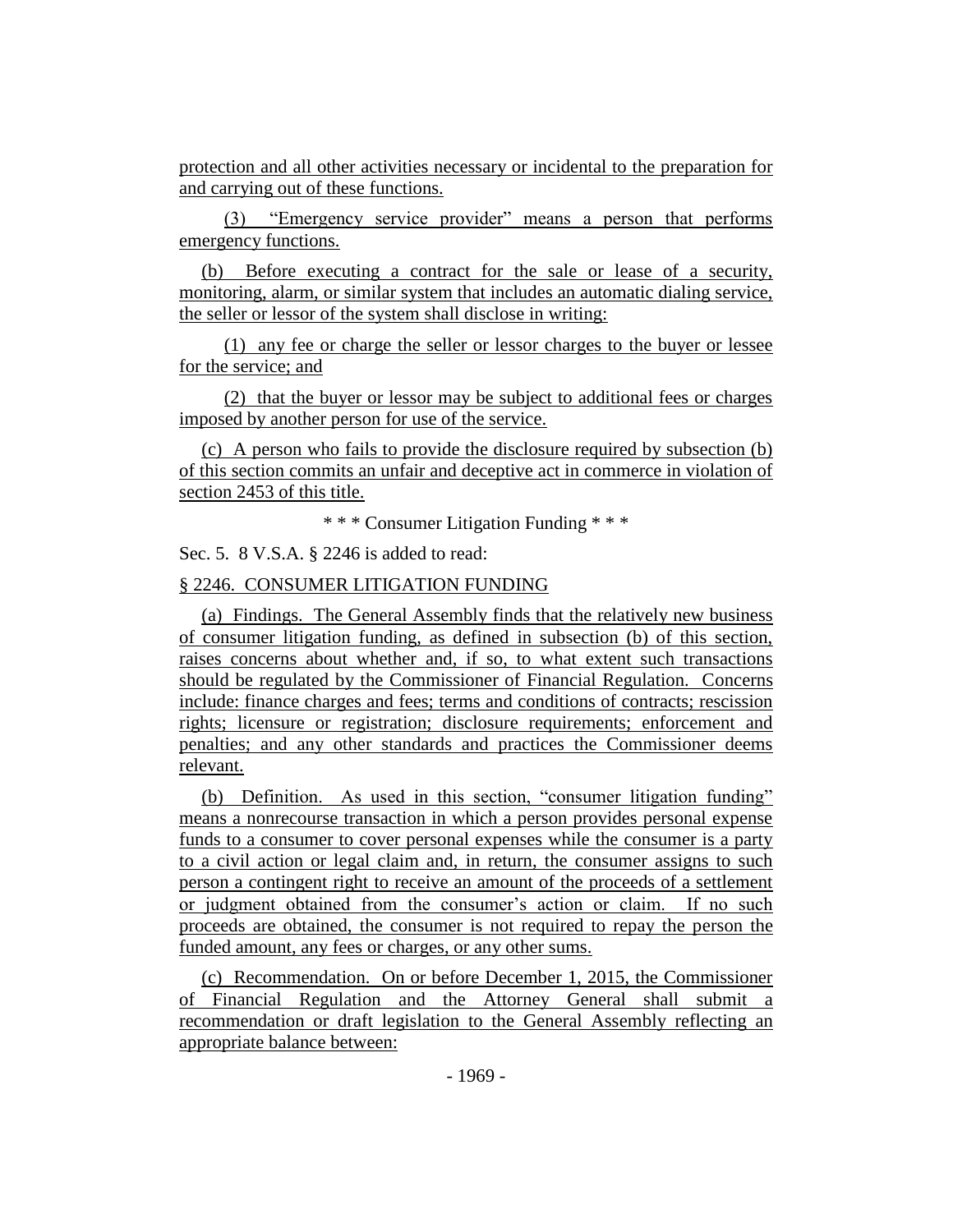(1) providing a consumer access to funds for personal expenses while the consumer is a party to a civil action or legal claim; and

(2) protecting the consumer from any predatory practices by a person who provides consumer litigation funding.

(d) Moratorium. A person shall not offer or enter into a consumer litigation funding contract on or after July 1, 2015 unless authorized to do so by further enactment of the General Assembly.

(e) Enforcement. A person who violates subsection (d) of this section shall be subject to the powers and penalties of the Commissioner of Financial Regulation under sections 13 (subpoenas and examinations) and 2215 (licensed lender penalties) of this title.

\* \* \* Internet Dating Services \* \* \*

Sec. 6. 9 V.S.A. chapter 63, subchapter 8 is added to read:

Subchapter 8. Internet Dating Services

# § 2482a. DEFINITIONS

In this chapter:

(1) "Account change" means a change to the password, e-mail address, age, identified gender, gender of members seeking to meet, primary photo unless it has previously been approved by the Internet dating service, or other conspicuous change to a member's account or profile with or on an Internet dating service.

(2) "Banned member" means the member whose account or profile is the subject of a fraud ban.

(3) "Fraud ban" means barring a member's account or profile from an Internet dating service because, in the judgment of the service, the member poses a significant risk of attempting to obtain money from other members through fraudulent means.

(4) "Internet dating service" means a person or entity that is in the business of providing dating services principally on or through the Internet.

(5) "Member" means a person who submits to an Internet dating service information required to access the service and who obtains access to the service.

(6) "Vermont member" means a member who provides a Vermont residential or billing address or zip code when registering with the Internet dating service.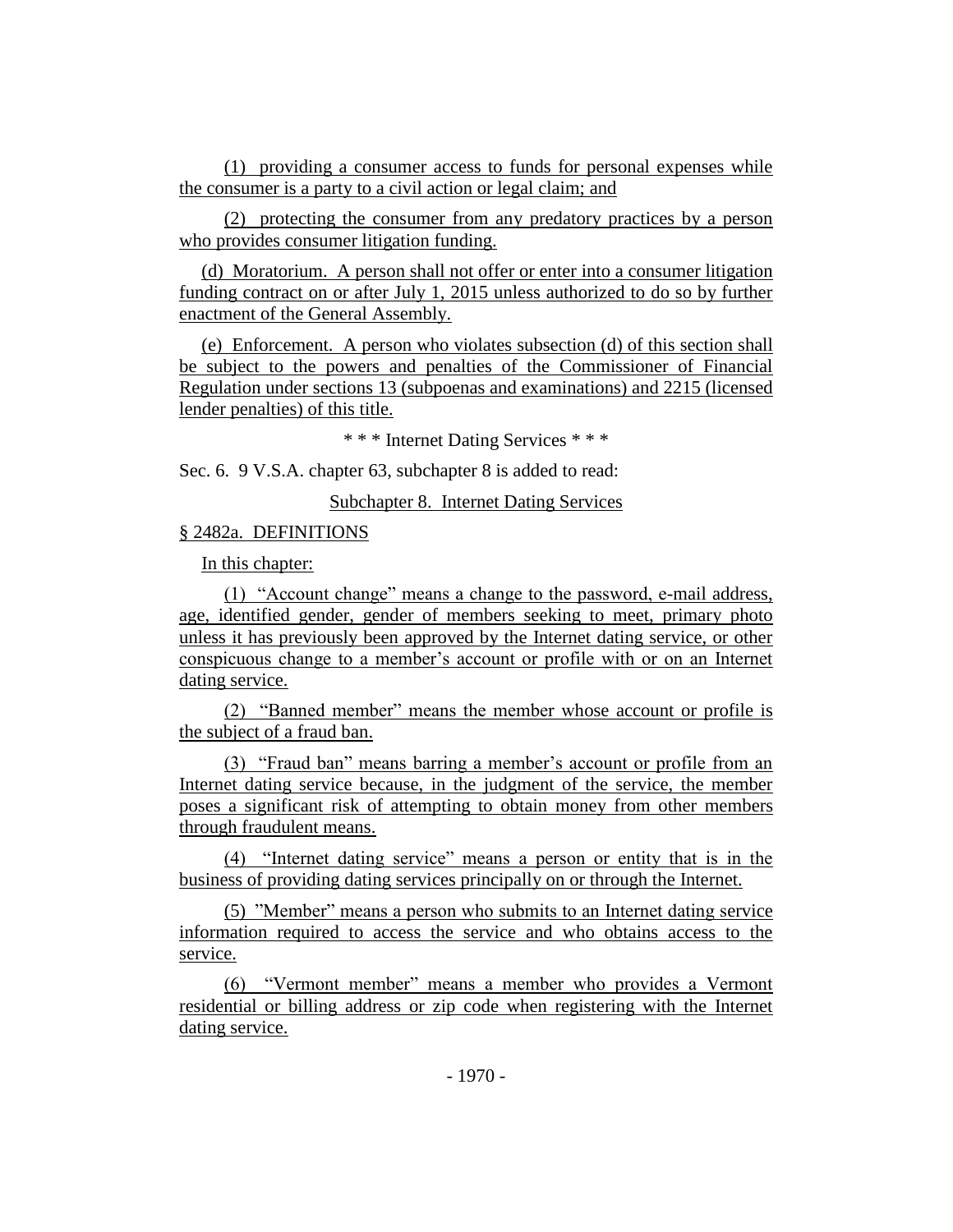# § 2482b. REQUIREMENTS FOR INTERNET DATING SERVICES

(a) An Internet dating service shall disclose to all of its Vermont members known to have previously received and responded to an on-site message from a banned member:

(1) the user name, identification number, or other profile identifier of the banned member;

(2) the fact that the banned member was banned because in the judgment of the Internet dating service the banned member may have been using a false identity or may pose a significant risk of attempting to obtain money from other members through fraudulent means;

(3) that a member should never send money or personal financial information to another member; and

(4) a hyperlink to online information that clearly and conspicuously addresses the subject of how to avoid being defrauded by another member of an Internet dating service.

(b) The notification required by subsection (a) of this section shall be:

(1) clear and conspicuous;

(2) by e-mail, text message, or other appropriate means of communication; and

(3) sent within 24 hours after the fraud ban, or at a later time if the service has determined based on an analysis of effective messaging that a different time is more effective, but in no event later than three days after the fraud ban.

(c) An Internet dating service shall disclose in an e-mail, text message, or other appropriate means of communication, in a clear and conspicuous manner, within 24 hours after discovery of any account change to a Vermont member's account or profile:

(1) the fact that information on the member's account or personal profile has been changed;

(2) a brief description of the change; and

(3) if applicable, how the member may obtain further information on the change.

# § 2482c. IMMUNITY

(a) An Internet dating service shall not be liable to any person, other than the State of Vermont, or any agency, department, or subdivision of the State,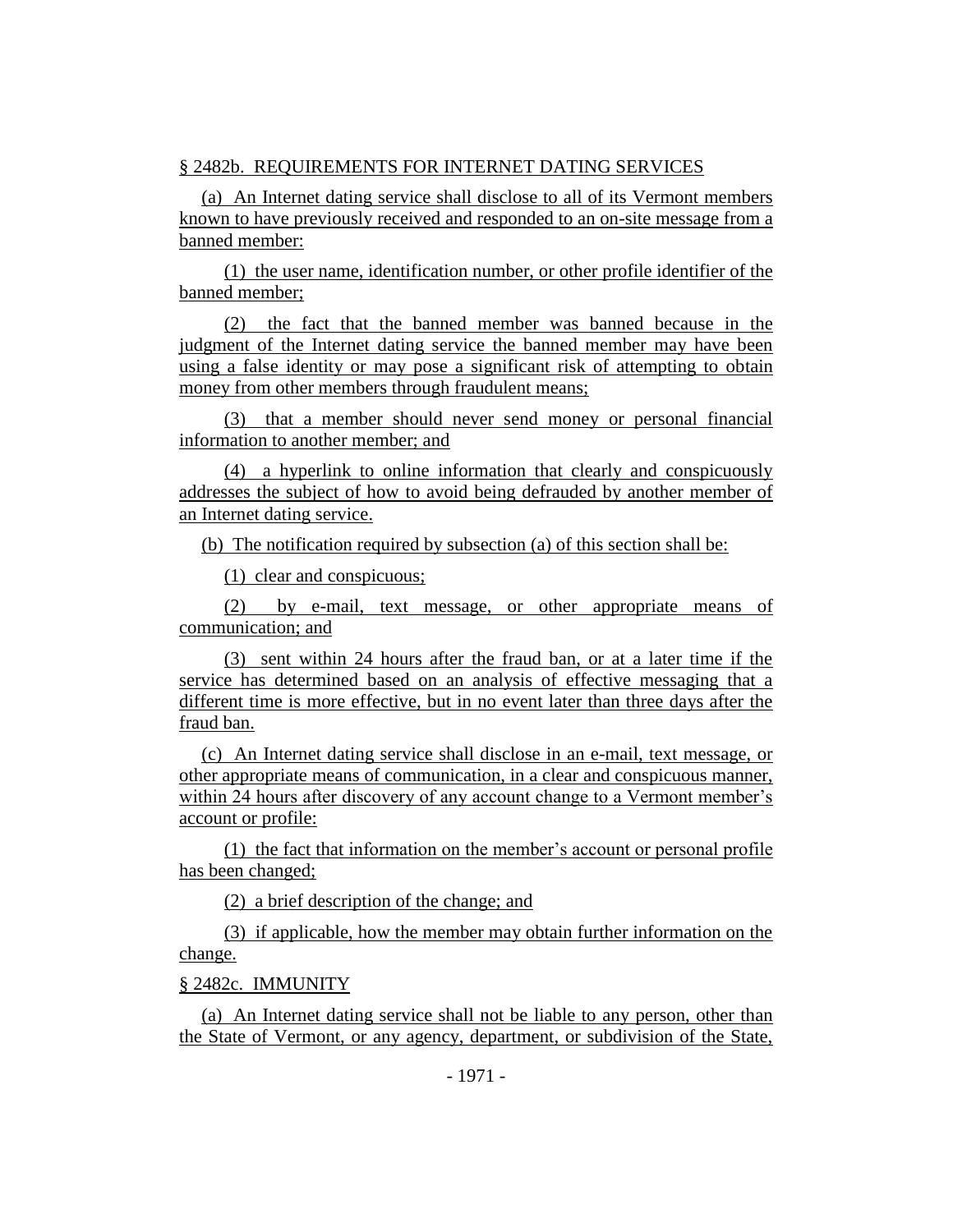for disclosing to any member that it has banned a member, the user name or identifying information of the banned member, or the reasons for the Internet dating service's decision to ban such member.

(b) An Internet dating service shall not be liable to any person, other than the State of Vermont, or any agency, department, or subdivision of the State, for the decisions regarding whether to ban a member, or how or when to notify a member pursuant to section 2482b of this title.

(c) This subchapter does not diminish or adversely affect the protections for Internet dating services that are afforded in 47 U.S.C. § 230 (Federal Communications Decency Act).

#### § 2482d. VIOLATIONS

(a) A person who violates this subchapter commits an unfair and deceptive act in trade and commerce in violation of section 2453 of this title.

(b) The Attorney General has the same authority to make rules, conduct civil investigations, and enter into assurances of discontinuance as is provided under subchapter 1 of this chapter.

\* \* \* Discount Membership Programs \* \* \*

Sec. 7. 9 V.S.A. § 2470hh is amended to read:

#### § 2470hh. VIOLATIONS

(a) A violation of this subchapter is deemed to be a violation of section 2453 of this title A person who violates this subchapter commits an unfair and deceptive act in trade and commerce in violation of section 2453 of this title.

(b) The Attorney General has the same authority to make rules, conduct civil investigations, enter into assurances of discontinuance, and bring civil actions as is provided under subchapter 1 of this chapter.

(c) It is an unfair and deceptive act and practice in commerce for any person to provide substantial assistance to the seller of a discount membership program that has engaged or is engaging in an unfair or deceptive act or practice in commerce, when the person or the person's authorized agent:

(1) receives notice from a regulatory, law enforcement, or similar governmental authority that the seller of the discount membership program is in violation of this subchapter;

(2) knows from information received or in its possession that the seller of the discount membership program is in violation of this subchapter; or

(3) consciously avoids knowing that the seller of the discount membership program is in violation of this subchapter.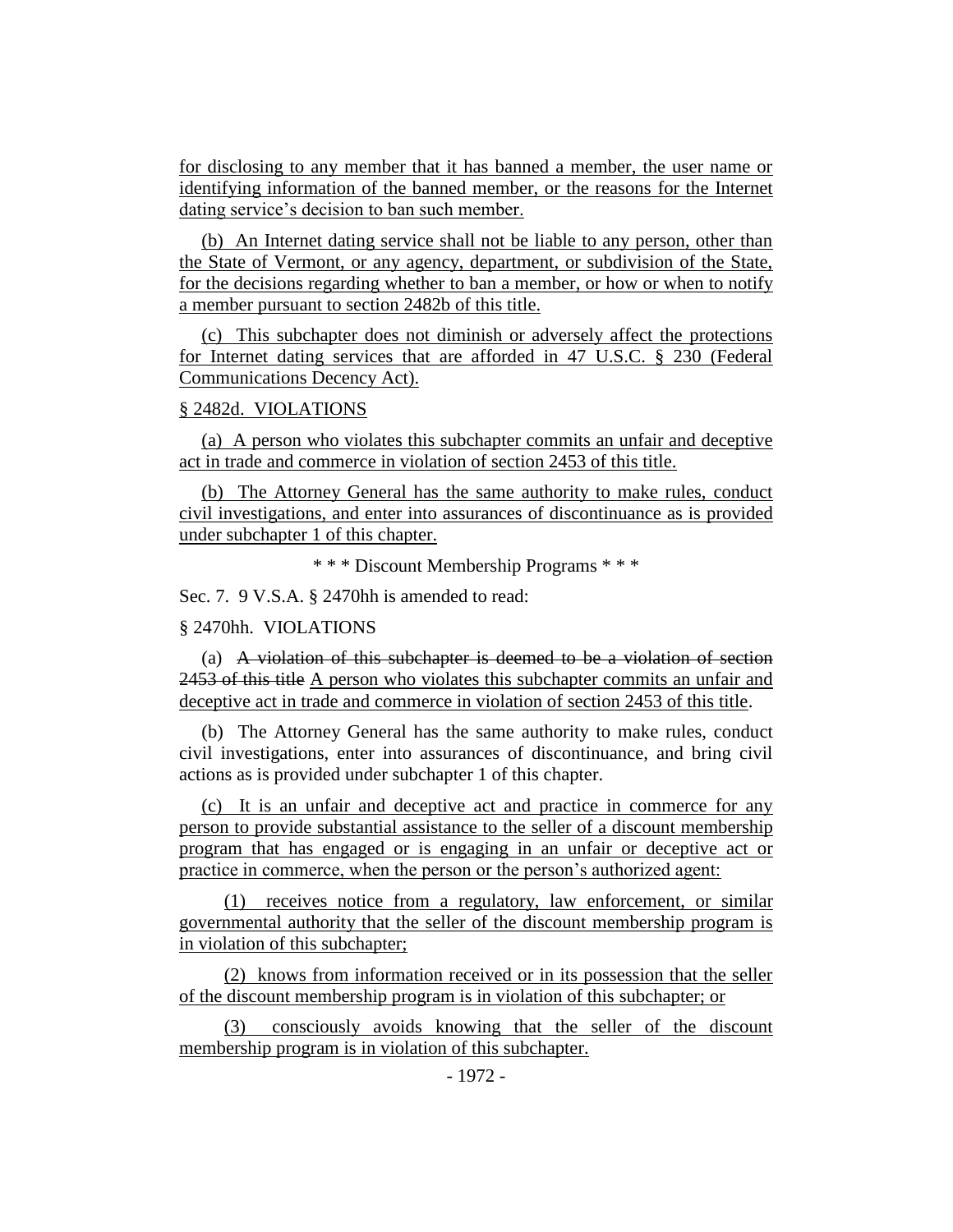(d) Subject to section 2452 of this title, a person who provides only incidental assistance, which does not further the sale of a discount membership program, to the seller of the program, or who does not receive a benefit from providing assistance to the seller of a discount membership, shall not be liable under this section unless the person receives notice, knows, or consciously avoids knowing, pursuant to subdivision  $(c)(1)$ ,  $(2)$ , or  $(3)$  of this section, that a discount membership program is in violation of this chapter.

\* \* \* Security Breach Notice Act \* \* \*

Sec. 8. 9 V.S.A. § 2435(b)(6) is amended to read:

(6) For purposes of this subsection, notice to consumers may be provided A data collector may provide notice of a security breach to a consumer by one or more of the following methods:

(A) Direct notice to consumers, which may be by one of the following methods:

(i) Written written notice mailed to the consumer's residence;

(ii) Electronic electronic notice, for those consumers for whom the data collector has a valid e-mail address if:

(I) the data collector does not have contact information set forth in subdivisions (i) and (iii) of this subdivision  $(6)(A)$ , the data collector's primary method of communication with the consumer is by electronic means, the electronic notice does not request or contain a hypertext link to a request that the consumer provide personal information, and the electronic notice conspicuously warns consumers not to provide personal information in response to electronic communications regarding security breaches; or

(II) the notice provided is consistent with the provisions regarding electronic records and signatures for notices as set forth in 15 U.S.C. § 7001; or

(iii) Telephonic telephonic notice, provided that telephonic contact is made directly with each affected consumer, and the telephonic contact is not through a prerecorded message.

(B)(i) Substitute notice, if:

(I) the data collector demonstrates that the cost of providing written or telephonic notice<del>, pursuant to subdivision (A)(i) or (iii) of this</del> subdivision (6), to affected consumers would exceed \$5,000.00; or that

(II) the affected class of affected consumers to be provided written or telephonic notice, pursuant to subdivision  $(A)(i)$  or (iii) of this subdivision  $(6)$ , exceeds  $5,000$ , or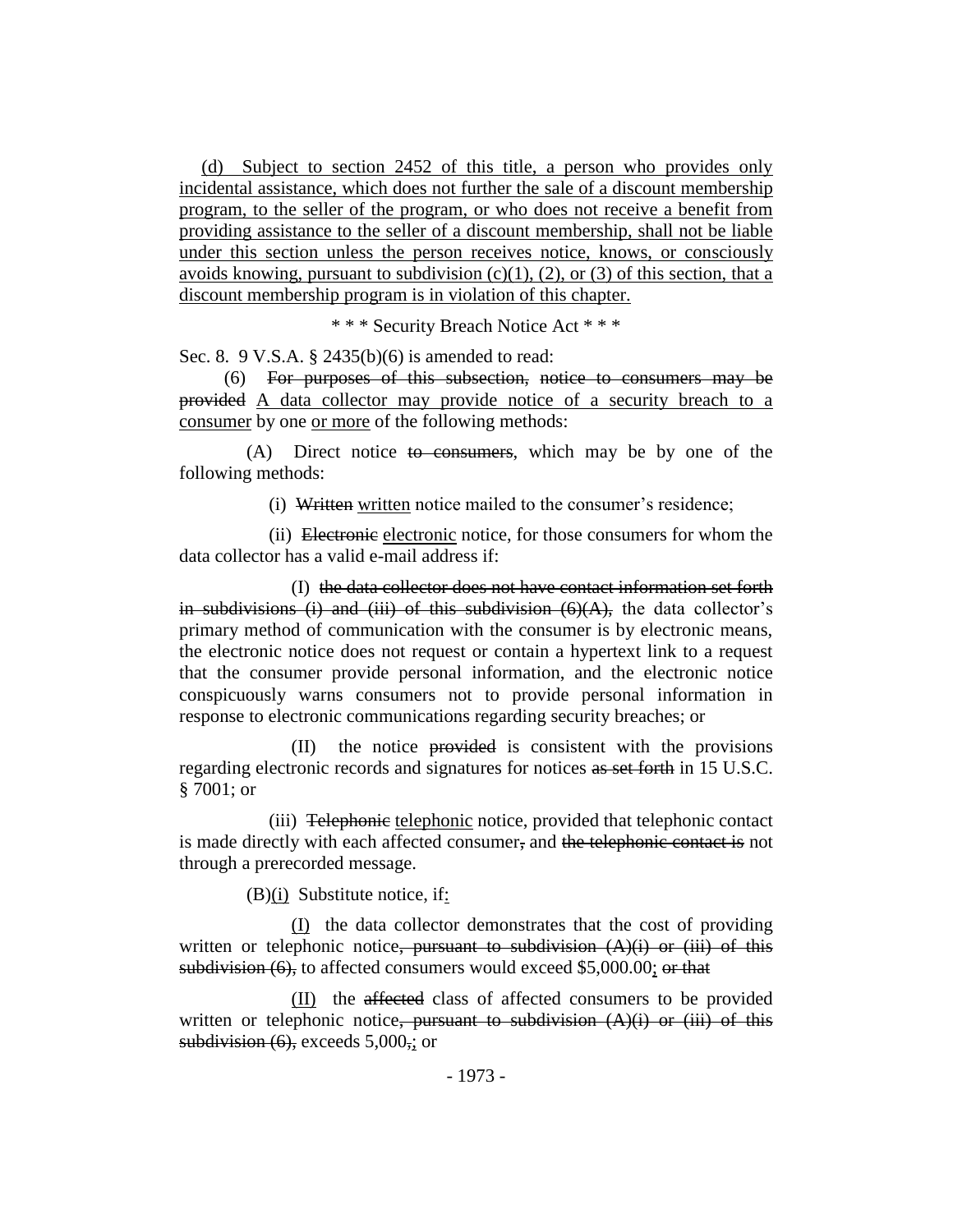(III) the data collector does not have sufficient contact information.

(ii) Substitute notice shall consist of all of the following A data collector shall provide substitute notice by:

 $\overline{(i)}$  conspicuous conspicuously posting of the notice on the data collector's website page if the data collector maintains one; and

 $(ii)(II)$  notification to notifying major statewide and regional media.

\* \* \* Limitation of Liability for Advertisers \* \* \*

Sec. 9. 9 V.S.A. § 2452 is amended to read:

#### § 2452. LIMITATION

(a) Nothing in this chapter shall apply to the owner or publisher of a newspaper, magazine, publication, or printed matter, or to a provider of an interactive computer service, wherein an advertisement or offer to sell appears, or to the owner or operator of a radio or television station which disseminates an advertisement or offer to sell, when the owner, publisher  $\Theta$ <sub>r</sub>, operator, or provider has no knowledge of the fraudulent intent, design, or purpose of the advertiser or operator offeror, and is not responsible, in whole or in part, for the creation or development of the advertisement or offer to sell.

(b) In this section, "interactive computer service" has the same meaning as in 47 U.S.C. § 230(f)(2).

\* \* \* Effective Dates \* \* \*

Sec. 10. EFFECTIVE DATES

(a) This section, Secs. 2–5, and 7–9 shall take effect on July 1, 2015.

(b) Sec. 1 shall take effect on September 1, 2015.

(c) In Sec. 6:

(1) 9 V.S.A. §§ 2482a, 2482c, and 2482d shall take effect on passage.

(2) 9 V.S.A. § 2482b shall take effect on January 1, 2016.

And that after passage the title of the bill be amended to read:

An act relating to consumer protection laws.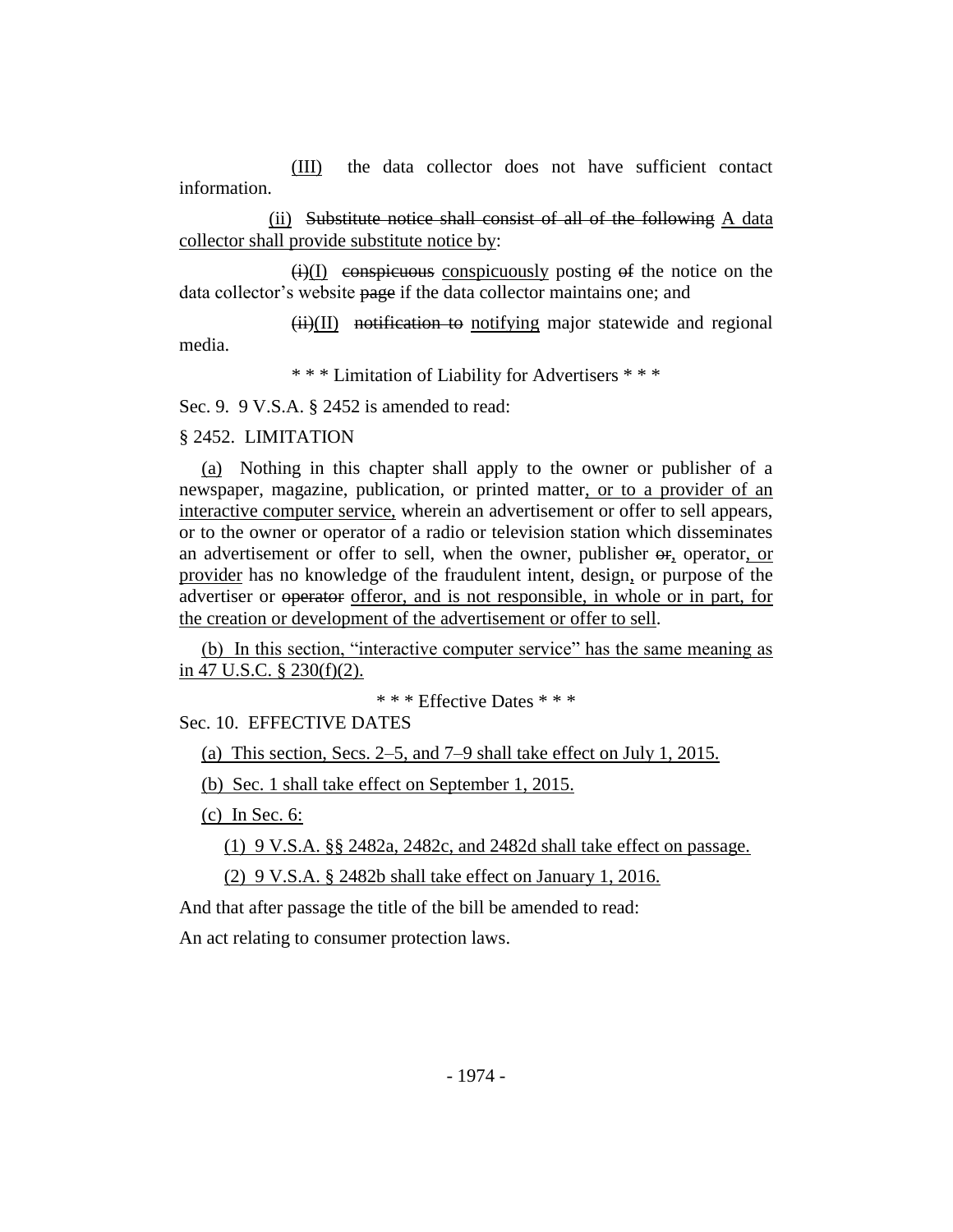#### **NEW BUSINESS**

#### **Third Reading**

## **H. 117.**

An act relating to creating a Division for Telecommunications and Connectivity within the Department of Public Service.

## **Amendment to Senate proposal of amendment to H. 117 to be offered by Senator MacDonald before Third Reading**

Senator MacDonald moves that the Senate proposal of amendment be amended as follows

First: In Sec. 20, 30 V.S.A. § 3051(d)(3) (concerning the definition of "district member"), after the words "to form" by adding the words or join

Second: In Sec. 20, 30 V.S.A. § 3054(a) (concerning the powers of a communications union district), by striking out subdivision (8) in its entirety and inserting in lieu thereof a new subdivision (8) to read as follows:

(8) provide communications services for its district members, including the residential and business locations located therein; and also provide communications services for such other residential and business locations as its facilities and obligations may allow, provided such other locations are in a municipality that is contiguous with the town limits of a district member, and further provided such other locations do not have access to Internet service capable of speeds that meet or exceed the current speed requirements for funding eligibility under the Connectivity Initiative, 30 V.S.A. § 7515b.

Third: In Sec. 20, 30 V.S.A. § 3056(c) (concerning the bonding authority of a communications union district), by striking out the words "general obligations of the district"

# **H. 269.**

An act relating to the transportation and disposal of excavated development soils legally categorized as solid waste.

#### **H. 484.**

An act relating to miscellaneous agricultural subjects.

## **Amendment to Senate proposal of amendment to H. 484 to be offered by Senator Rodgers before Third Reading**

Senator Rodgers moves that the Senate proposal of amendment be amended as follows:

By adding a new section to be numbered Sec. 26a to read as follows: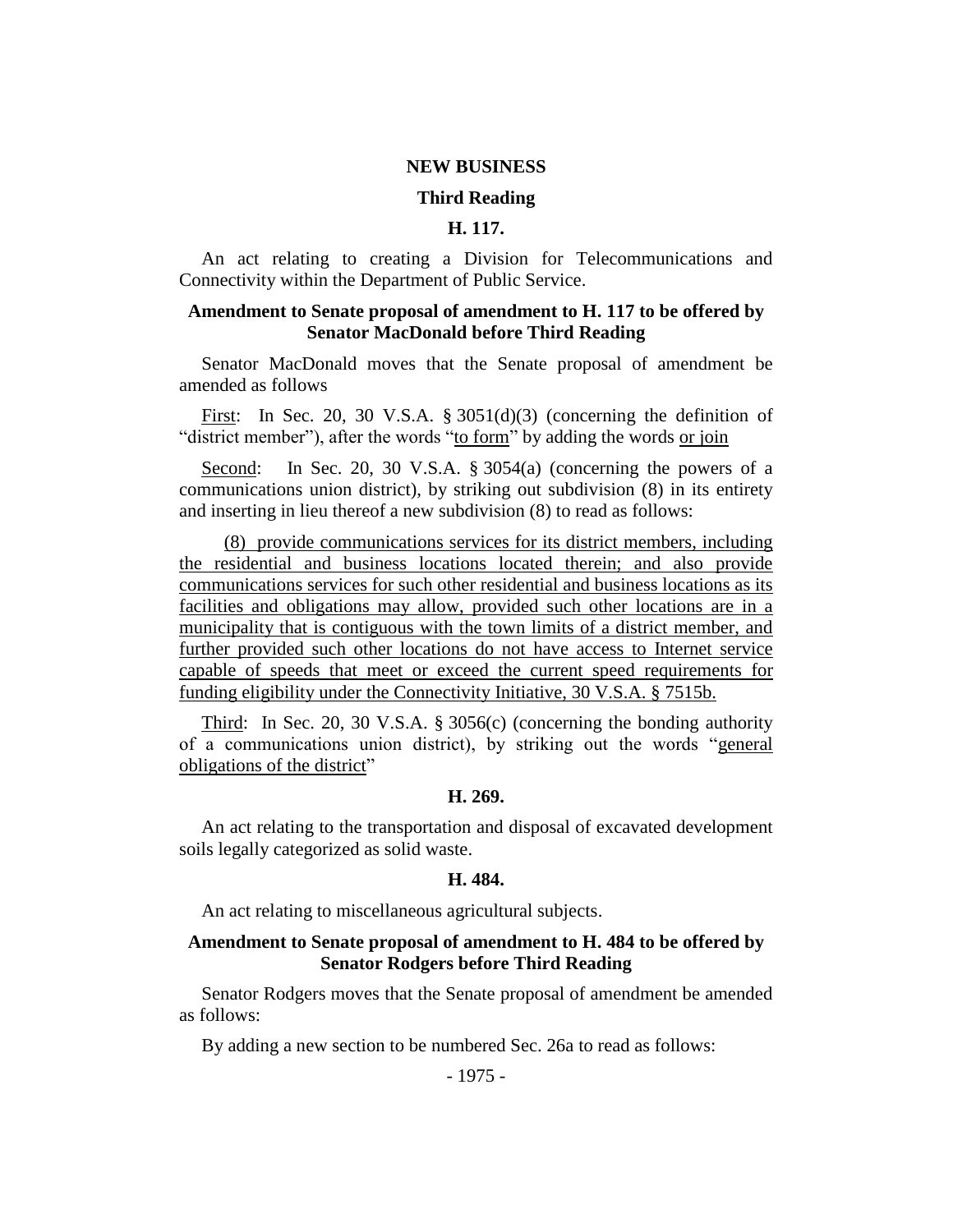Sec. 26a. 32 V.S.A. § 9741(25) is amended to read:

(25)(A) Sales of agricultural machinery and equipment for use and consumption directly and exclusively, except for isolated or occasional uses, in:

(i) the production for sale of tangible personal property on farms (including stock, dairy, poultry, fruit, and truck farms), orchards, nurseries, or in greenhouses or other similar structures used primarily for the raising of agricultural or horticultural commodities for sale;

#### (ii) the transportation of farm equipment and farm products; or

(iii) the maintenance of farm roads and farm infrastructure.

(B) It shall be rebuttably presumed that uses are not isolated or occasional if they total more than four 25 percent of the time the machinery or equipment is operated.

#### **Second Reading**

#### **Favorable with Proposal of Amendment**

#### **H. 40.**

An act relating to establishing a renewable energy standard and energy transformation program.

# **Reported favorably with recommendation of proposal of amendment by Senator Bray for the Committee on Natural Resources & Energy.**

The Committee recommends that the Senate propose to the House to amend the bill as follows:

First: In Sec. 2, 30 V.S.A. § 8004(a), by striking out the last sentence in its entirety and inserting in lieu thereof the following:  $\Delta$  retail electricity provider may meet this requirement the required amounts of renewable energy through eligible new tradeable renewable energy credits that it owns and retires, new eligible renewable energy resources with renewable energy credits environmental attributes still attached, or a combination of those credits and resources.

Second: In Sec. 2, 30 V.S.A. § 8004, by striking out subsection (b) in its entirety and inserting in lieu thereof to read as follows:

(d)(b) Rules. The Board shall provide, by order or rule, adopt the regulations and procedures rules that are necessary to allow the Board and the Department to implement and supervise further the implementation and maintenance of a renewable portfolio standard the RESET program.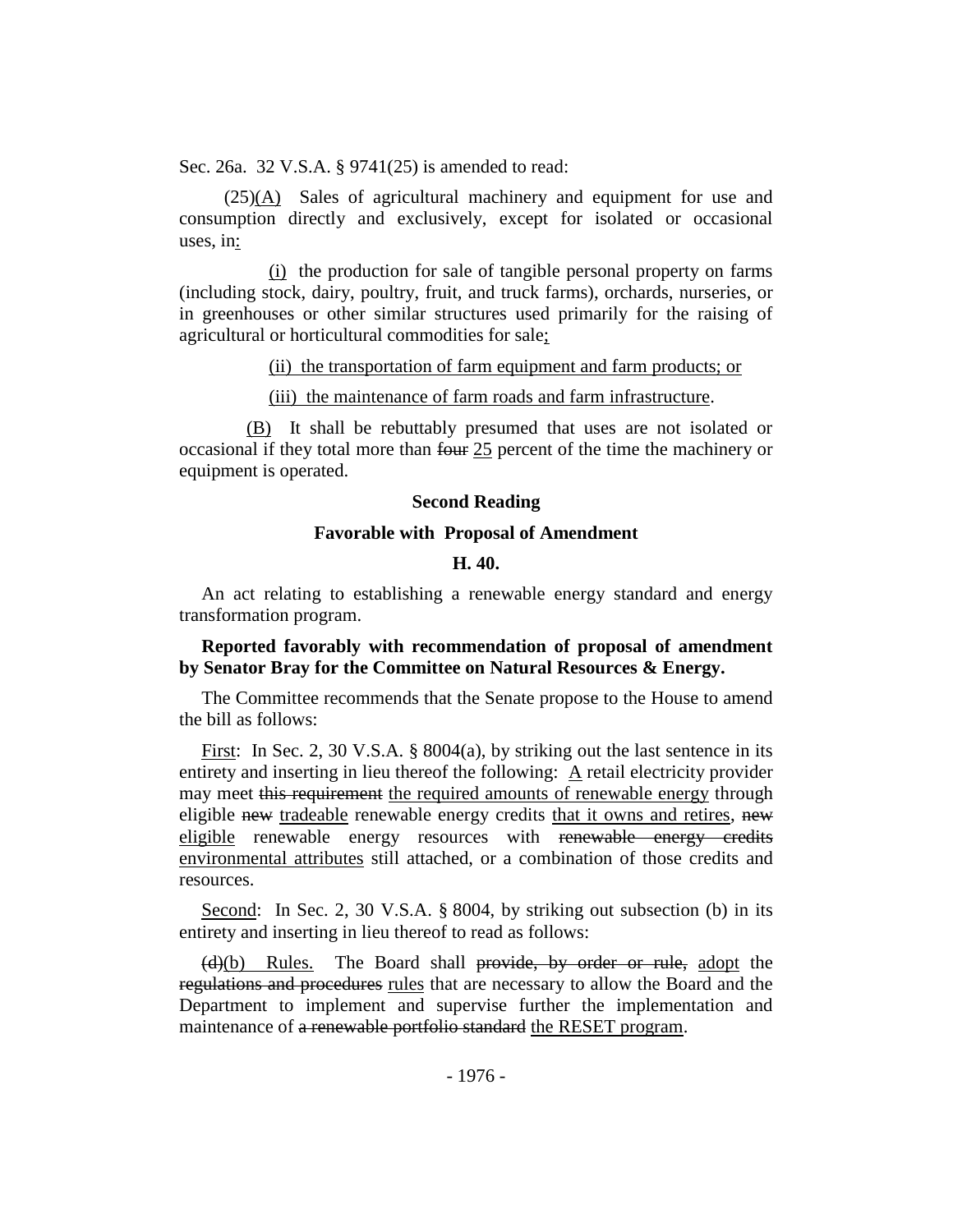Third: In Sec. 3, 30 V.S.A.  $\S 8005(a)(3)$ , in subdivision (D), in the first sentence, by striking out "or procedures" and in subdivision (F), by striking out each occurrence of "or procedures"

Fourth: In Sec. 3, 30 V.S.A. by inserting a new  $\S$  8005(a)(3)(E)(iii) to read as follows:

(iii) To meet the requirements of this subdivision (3), one or more retail electricity providers may jointly propose with an energy efficiency entity appointed under subdivision  $209(d)(2)$  of this title an energy transformation project or group of such projects. The proposal shall include standards of measuring performance and methods to allocate savings and reductions in fossil fuel consumption and greenhouse gas emissions among each participating provider and efficiency entity.

Fifth: In Sec. 3, 30 V.S.A. by striking out  $\S$  8005 (a)(3)(F)(viii) in its entirety and inserting in lieu thereof to read as follows:

(viii) To ensure that, if an energy transformation project will increase the use of electric energy, the project incorporates best practices for demand management, uses technologies appropriate for Vermont, and encourages the installation of the technologies in buildings that meet minimum energy performance standards.

Sixth: In Sec. 3, 30 V.S.A. § 8005, (a)(3)(G)(i), by striking out the word "strict"

Seventh: In Sec. 3, 30 V.S.A. §  $8005(d)(1)$ , by striking out the following: "of Portland, Maine"

Eighth: In Sec. 4, 30 V.S.A.  $\S$  8005a(k)(3), in the last sentence, after "purchasing power" by striking out the word "from" and inserting in lieu thereof the words generated by

Ninth: In Sec. 6, 30 V.S.A. § 8005b, by striking out subsection (b) in its entirety and inserting in lieu thereof to read as follows:

(b) The annual report under this section shall include at least each of the following:

(1) An assessment of the costs and benefits of the RESET Program based on the most current available data, including rate and economic impacts, customer savings, technology deployment, greenhouse gas emission reductions actually achieved, fuel price stability, and effect on transmission and distribution upgrade costs, and any recommended changes based on this assessment.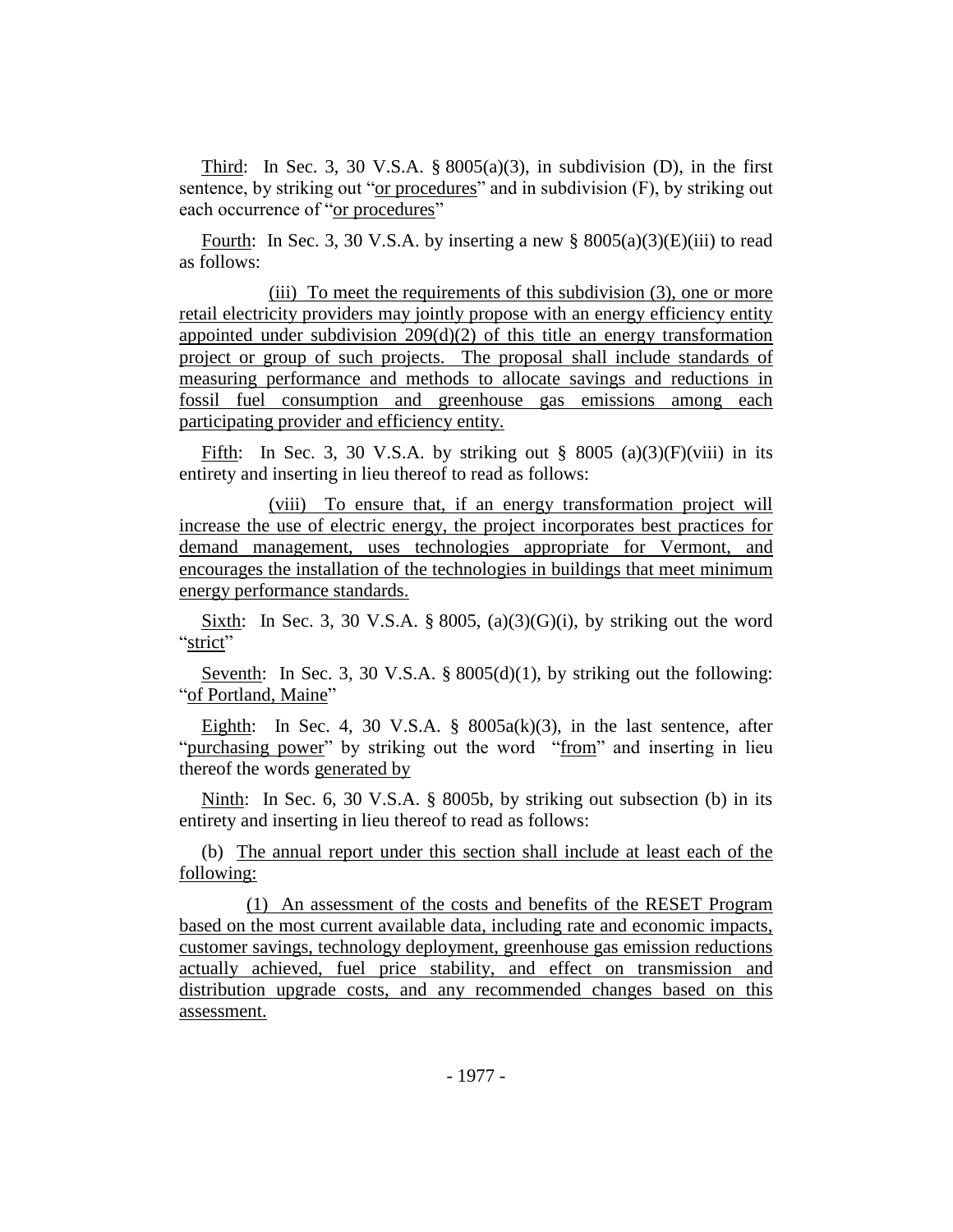(2) Projections, looking at least 10 years ahead, of the impacts of the RESET Program. The Department shall employ an economic model to make these projections and shall consider at least three scenarios based on high, mid-range, and low energy price forecasts. The Department shall project, for the State, the RESET Program's impact in each of the following areas: electric utility rates; total energy consumption; electric energy consumption; fossil fuel consumption; and greenhouse gas emissions. The report shall compare the amount or level in each of these areas with and without the Program.

(3) An assessment of whether the requirements of the RESET Program have been met to date, and any recommended changes needed to achieve those requirements.

Tenth: In Sec. 6, 30 V.S.A. § 8005b, in subsection (c), by striking out subdivision (8) and by renumbering the remaining subdivision to be numerically correct.

Eleventh: By striking out Sec. 8 (Public Service Board rulemaking) and inserting in lieu thereof to read as follows:

# Sec. 8. PUBLIC SERVICE BOARD IMPLEMENTATION

(a) Commencement. On or before August 31, 2015, the Public Service Board (the Board) shall commence a proceeding to implement Secs. 2 (sales of electric energy; RESET Program), 3 (RESET Program categories), and 7 (tradeable renewable energy credits) of this act.

(b) Notice; comment; workshop. The proceeding shall include one or more workshops to solicit the input of potentially affected parties and the public. The Board shall provide notice of the workshops on its website and directly to the Department, Vermont's retail electricity providers, Renewable Energy Vermont, business organizations such as Associated Industries of Vermont, environmental and consumer advocacy organizations such as the Vermont Natural Resources Council and the Vermont Public Interest Research Group, and to any other person that requests direct notice or to whom the Board may consider direct notice appropriate. The Board also shall provide an opportunity for submission of written comments, which the notice shall include.

(c) Procedures; order. On or before July 1, 2016, the Board shall by order adopt initial procedures to implement Secs. 2, 3, and 7 of this act to take effect on January 1, 2017.

(d) On or before July 1, 2017, the Board shall commence rulemaking to implement Secs. 2, 3, and 7 of this act. The Board shall finally adopt these rules within eight months of commencing rulemaking, unless this period is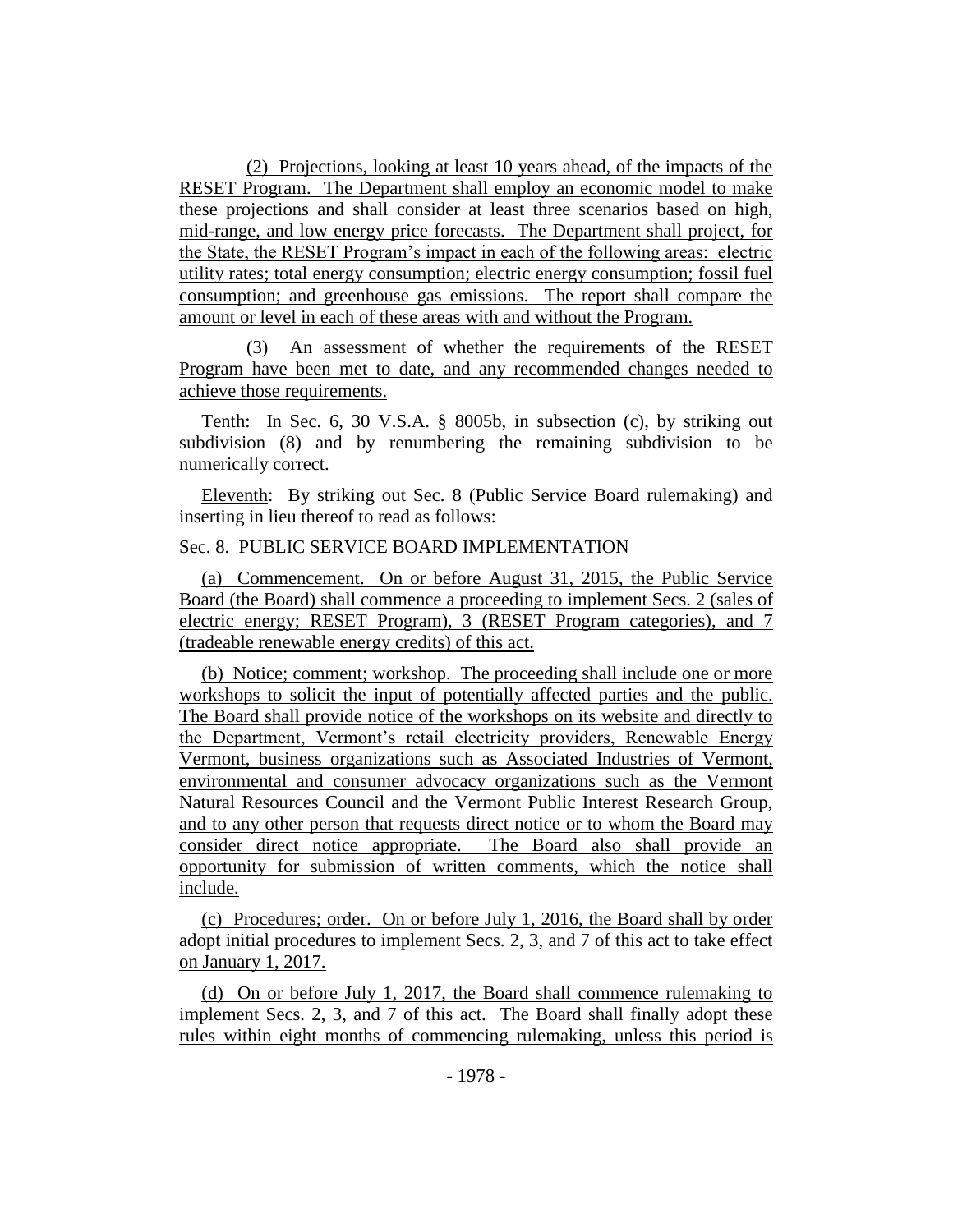extended by the Legislative Committee on Administrative Rules under 3 V.S.A. § 843.

(e) Assistance. The Board and the Department of Public Service may retain experts and other personnel to assist them with the proceedings and rulemaking under this section and allocate the costs of these personnel to the electric distribution utilities in accordance with the process under 30 V.S.A. § 21.

Twelfth: In Sec. 12, 30 V.S.A. §  $8010(c)(2)(F)$ , by striking out the third sentence and inserting in lieu thereof to read as follows:

For example, a monthly credit amount may be higher if taken over 10 years and lower if taken over 20 years.

Thirteenth: By striking out Sec. 14a in its entirety and inserting in lieu thereof to read as follows:

[Deleted.]

Fourteenth: By striking out Sec. 14b in its entirety and inserting lieu thereof to read as follows:

# Sec. 14b. JOINT ENERGY COMMITTEE; RECOMMENDATION

(a) On or before February 15, 2016, the Joint Energy Committee under 2 V.S.A. chapter 17 shall submit a recommendation to the House Committee on Commerce and Economic Development, Senate Committee on Finance, House Committee on Ways and Means, and House and Senate Committees on Natural Resources and Energy on:

(1) what revisions, if any, the Committee recommends that the General Assembly enact with respect to the statutes applicable to energy efficiency entities appointed and charges imposed under 30 V.S.A. § 209(d);

(2) what legislation, if any, the Committee recommends that the General Assembly enact to clarify or alter the relationship of energy efficiency entities and charges under 30 V.S.A. § 209(d) with the energy transformation category adopted under Sec. 3 of this act, 30 V.S.A. § 8005(a); and

(3) what legislation, if any, the Committee recommends that the General Assembly enact regarding the adoption by municipalities of setback and screening requirements for solar electric generation.

(b) Prior to submitting its recommendation under this section, the Joint Energy Committee shall offer an opportunity for comment by affected State agencies; utilities; appointed energy efficiency entities; advocates for business, consumer, and environmental interests; and members of the public.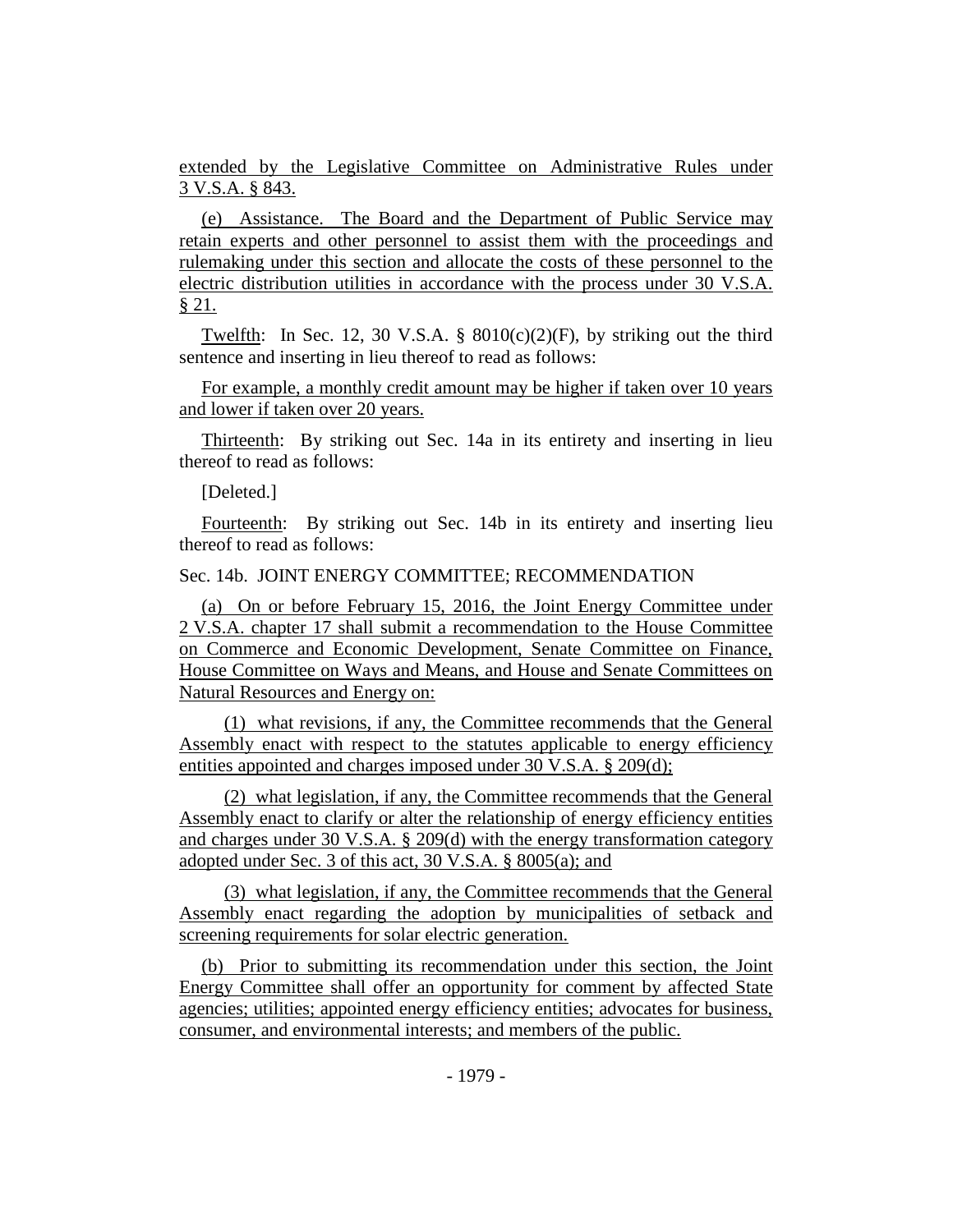(c) For the purpose of this section, the Joint Energy Committee:

(1) may meet no more than four times during adjournment without prior approval of the Speaker of the House and the President Pro Tempore of the Senate; and

(2) shall have the administrative, technical, and professional assistance of the Office of Legislative Council and the Joint Fiscal Office.

(d) A bill or amendment during the 2016 session to adopt legislation regarding the issues to be addressed by the Joint Energy Committee under this section this act shall be in order.

Fifteenth: In Sec. 19, 30 V.S.A. § 248(b), by striking out subdivision (9) in its entirety and inserting in lieu thereof to read as follows:

(9) with respect to a waste to energy facility,:

(A) is included in a solid waste management plan adopted pursuant to 24 V.S.A. § 2202a, which is consistent with the State Solid Waste Management Plan; and

(B) is included in a solid waste management plan adopted pursuant to 24 V.S.A. § 2202a for the municipality and solid waste district from which 1,000 tons or more per year of the waste is to originate, if that municipality or district owns an operating facility that already beneficially uses a portion of the waste;

Sixteenth: In Sec. 21, 30 V.S.A. § 8001(b), by striking out "and procedures" and inserting in lieu thereof and procedures.

Seventeenth: After Sec. 26, by inserting new sections to be numbered Secs. 26a and 26b to read as follows:

\* \* \* Solar Plants; Municipal Setback and Screening Requirements \* \* \*

Sec. 26a. 24 V.S.A. § 4414(15) is added to read:

(15) Solar plants; setbacks; screening. Notwithstanding any contrary provision of section 4413 of this title or 30 V.S.A. chapter 5 or 89, a municipality may adopt bylaws that require a plant that generates electricity from solar energy to comply with setback and screening requirements. These requirements shall not prohibit or have the effect of prohibiting the installation of such a plant and shall not have the effect of interfering with its intended functional use. In this section, "plant" shall have the same meaning as in 30 V.S.A. § 8002 and "screening" includes landscaping, vegetation, fencing, and topographic features.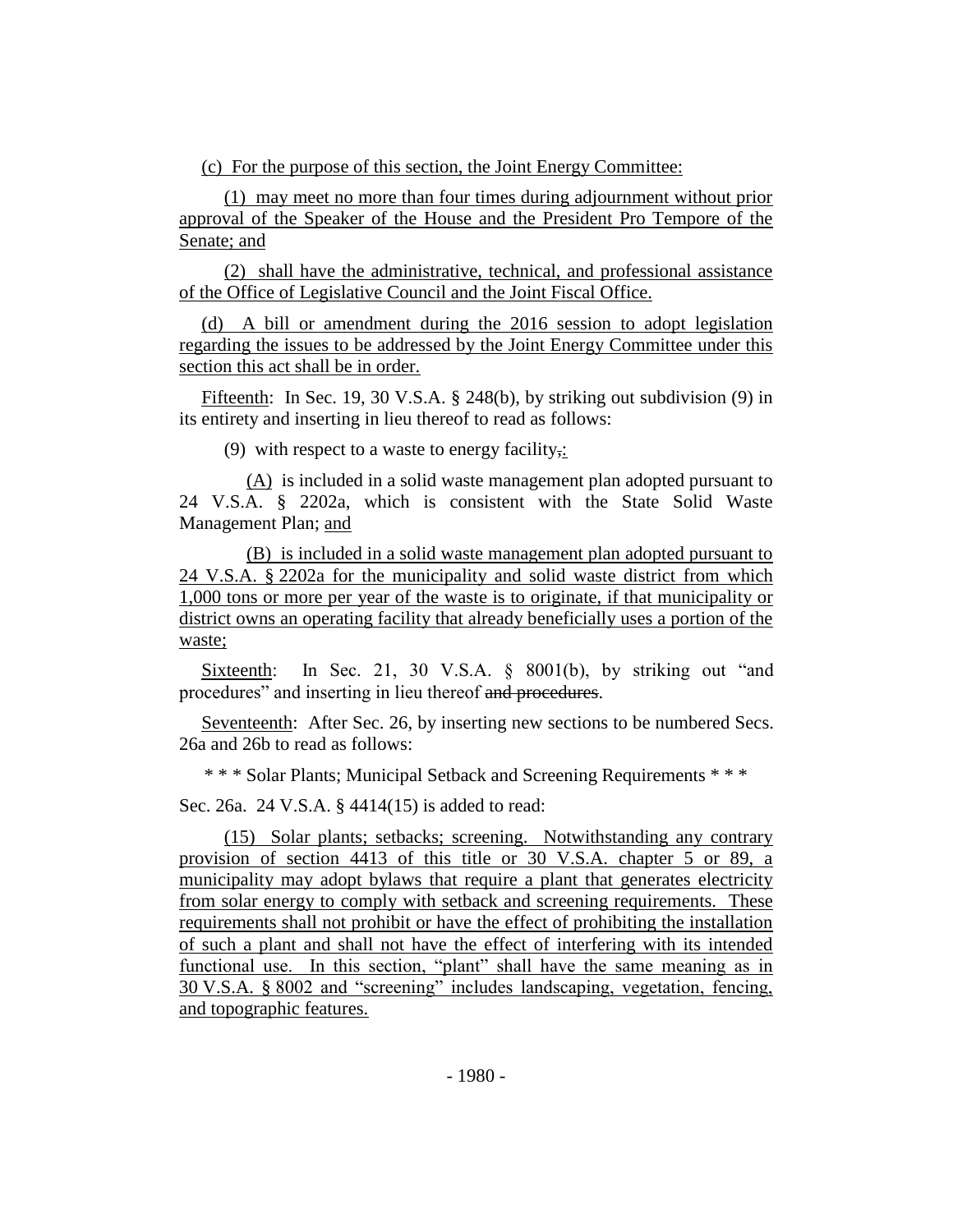#### Sec. 26b. REPORT; TOWN ADOPTION OF SOLAR SETBACKS, **SCREENING**

(a) On or before January 15, 2018, the Commissioner of Housing and Community Development (the Commissioner) shall submit a report to the House and Senate Committees on Natural Resources and Energy that:

(1) identifies the municipalities that have adopted setback or screening requirements, or both, pursuant to Sec. 26a of this act, 24 V.S.A § 4414(15);

(2) summarizes these adopted setback and screening requirements; and

(3) provides the number of applications made under 24 V.S.A. § 4414(15) and itemizes their disposition and status.

(b) Each municipality adopting a bylaw under 24 V.S.A. § 4414(15) shall provide the Commissioner, on request, with information needed to complete the report required by this section.

Eighteenth: By striking out Sec. 28 (effective dates), and inserting in lieu thereof to read as follows:

#### Sec. 28. EFFECTIVE DATES

(a) This section and Secs. 8 (Public Service Board rulemaking), 10 (Forests, Parks and Recreation rulemaking), 14b (joint energy committee; recommendation), 18 (net metering pilot project), and 27 (severability) shall take effect on passage. Notwithstanding 1 V.S.A. § 214, Sec. 18 shall apply to facilities for which an application for a certificate of public good is pending as of its effective date.

(b) Secs. 1 through 7, 9, 11, 13, 14, 15 through 17, 19, 20, and 21 through 26 shall take effect on July 1, 2015. Sec. 11 (net metering systems; environmental attributes) shall not apply to complete applications filed prior to its effective date.

(c) Secs. 26a (solar setbacks and screening) and 26b (report) shall take effect on July 1, 2016.

(d) Sec. 12 (net metering systems; environmental attributes) shall amend 30 V.S.A. § 8010 as added effective January 1, 2017 by 2014 Acts and Resolves No. 99, Sec. 4. Sec. 12 shall take effect on January 2, 2017, except that, notwithstanding 1 V.S.A. § 214, the section shall apply to the Public Service Board process under 2014 Acts and Resolves No. 99, Sec. 5. Sec. 12 shall not affect a net metering system for which a complete application was filed before January 1, 2017.

(Committee vote: 4-1-0)

(For House amendments, see House Journal for February 27, 2015, pages 267-301 and March 10, 2015 page 336)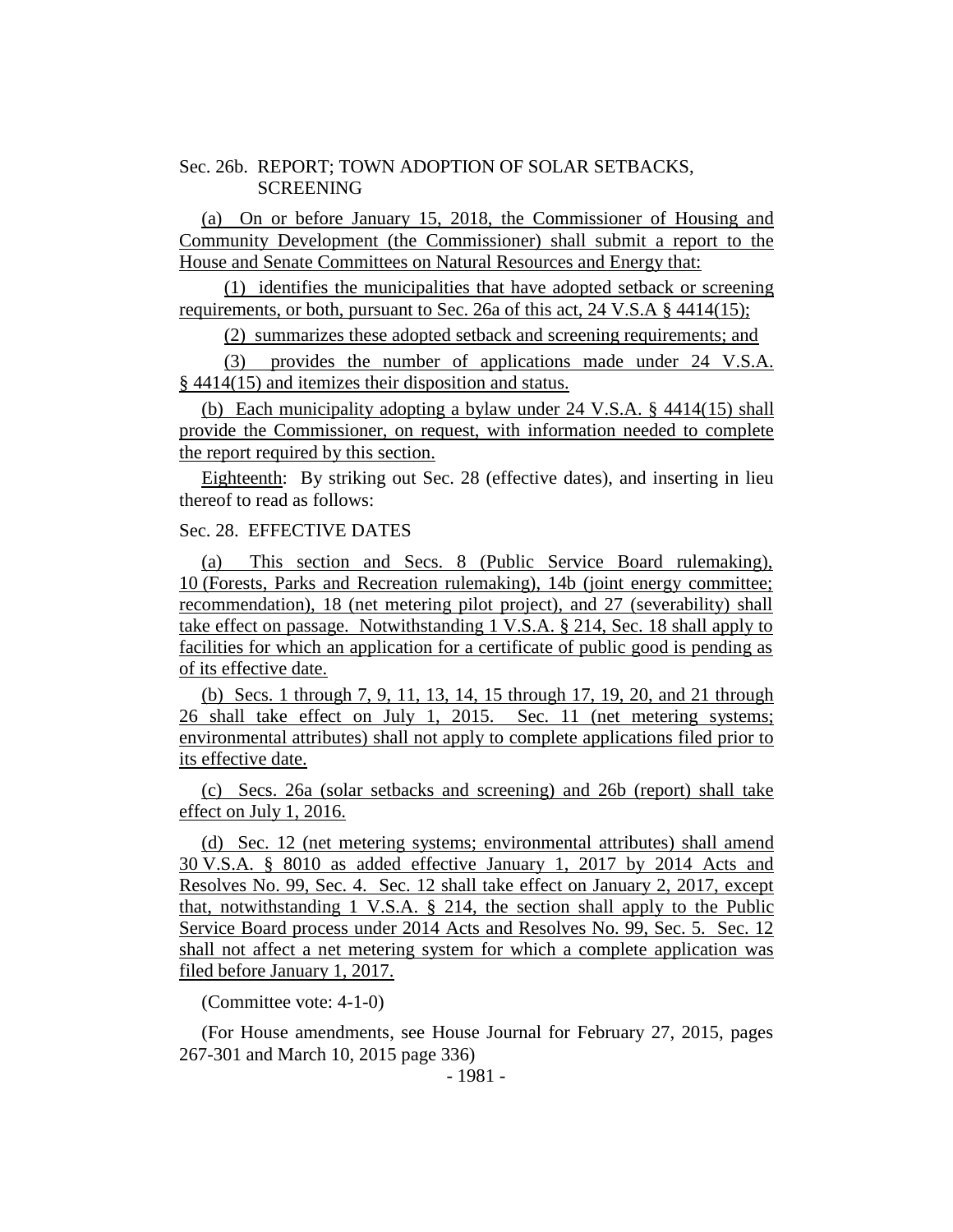## **Reported favorably with recommendation of proposal of amendment by Senator MacDonald for the Committee on Finance.**

The Committee recommends that the Senate propose to the House to amend the bill as recommended by the Committee on Natural Resources & Energy with the following amendments thereto:

First: In the ninth instance of amendment, in Sec. 6, 30 V.S.A. § 8005b(b), by striking out each occurrence of "RESET Program" and inserting in lieu thereof RES and in subdivision (b)(2), by striking out "RESET Program's impact" and inserting in lieu thereof impact of the RES

Second: In the eleventh instance of amendment, in Sec. 8 (Public Service Board implementation), by striking out subsection (c) in its entirety and inserting in lieu thereof a new subsection (c) to read as follows:

(c) Order. On or before July 1, 2016, the Board shall issue an order to take effect on January 1, 2017 that initially implements Secs. 2, 3, and 7 of this act.

Third: In Sec. 1, by striking out the reader assistance heading and inserting in lieu thereof a new reader assistance heading to read as follows:

\* \* \* Renewable Energy Standard \* \* \*

Fourth: In Sec. 1, 30 V.S.A. § 8002, by striking out subdivision (26) and inserting in lieu thereof a new subdivision (26) to read as follows:

(26) "RES" means the Renewable Energy Standard established under sections 8004 and 8005 of this title.

Fifth: In Sec. 2, 30 V.S.A. § 8004, in the section header, by striking out "AND ENERGY TRANSFORMATION (RESET) PROGRAM" and inserting in lieu thereof (RES) and, in the section text, by striking out each occurrence of "RESET Program" and inserting in lieu thereof RES

Sixth: In Secs. 3 (30 V.S.A. § 8005), 6 (30 V.S.A. § 8005b), 7 (30 V.S.A. § 8006), 8 (Public Service Board), and 9 (10 V.S.A. § 2751), by striking out each occurrence of "RESET Program" and inserting in lieu thereof RES

Seventh: In Sec. 3, 30 V.S.A. § 8005, in subsection (b) (reduced amounts; providers; 100 percent renewable), in subdivision (1), by striking out subdivision (B) and inserting in lieu thereof a new subdivision (B) to read as follows:

(B) annually each July 1 commencing in 2018, owns and has retired tradeable renewable energy credits monitored and traded on the New England Generation Information System or otherwise approved by the Board equivalent to 100 percent of the provider's total retail sales of electricity for the previous calendar year.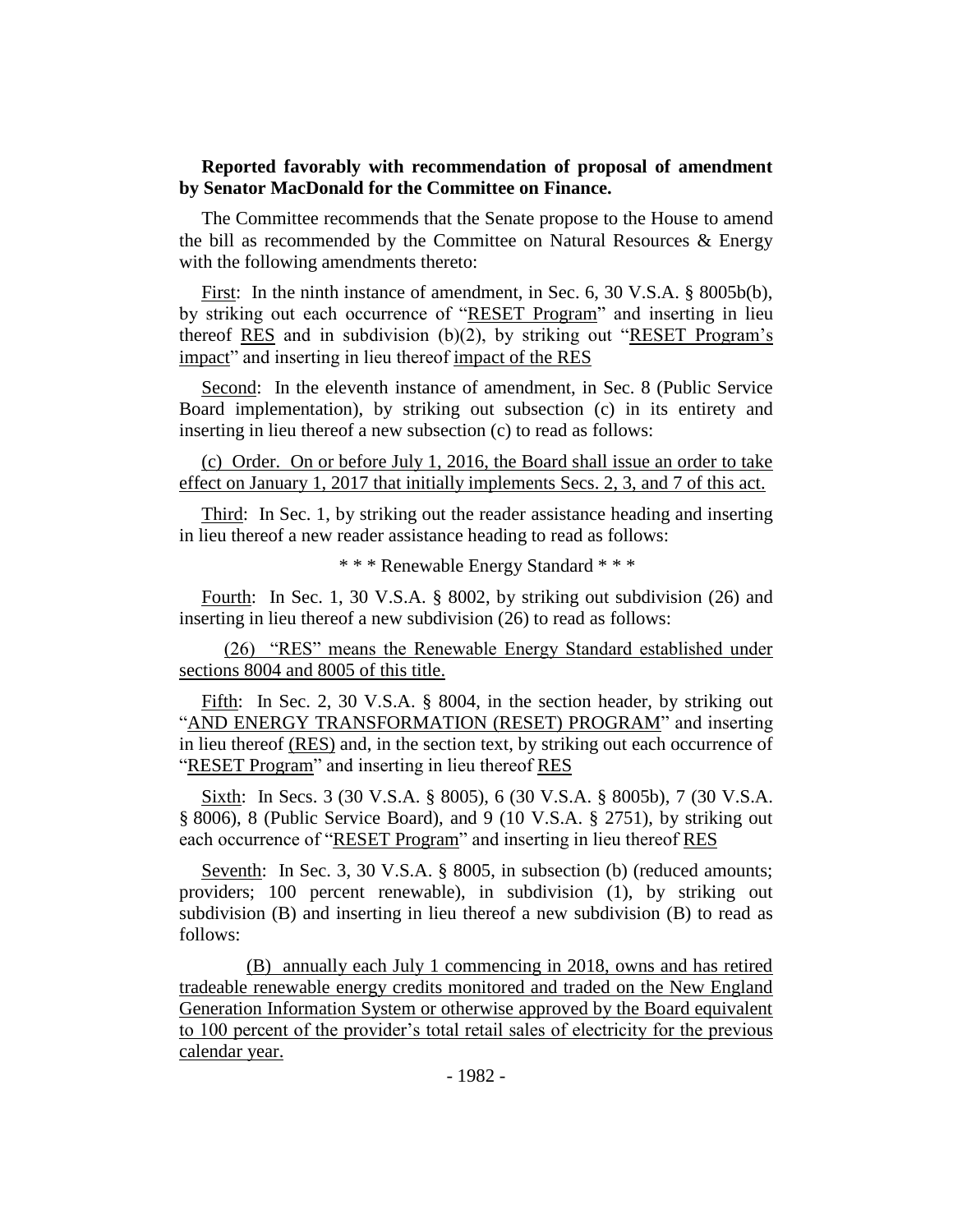Eighth: After Sec. 15, by inserting a new Sec. 15a to read as follows: Sec. 15a. 30 V.S.A. § 209(j)(5) is added to read:

(5) This subdivision applies to a transferee of all or substantially all of the assets at the served property of an entity approved to participate in the self-managed energy efficiency program. The Board shall allow the transferee to continue as a participant in the self-managed energy efficiency program class in the same manner and under the same terms and conditions that the transferor participant was authorized to participate, provided:

(A) the transferor participant met the requirements of subdivision (4)(A) of this subsection (j) and the transferee otherwise meets the requirements of this subsection; and

(B) the transferee assumes the obligation to fulfill any outstanding commitment of the transferor participant under subdivision (4)(D) of this subsection.

Ninth: After Sec. 21 by adding two new sections to be numbered Secs. 21a and 21b to read as follows:

# Sec. 21a. HEAT PUMPS; REPORT

On or before December 15, 2015, the Commissioner of Public Service shall submit a report on heat pumps to the House and Senate Committees on Natural Resources and Energy, the House Committee on Commerce and Economic Development, and the Senate Committee on Finance. The Commissioner shall recommend whether the State of Vermont should establish minimum standards for heat pumps sold in the State, including standards related to heat pump efficiency and cold climate use. The report shall include the standards, if any, recommended by the Commissioner. The report shall describe the research and analysis undertaken to prepare the report and the results of the research and analysis, and state the rationale for each recommendation.

# Sec. 21b. REPORT; RATEPAYER ADVOCATE OFFICES

(a) Report. The Commissioner of Public Service shall evaluate the pros and cons of various forms of ratepayer advocate offices and report on or before December 15, 2015, to the House Committee on Commerce and Economic Development and the Senate Committee on Finance with any recommendations on how to improve the structure and effectiveness of the Division for Public Advocacy within the Department of Public Service.

(b) Process. In order to receive information relevant to this evaluation, and prior to submit the report, the Commissioner shall: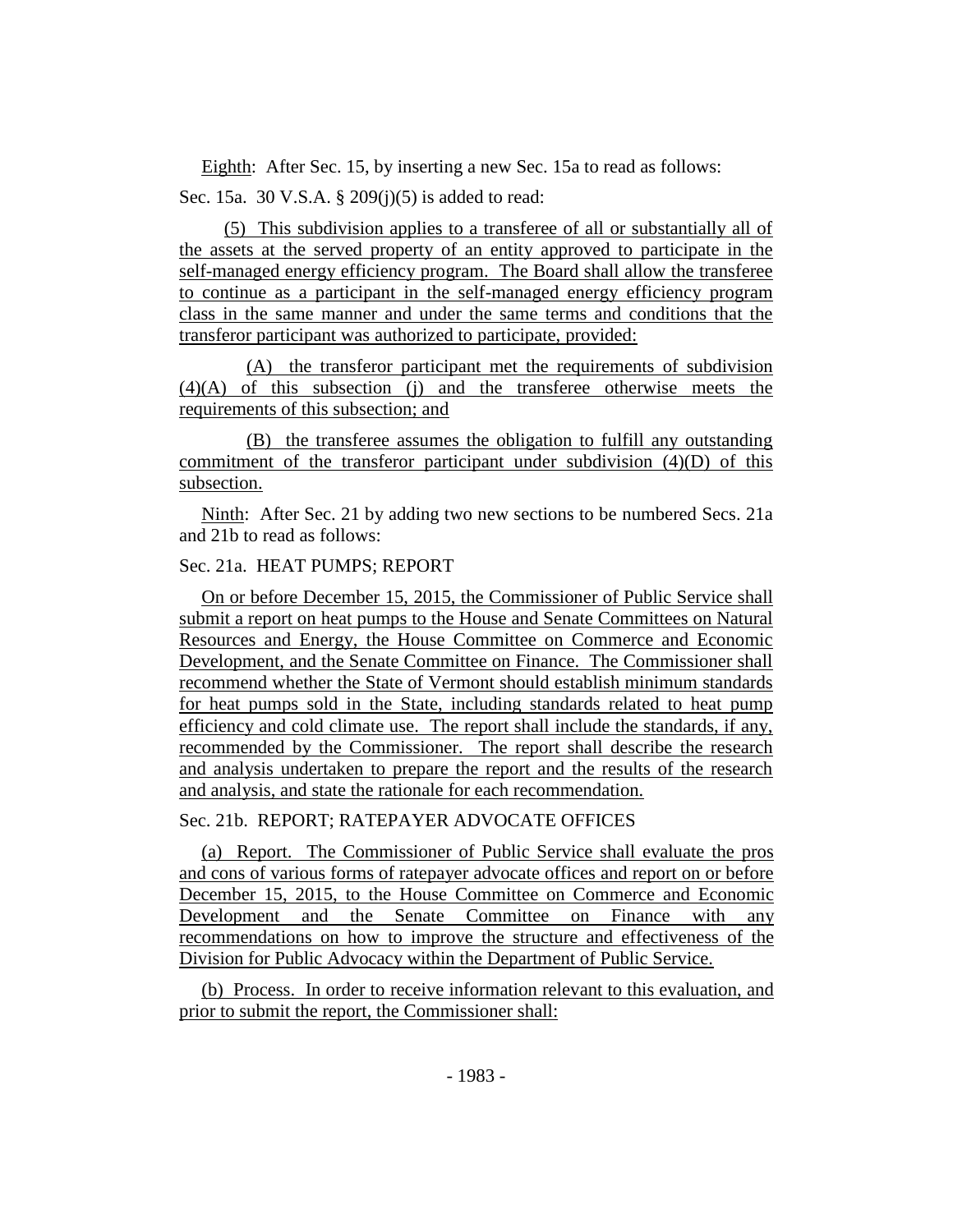(1) solicit input from consumer advocates, utilities, and utility regulation experts; and

(2) conduct at least two public hearings dedicated to the subject of this section.

(c) Scope. The Commissioner shall study various forms of ratepayer advocacy offices and assess them in terms of:

(1) their structure and reporting requirements;

(2) whether and how their independence is ensured through structure and budget;

(3) their effectiveness in representing residential ratepayers in regulatory proceedings; and

(4) how ratepayer benefits, specifically rate savings, vary with differing ratepayer advocate structures.

Tenth: In Sec. 25 (conforming amendments; renewable energy definitions), in subsection (b), by striking out subdivision (29), and inserting in lieu thereof a new subdivision (29) to read:

(29) "RES" means the Renewable Energy Standard established under sections 8004 and 8005 of this title.

Eleventh: After Sec. 25, by inserting a new Sec. 25a to read as follows:

# Sec. 25a. REVISION AUTHORITY

In preparing this act for publication in the Acts and Resolves and for codification, the Office of Legislative Council is authorized to make appropriate revisions to reflect the amendment of the bill as introduced to change the name of the Renewable Energy Standard and Energy Transformation Program to the Renewable Energy Standard and the associated acronym from RESET to RES.

And that after passage the title of the bill be amended to read:

An act relating to establishing a renewable energy standard

(Committee vote: 7-0-0)

**Reported without recommendation by Senator Snelling for the Committee on Appropriations.**

(Committee voted: 4-0-3)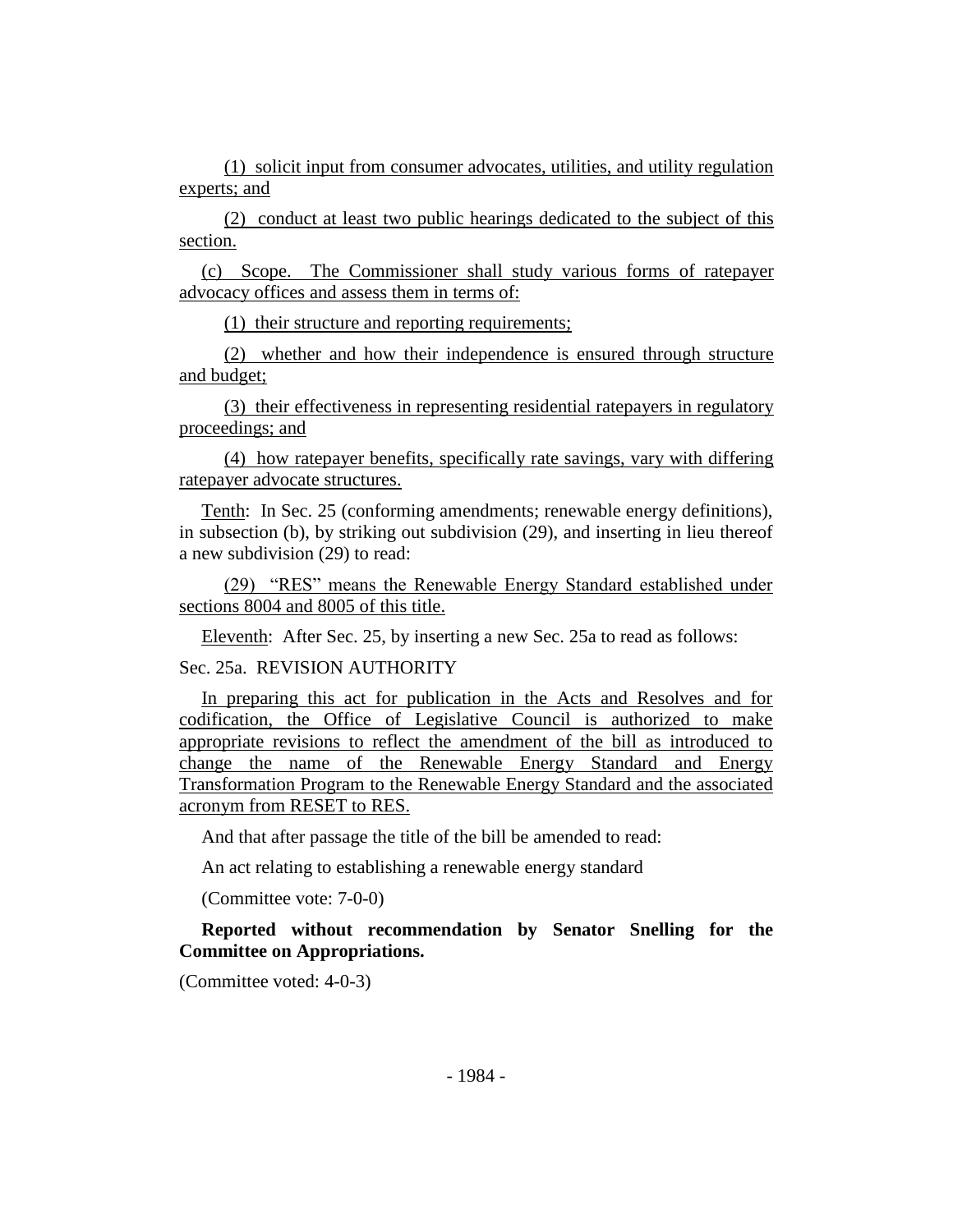# **Substitute proposal of amendment of the Committee on Natural Resources & Energy to H. 40**

Senator Bray, on behalf of the Committee on Natural Resources and Energy, moves to substitute the following for the proposal of amendment of the Committee on Natural Resources and Energy:

First: In Sec. 2, 30 V.S.A. § 8004, in subsection (a), after the second occurrence of "renewable energy credits" by inserting that it owns and retires before the comma.

Second: In Sec. 2, 30 V.S.A. § 8004, by striking out subsection (b) (rules; procedures) and inserting in lieu thereof a new subsection (b) (rules) to read:

(d)(b) Rules. The Board shall provide, by order or rule, adopt the regulations and procedures rules that are necessary to allow the Board and the Department to implement and supervise further the implementation and maintenance of a renewable portfolio standard the RESET program.

Third: In Sec. 3, 30 V.S.A.  $\S 8005$ , in subdivision (a)(3), in subdivision (D), in the first sentence, by striking out "or procedures", and in subdivision (F), by striking out each occurrence of "or procedures".

Fourth: In Sec. 3, 30 V.S.A.  $\S$  8005, in subdivision (a)(3)(E), after subdivision (ii), by inserting a subdivision (iii) to read:

(iii) To meet the requirements of this subdivision (3), one or more retail electricity providers may jointly propose with an energy efficiency entity appointed under subdivision  $209(d)(2)$  of this title an energy transformation project or group of such projects. The proposal shall include standards of measuring performance and methods to allocate savings and reductions in fossil fuel consumption and greenhouse gas emissions among each participating provider and efficiency entity.

Fifth: In Sec. 3, 30 V.S.A. § 8005, in subdivision (a)(3)(F), by striking out subdivision (viii) and inserting in lieu thereof a new subdivision (viii) to read:

(viii) To ensure that, if an energy transformation project will increase the use of electric energy, the project incorporates best practices for demand management, uses technologies appropriate for Vermont, and encourages the installation of the technologies in buildings that meet minimum energy performance standards.

Sixth: In Sec. 3, 30 V.S.A. § 8005, in subdivision (a)(3)(G)(i), by striking out "strict".

Seventh: In Sec. 3, 30 V.S.A. § 8005, in subdivision  $(d)(1)$ , by striking out "of Portland, Maine".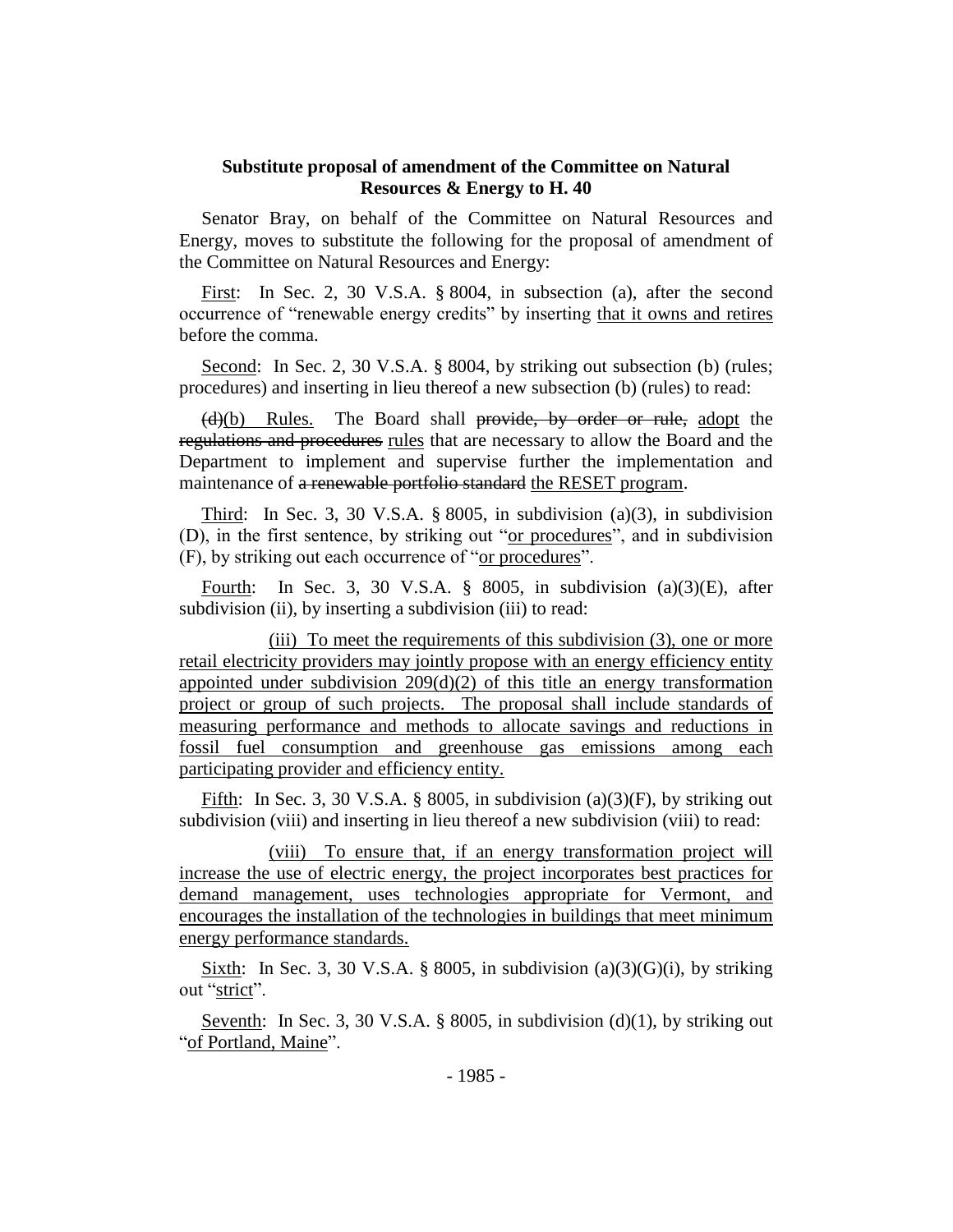Eighth: In Sec. 4, 30 V.S.A.  $\S$  8005a, in subdivision (k)(3), in the last sentence, after "purchasing power" by striking out "from" and inserting in lieu thereof generated by.

Ninth: In Sec. 6, 30 V.S.A. § 8005b, by striking out subsection (b) and inserting in lieu thereof a new subsection (b) to read as follows:

(b) The annual report under this section shall include at least each of the following:

(1) An assessment of the costs and benefits of the RESET Program based on the most current available data, including rate and economic impacts, customer savings, technology deployment, greenhouse gas emission reductions actually achieved, fuel price stability, and effect on transmission and distribution upgrade costs, and any recommended changes based on this assessment.

(2) Projections, looking at least 10 years ahead, of the impacts of the RESET Program. The Department shall employ an economic model to make these projections and shall consider at least three scenarios based on high, mid-range, and low energy price forecasts. The Department shall project, for the State, the RESET Program's impact in each of the following areas: electric utility rates; total energy consumption; electric energy consumption; fossil fuel consumption; and greenhouse gas emissions. The report shall compare the amount or level in each of these areas with and without the Program.

(3) An assessment of whether the requirements of the RESET Program have been met to date, and any recommended changes needed to achieve those requirements.

Tenth: In Sec. 6, 30 V.S.A. § 8005b, in subsection (c), by striking out subdivision (8) and by renumbering the remaining subdivision to be numerically correct.

Eleventh: By striking out Sec. 8 (Public Service Board rulemaking) and inserting in lieu thereof a new Sec. 8 to read as follows:

Sec. 8. PUBLIC SERVICE BOARD IMPLEMENTATION

(a) Commencement. On or before August 31, 2015, the Public Service Board (the Board) shall commence a proceeding to implement Secs. 2 (sales of electric energy; RESET Program), 3 (RESET Program categories), and 7 (tradeable renewable energy credits) of this act.

(b) Notice; comment; workshop. The proceeding shall include one or more workshops to solicit the input of potentially affected parties and the public. The Board shall provide notice of the workshops on its website and directly to the Department, Vermont's retail electricity providers, Renewable Energy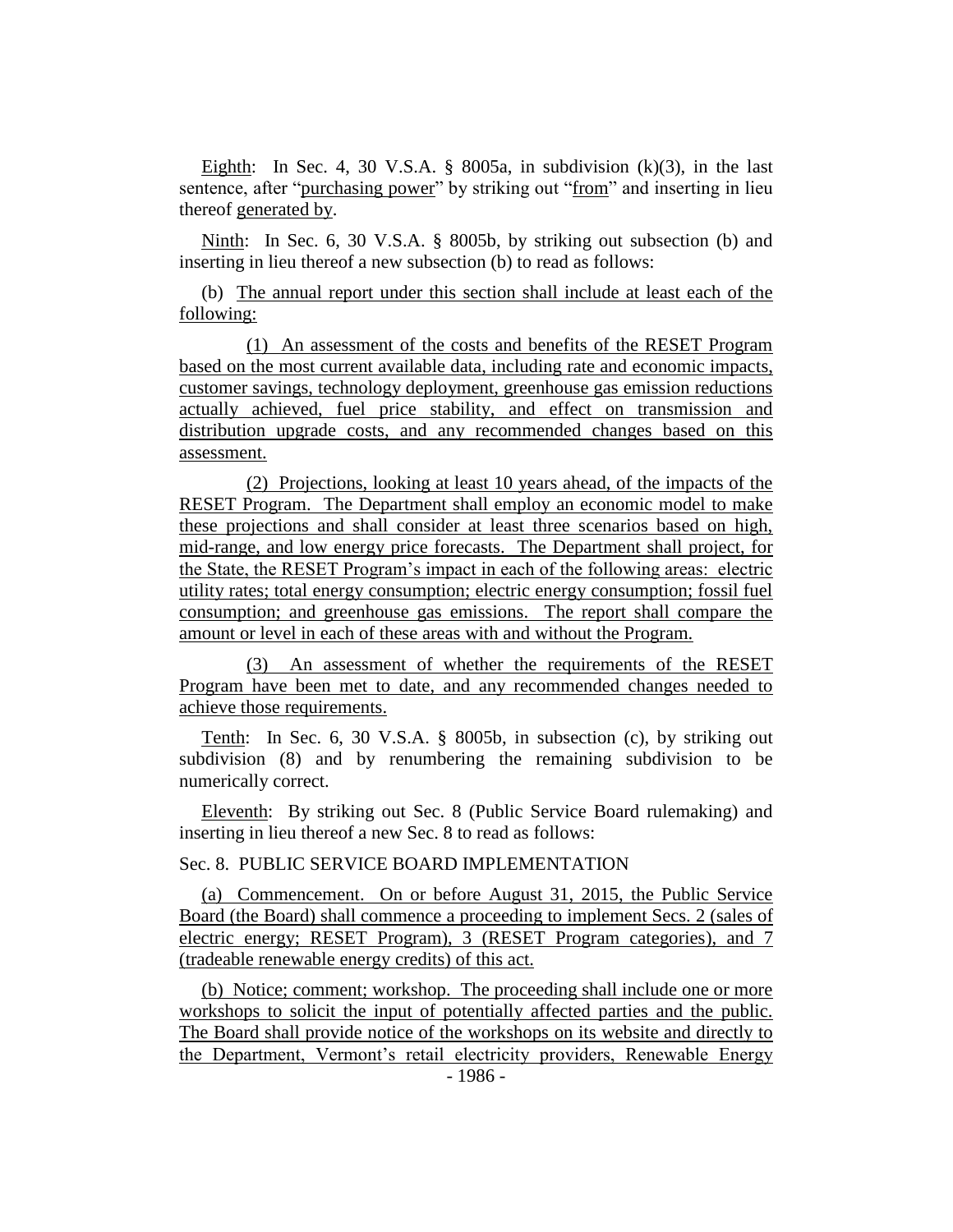Vermont, business organizations such as Associated Industries of Vermont, environmental and consumer advocacy organizations such as the Vermont Natural Resources Council and the Vermont Public Interest Research Group, and to any other person that requests direct notice or to whom the Board may consider direct notice appropriate. The Board also shall provide an opportunity for submission of written comments, which the notice shall include.

(c) Procedures; order. On or before July 1, 2016, the Board shall by order adopt initial procedures to implement Secs. 2, 3, and 7 of this act to take effect on January 1, 2017.

(d) On or before July 1, 2017, the Board shall commence rulemaking to implement Secs. 2, 3, and 7 of this act. The Board shall finally adopt these rules within eight months of commencing rulemaking, unless this period is extended by the Legislative Committee on Administrative Rules under 3 V.S.A. § 843.

(e) Assistance. The Board and the Department of Public Service may retain experts and other personnel to assist them with the proceedings and rulemaking under this section and allocate the costs of these personnel to the electric distribution utilities in accordance with the process under 30 V.S.A. § 21.

Twelfth: In Sec. 12, 30 V.S.A. § 8010(c), in subdivision  $(2)(F)$ , by striking out the third sentence and inserting in lieu thereof:

For example, a monthly credit amount may be higher if taken over 10 years and lower if taken over 20 years.

Thirteenth: By striking out Sec. 14a in its entirety and inserting in lieu thereof the following:

#### Sec. 14a. [Deleted.]

Fourteenth: By striking out Sec. 14b in its entirety and inserting lieu thereof a new Sec. 14b to read as follows:

# Sec. 14b. JOINT ENERGY COMMITTEE; RECOMMENDATION

(a) On or before February 15, 2016, the Joint Energy Committee under 2 V.S.A. chapter 17 shall submit a recommendation to the House Committee on Commerce and Economic Development, Senate Committee on Finance, House Committee on Ways and Means, and House and Senate Committees on Natural Resources and Energy on: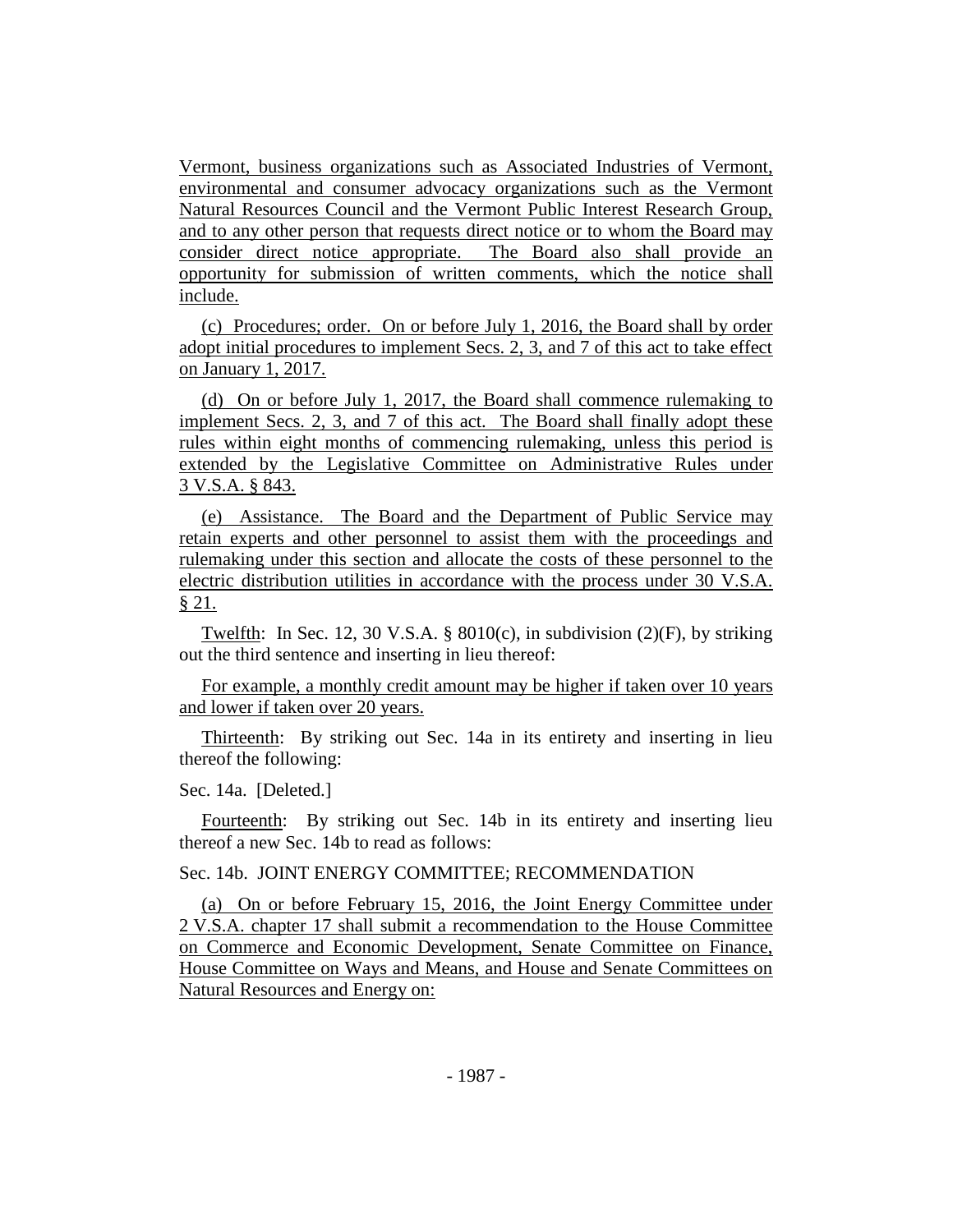(1) what revisions, if any, the Committee recommends that the General Assembly enact with respect to the statutes applicable to energy efficiency entities appointed and charges imposed under 30 V.S.A. § 209(d); and

(2) what legislation, if any, the Committee recommends that the General Assembly enact to clarify or alter the relationship of energy efficiency entities and charges under 30 V.S.A. § 209(d) with the energy transformation category adopted under Sec. 3 of this act, 30 V.S.A. § 8005(a).

(b) Prior to submitting its recommendation under this section, the Joint Energy Committee shall offer an opportunity for comment by affected State agencies; utilities; appointed energy efficiency entities; advocates for business, consumer, and environmental interests; and members of the public.

(c) For the purpose of this section, the Joint Energy Committee:

(1) may meet no more than four times during adjournment without prior approval of the Speaker of the House and the President Pro Tempore of the Senate; and

(2) shall have the administrative, technical, and professional assistance of the Office of Legislative Council and the Joint Fiscal Office.

(d) A bill or amendment during the 2016 session to adopt legislation regarding the issues to be addressed by the Joint Energy Committee under this section this act shall be in order.

Fifteenth: After Sec. 15, by inserting a new Sec. 15a to read as follows:

Sec. 15a. 30 V.S.A. § 209(j)(5) is added to read:

(5) This subdivision applies to a transferee of all or substantially all of the assets at the served property of an entity approved to participate in the self-managed energy efficiency program. The Board shall allow the transferee to continue as a participant in the self-managed energy efficiency program class in the same manner and under the same terms and conditions that the transferor participant was authorized to participate, provided:

(A) the transferor participant met the requirements of subdivision (4)(A) of this subsection (j) and the transferee otherwise meets the requirements of this subsection; and

(B) the transferee assumes the obligation to fulfill any outstanding commitment of the transferor participant under subdivision (4)(D) of this subsection.

Sixteenth: In Sec. 19, 30 V.S.A. § 248(b), by striking out subdivision (9) and inserting a new subdivision (9) to read as follows: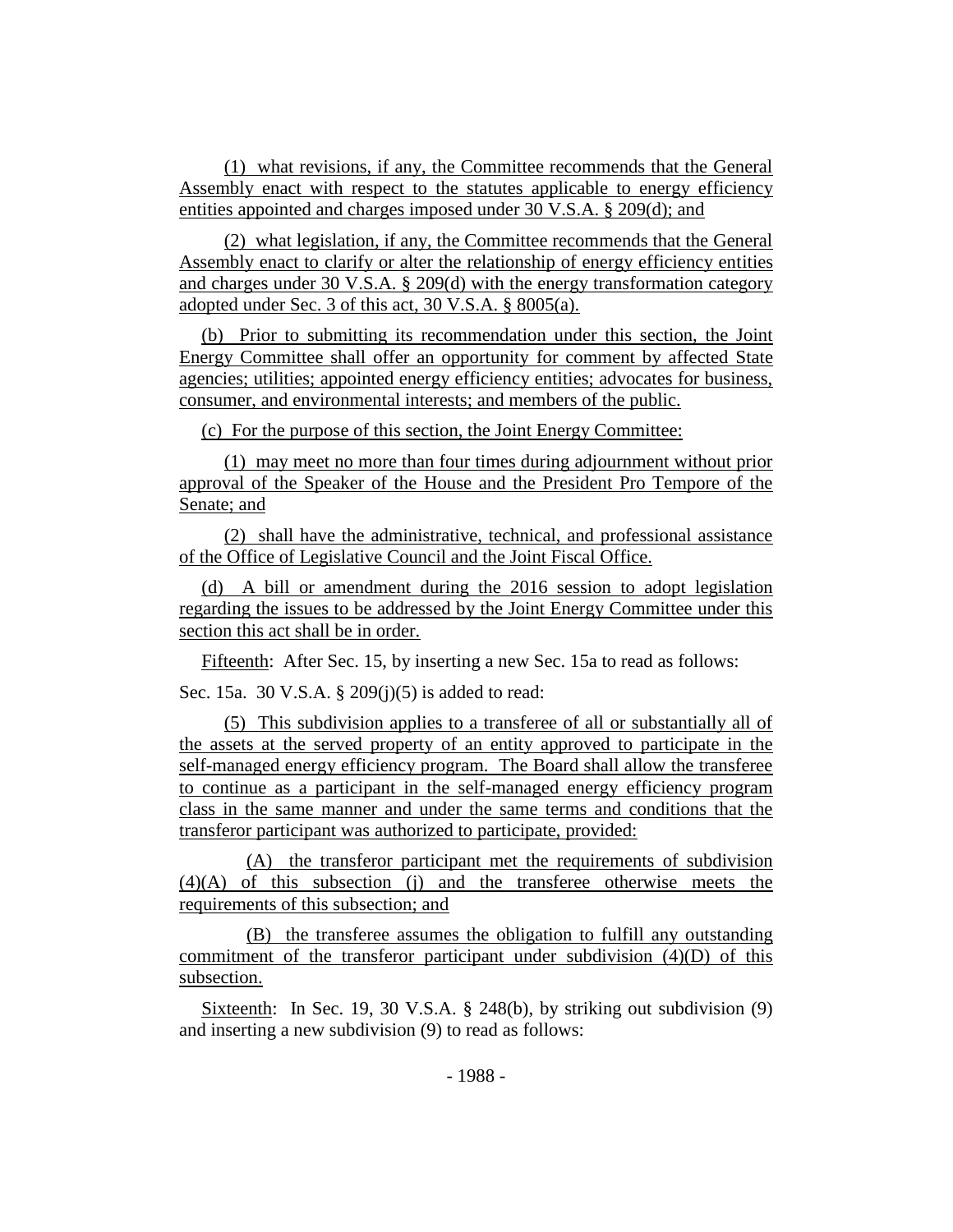(9) with respect to a waste to energy facility,:

(A) is included in a solid waste management plan adopted pursuant to 24 V.S.A. § 2202a, which is consistent with the State Solid Waste Management Plan; and

(B) is included in a solid waste management plan adopted pursuant to 24 V.S.A. § 2202a for the municipality and solid waste district from which 1,000 tons or more per year of the waste is to originate, if that municipality or district owns an operating facility that already beneficially uses a portion of the waste;

Seventeenth: In Sec. 21, 30 V.S.A. § 8001(b), by striking out "and procedures" and inserting in lieu thereof and procedures.

Eighteenth: After Sec. 26, by inserting new Secs. 26a through 26f to read as follows:

\* \* \* Solar Plants; Setback and Screening Requirements \* \* \*

Sec. 26a. 30 V.S.A. § 248(a)(4)(F) is added to read:

(F) The legislative body and the planning commission for the municipality in which a facility is located shall have the right to appear as a party in any proceedings held under this subsection.

Sec. 26b. 30 V.S.A. § 248(s) is added read:

(s) This subsection sets minimum setback requirements that shall apply to in-state ground-mounted solar electric generation facilities approved under this section.

(1) The minimum setbacks shall be:

(A) from a State or municipal highway, measured from the edge of the traveled way:

(i) 100 feet for a facility with a plant capacity exceeding 150 kW; and

(ii) 40 feet for a facility with a plant capacity less than or equal to 150 kW but greater than 15 kW.

(B) From each property boundary that is not a State or municipal highway:

(i) 50 feet for a facility with a plant capacity exceeding 150 kW; and

(ii) 25 feet for a facility with a plant capacity less than or equal to 150 kW but greater than 15 kW.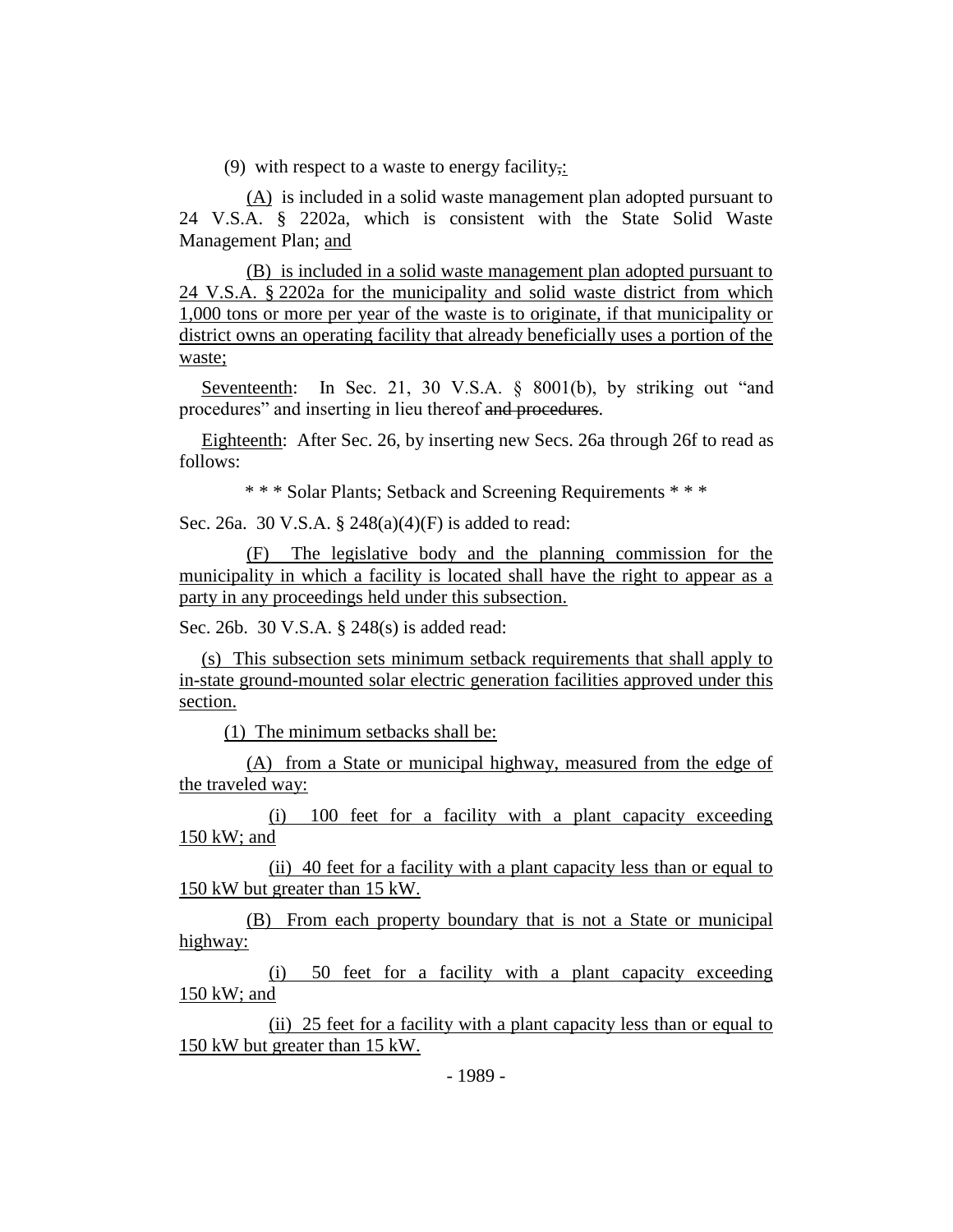(2) This subsection does not require a setback for a facility with a plant capacity equal to or less than 15 kW.

(3) On review of an application, the Board may:

(A) require a larger setback than this subsection requires; or

(B) approve an agreement to a smaller setback among the applicant, the municipal legislative body, and each owner of property adjoining the setback area.

(4) In this subsection:

(A) "kW" and "plant capacity" shall have the same meaning as in section 8002 of this title.

(B) "Setback" means the shortest distance between the nearest portion of a solar panel or support structure for a solar panel, at its point of attachment to the ground, and a property boundary or the edge of a highway's traveled way.

Sec. 26c. 30 V.S.A. § 248(b) is amended to read:

(b) Before the Public Service Board issues a certificate of public good as required under subsection (a) of this section, it shall find that the purchase, investment or construction:

(1) with respect to an in-state facility, will not unduly interfere with the orderly development of the region with due consideration having been given to the recommendations of the municipal and regional planning commissions, the recommendations of the municipal legislative bodies, and the land conservation measures contained in the plan of any affected municipality. However,:

(A) with respect to a natural gas transmission line subject to Board review, the line shall be in conformance with any applicable provisions concerning such lines contained in the duly adopted regional plan; and, in addition, upon application of any party, the Board shall condition any certificate of public good for a natural gas transmission line issued under this section so as to prohibit service connections that would not be in conformance with the adopted municipal plan in any municipality in which the line is located; and

(B) with respect to a ground-mounted solar electric generation facility, shall comply with the screening requirements of a municipal bylaw adopted under 24 V.S.A. § 4414(15) or a municipal ordinance adopted under 24 V.S.A. § 2291(28), and the recommendation of a municipality applying such a bylaw or ordinance, unless the Board finds that requiring such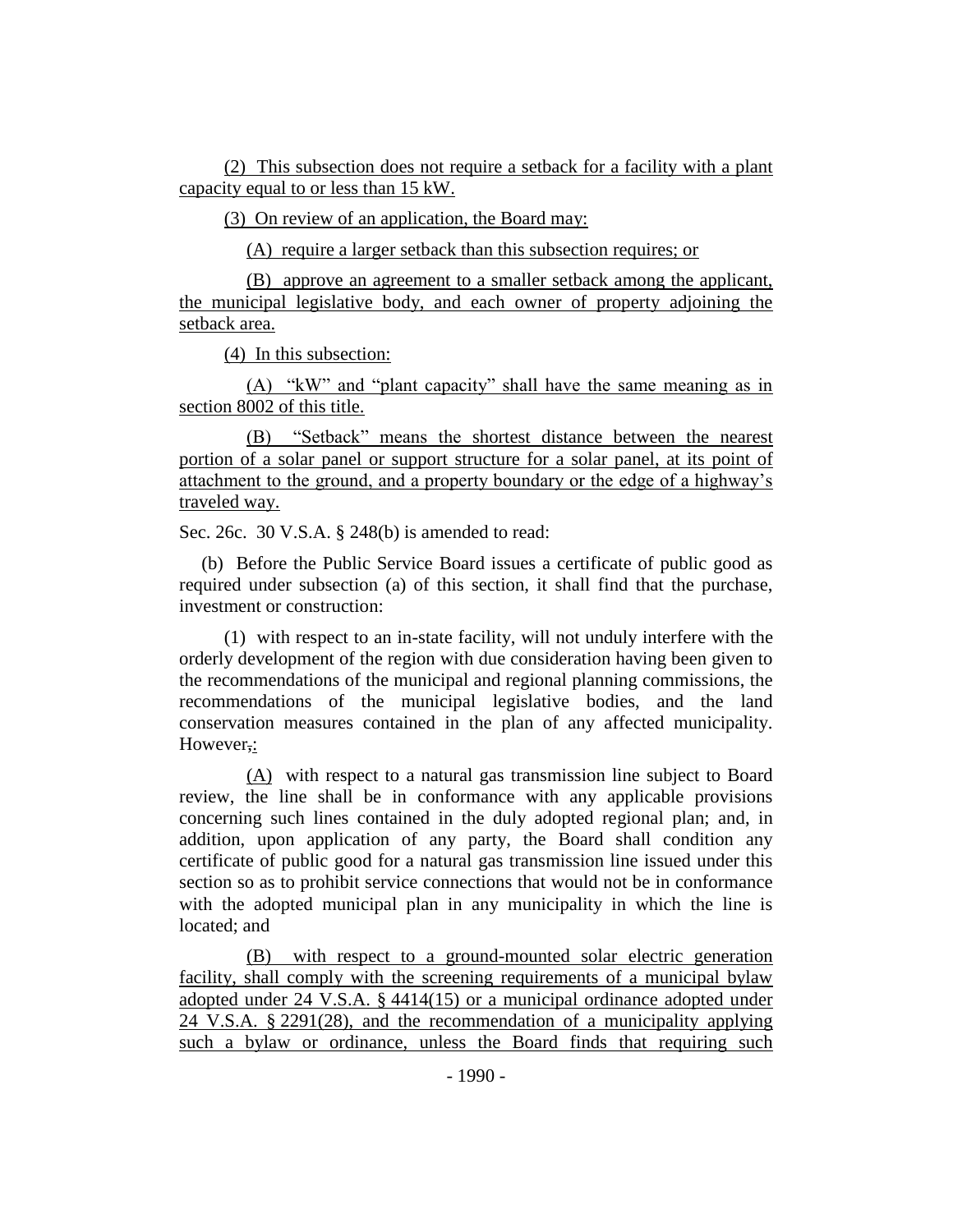compliance would prohibit or have the effect of prohibiting the installation of such a facility or have the effect of interfering with the facility's intended functional use.

\* \* \*

Sec. 26d. 24 V.S.A. § 4414(15) is added to read:

(15) Solar plants; screening. Notwithstanding any contrary provision of sections 2291a and 4413 of this title or 30 V.S.A. chapter 5 or 89, a municipality may adopt a freestanding bylaw to establish screening requirements that shall apply to a ground-mounted plant that generates electricity from solar energy. In a proceeding under 30 V.S.A. § 248, the municipality may make recommendations to the Public Service Board applying the bylaw to such a plant. The bylaw may designate the municipal body to make this recommendation. Screening requirements and recommendations adopted under this subdivision shall be a condition of a certificate of public good issued for the plant under 30 V.S.A. § 248, provided that they do not prohibit or have the effect of prohibiting the installation of such a plant and do not have the effect of interfering with its intended functional use.

(A) Screening requirements under this subdivision shall not be more restrictive than screening requirements applied to other land development in the municipality under this chapter or, if the municipality does not have other bylaws except flood hazard, 10 V.S.A. chapter 151.

(B) In this section, "plant" shall have the same meaning as in 30 V.S.A. § 8002 and "screening" means reasonable aesthetic mitigation measures to harmonize a facility with its surroundings and includes landscaping, vegetation, fencing, and topographic features.

(C) This subdivision (15) shall not authorize requiring a municipal land use permit for a solar electric generation plant and a municipal action under this subdivision shall not be subject to the provisions of subchapter 11 (appeals) of this chapter. Notwithstanding any contrary provision of this title, enforcement of a bylaw adopted under this subdivision shall be pursuant to the provisions of 30 V.S.A. § 30 applicable to violations of 30 V.S.A. § 248.

Sec. 26e. 24 V.S.A. § 2291 is amended to read:

## § 2291. ENUMERATION OF POWERS

For the purpose of promoting the public health, safety, welfare, and convenience, a town, city, or incorporated village shall have the following powers:

\* \* \*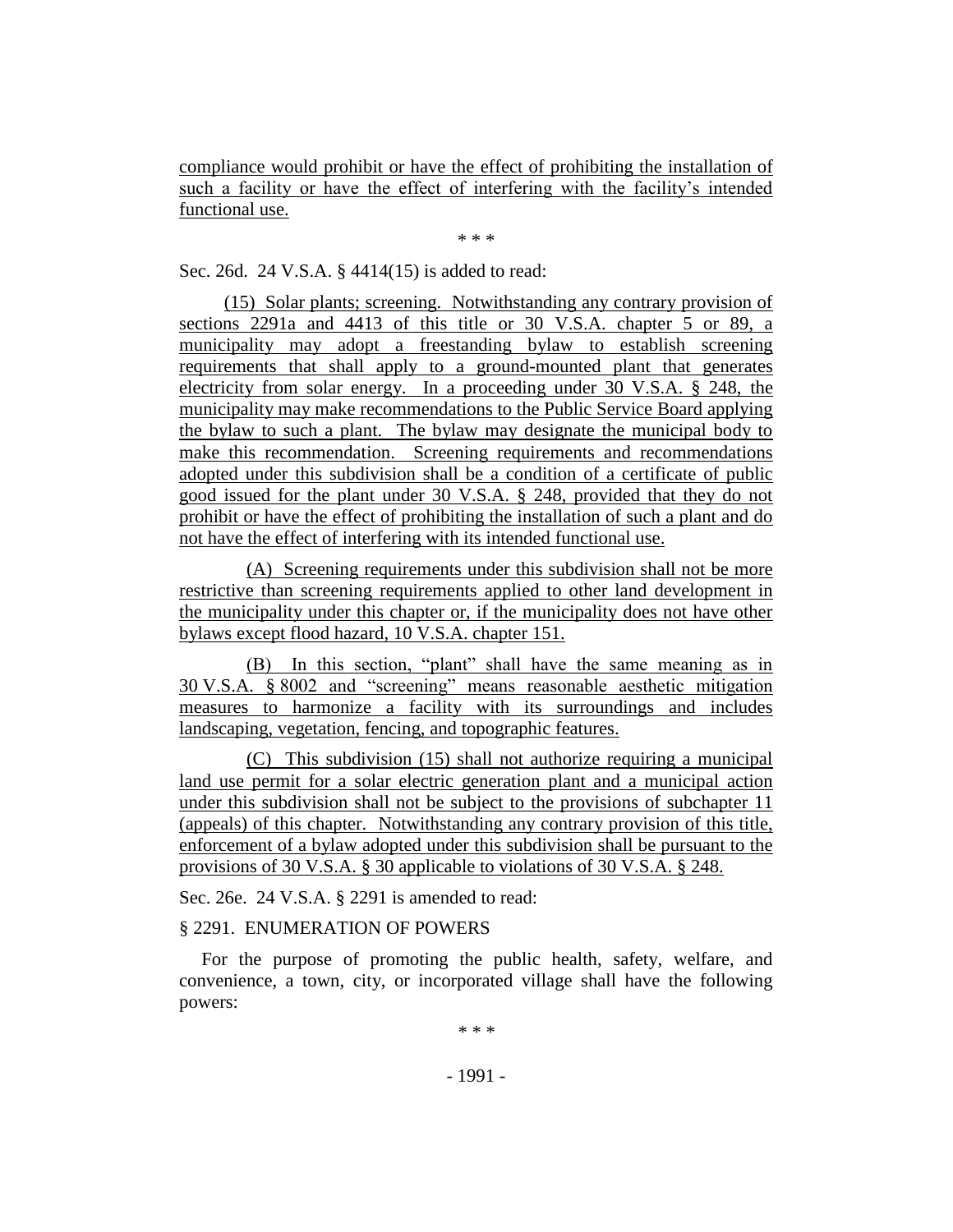(28) Notwithstanding any contrary provision of sections 2291a and 4413 of this title or 30 V.S.A. chapter 5 or 89, a municipality may adopt an ordinance to establish screening requirements that shall apply to a ground-mounted plant that generates electricity from solar energy. In a proceeding under 30 V.S.A. § 248, the municipality may make recommendations to the Public Service Board applying the ordinance to such a plant. The ordinance may designate the municipal body to make this recommendation. Screening requirements and recommendations adopted under this subdivision shall be a condition of a certificate of public good issued for the plant under 30 V.S.A. § 248, provided that they do not prohibit or have the effect of prohibiting the installation of such a plant and do not have the effect of interfering with its intended functional use.

(A) Screening requirements under this subdivision shall not be more restrictive than screening requirements applied to other land development in the municipality under chapter 117 of this title or, if the municipality does not have other bylaws except flood hazard, 10 V.S.A. chapter 151.

(B) In this section, "plant" shall have the same meaning as in 30 V.S.A. § 8002 and "screening" means reasonable aesthetic mitigation measures to harmonize a facility with its surroundings and includes landscaping, vegetation, fencing, and topographic features.

(C) This subdivision (28) shall not authorize requiring a municipal permit for a solar electric generation plant. Notwithstanding any contrary provision of this title, enforcement of an ordinance adopted under this subdivision shall be pursuant to the provisions of 30 V.S.A. § 30 applicable to violations of 30 V.S.A. § 248.

Sec. 26f. REPORT; TOWN ADOPTION OF SOLAR SCREENING

(a) On or before January 15, 2017, the Commissioners of Housing and Community Development and of Public Service (the Commissioners) jointly shall submit a report to the House and Senate Committees on Natural Resources and Energy that:

(1) identifies the municipalities that have adopted screening requirements pursuant to Sec. 26d of this act, 24 V.S.A. § 4414(15), or Sec. 26e of this act, 24 V.S.A. § 2291(28);

(2) summarizes these adopted screening requirements; and

(3) provides the number of proceedings before the Public Service Board in which these screening requirements were applied and itemizes the disposition and status of those proceedings.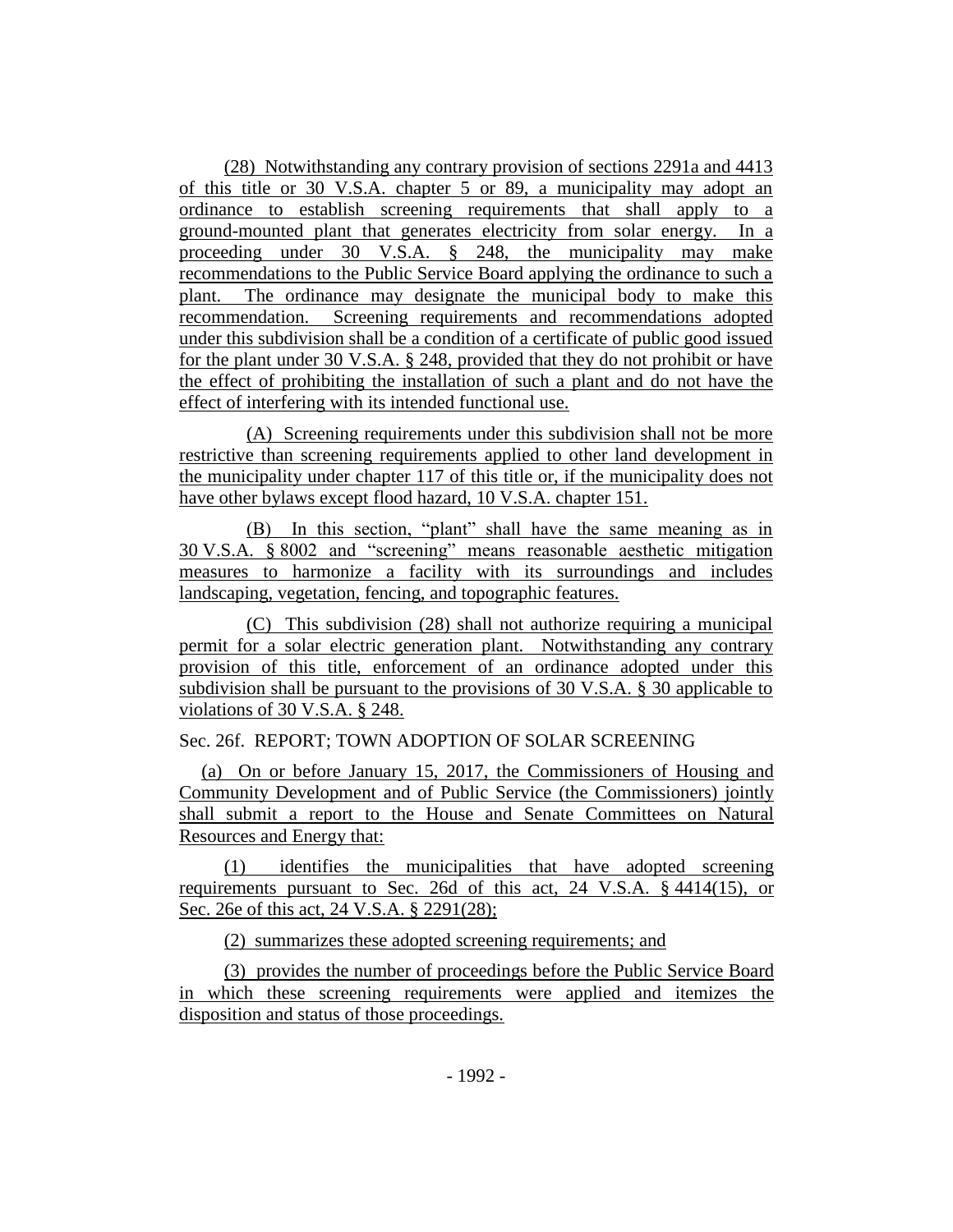(b) Each municipality adopting an ordinance or bylaw under 24 V.S.A. § 2291(28) or 4414(15) shall provide the Commissioners, on request, with information needed to complete the report required by this section.

Nineteenth: By striking out Sec. 28 (effective dates), and inserting in lieu thereof a new Sec. 28 to read as follows:

# Sec. 28. EFFECTIVE DATES

(a) This section and Secs. 8 (Public Service Board rulemaking), 10 (Forests, Parks and Recreation rulemaking), 14b (joint energy committee; recommendation), 18 (net metering pilot project), and 27 (severability) shall take effect on passage. Notwithstanding 1 V.S.A. § 214, Sec. 18 shall apply to facilities for which an application for a certificate of public good is pending as of its effective date.

(b) Secs. 1 through 7, 9, 11, 13, 14, 15 through 17, 19, 20, and 21 through 26 shall take effect on July 1, 2015. Sec. 11 (net metering systems; environmental attributes) shall not apply to complete applications filed prior to its effective date.

(c) Secs. 26a (municipal party status), 26b (setbacks), 26c (certificate of public good), 26d (solar screening bylaw), 26e (solar screening ordinance), and 26f (report) shall take effect on passage.

(d) Sec. 12 (net metering systems; environmental attributes) shall amend 30 V.S.A. § 8010 as added effective January 1, 2017 by 2014 Acts and Resolves No. 99, Sec. 4. Sec. 12 shall take effect on January 2, 2017, except that, notwithstanding 1 V.S.A. § 214, the section shall apply to the Public Service Board process under 2014 Acts and Resolves No. 99, Sec. 5. Sec. 12 shall not affect a net metering system for which a complete application was filed before January 1, 2017.

# **Amendment to 11th proposal of amendment of the Committee on Natural Resources & Energy to H. 40 to be offered by Senator Lyons**

Senator Lyons moves to amend the *eleventh* proposal of amendment of the Committee on Natural Resources & Energy in Sec. 8, (Public Service Board implementation), subsection (d), by striking out "July 1, 2017" and inserting in lieu thereof July 1, 2018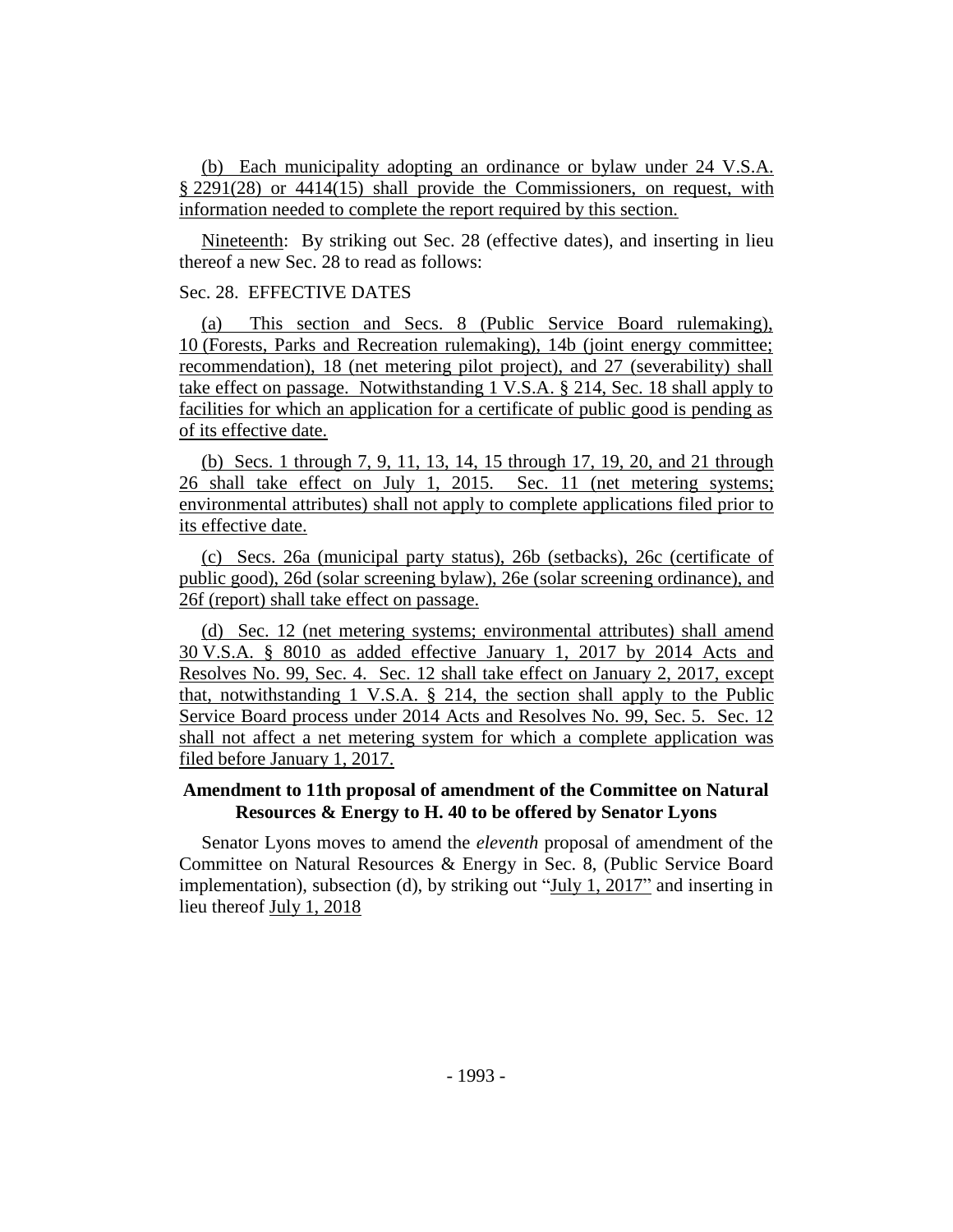An act relating to professions and occupations regulated by the Office of Professional Regulation.

**Reported favorably with recommendation of proposal of amendment by Senator White for the Committee on Government Operations.**

The Committee recommends that the Senate propose to the House to amend the bill as follows:

First: By striking out Sec. 30 (amending 26 V.S.A. § 3006 (Board; establishment)) in its entirety and inserting in lieu thereof [Deleted.]

Second: By striking out Sec. 44 (effective dates) in its entirety and its accompanying reader assistance heading and inserting in lieu thereof the following:

\* \* \* Applied Behavior Analysis \* \* \*

Sec. 44. FINDINGS

(a) Licensure of applied behavior analysts and their assistants allows consumers to identify behavior analysts and assistants with defined competencies. It promotes credibility in the field of applied behavior analysis and defines scope of practice within State law.

(b) Licensure protects the public from harm and the misuse of behavioral technologies by untrained or undertrained practitioners and ensures that individuals holding themselves out as "behavior analysts" are appropriately trained and otherwise qualified.

(c) Licensure provides the State with the authority to respond to complaints of unprofessional conduct and to enforce appropriate practice standards within the field of applied behavior analysis.

Sec. 45. 3 V.S.A. § 122 is amended to read:

#### § 122. OFFICE OF PROFESSIONAL REGULATION

An Office of Professional Regulation is created within the Office of the Secretary of State. The Office shall have a director who shall be appointed by the Secretary of State and shall be an exempt employee. The following boards or professions are attached to the Office of Professional Regulation:

\* \* \*

(43) Property Inspectors

(44) Applied Behavior Analysts.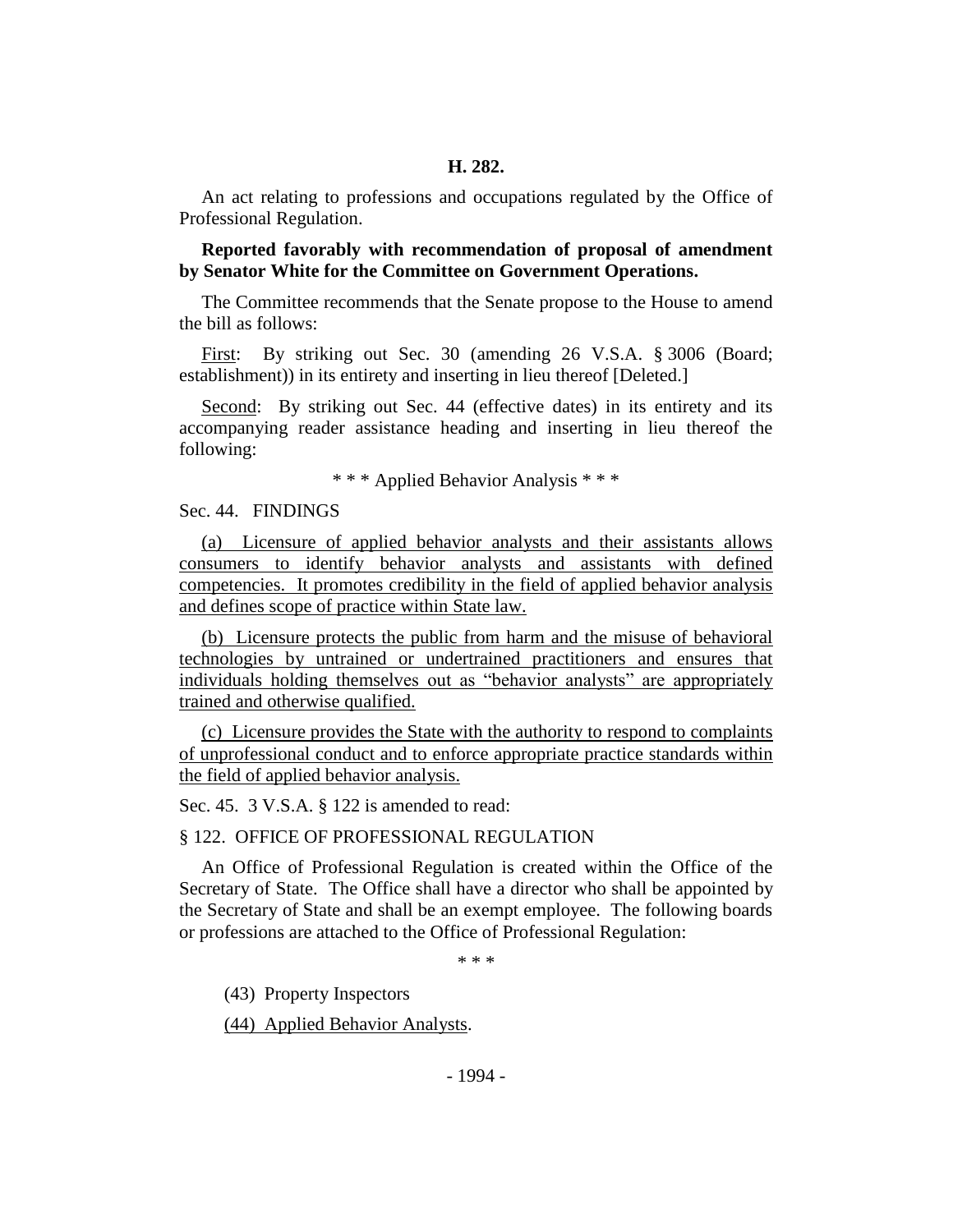Sec. 46. 26 V.S.A. chapter 95 is added to read:

## CHAPTER 95. APPLIED BEHAVIOR ANALYSIS

## Subchapter 1. General Provisions

## § 4901. PURPOSE AND EFFECT

In order to safeguard the life and health of the people of this State, a person shall not hold himself or herself out as practicing, practice, or offer to practice, as an applied behavior analyst or an assistant behavior analyst unless currently licensed under this chapter.

#### § 4902. DEFINITIONS

As used in this chapter:

(1) "Applied behavior analyst" means a person who is licensed under this chapter to engage in the practice of applied behavior analysis.

(2) "Assistant behavior analyst" means a person who is licensed under this chapter to engage in the practice of applied behavior analysis under the supervision of an applied behavior analyst.

(3) "Director" means the Director of Professional Regulation.

(4) "License" means a current authorization granted by the Director permitting the practice of applied behavior analysis.

(5) "Practice of applied behavior analysis" means the design, implementation, and evaluation of systematic instructional and environmental modifications for the purpose of producing socially significant improvements in and understanding of behavior based on the principles of behavior identified through the experimental analysis of behavior.

(A) It includes the identification of functional relationships between behavior and environments.

(B) It uses direct observation and measurement of behavior and environment. Contextual factors, establishing operations, antecedent stimuli, positive reinforcers, and other consequences are used, based on identified functional relationships with the environment, in order to produce practical behavior change.

#### § 4903. PROHIBITIONS; OFFENSES

(a) It shall be a violation of this chapter for any person, including any corporation, association, or individual, to: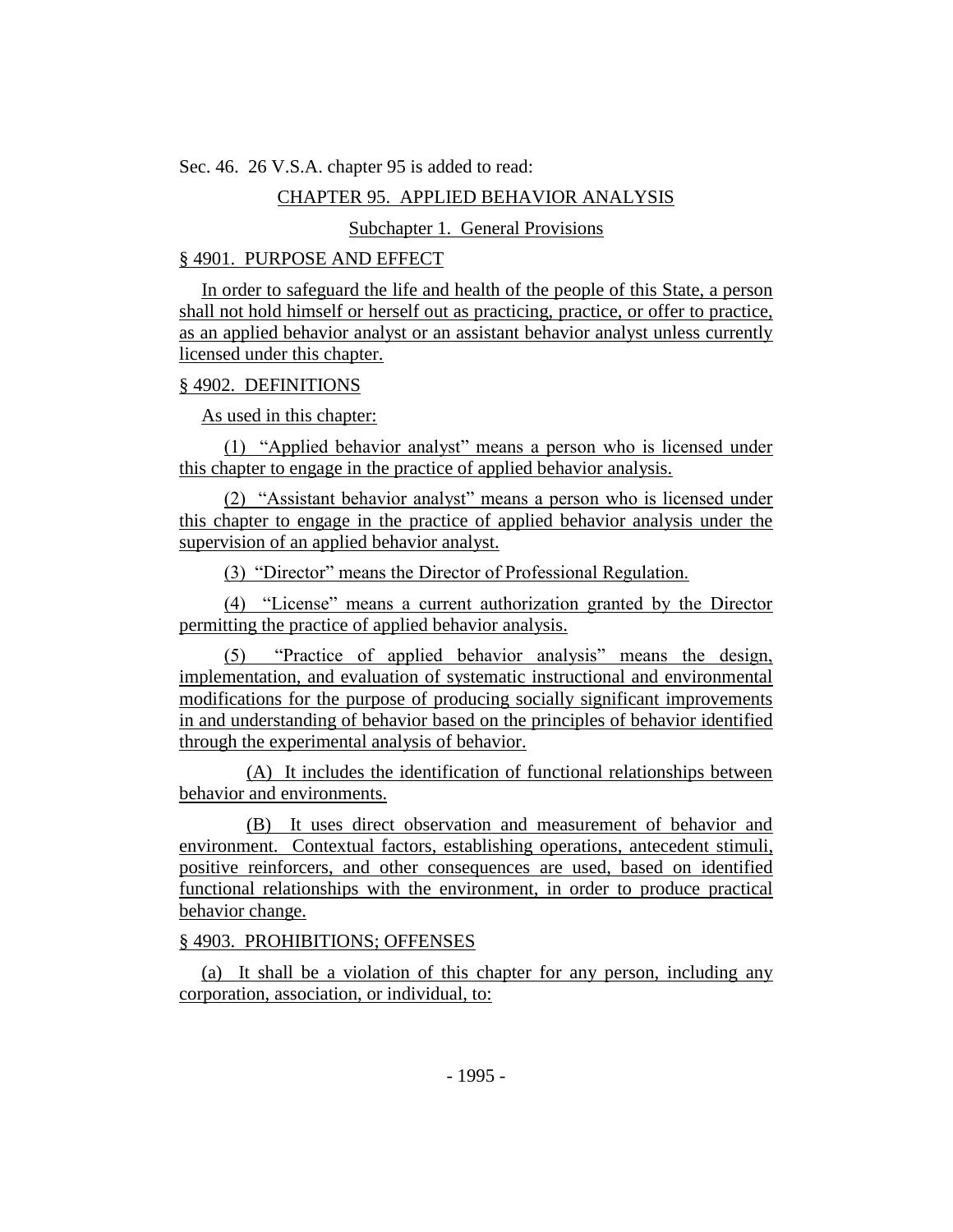(1) sell or fraudulently obtain or furnish any applied behavior analysis degree, diploma, certificate of registration, license, or any other related document or record or to aid or abet another person to do so;

(2) practice applied behavior analysis under cover of any degree, diploma, registration, license, or related document or record illegally or fraudulently obtained or signed or issued unlawfully or under fraudulent representation;

(3) practice applied behavior analysis unless currently licensed or otherwise authorized to do so under the provisions of this chapter;

(4) represent himself or herself as being licensed or otherwise authorized by this State to practice applied behavior analysis or use in connection with a name any words, letters, signs, or figures that imply that a person is an applied behavior analyst or assistant behavior analyst when not licensed or otherwise authorized under this chapter;

(5) practice applied behavior analysis during the time a license or authorization issued under this chapter is suspended or revoked; or

(6) employ an unlicensed or unauthorized person to practice as an applied behavior analyst or assistant behavior analyst.

(b) Any person violating this section shall be subject to the penalties provided in 3 V.S.A. § 127.

#### § 4904. EXCEPTIONS

This chapter does not prohibit:

(1) The practice of a person who is not licensed under this chapter, who does not use the term "behavior analysis" or similar descriptors suggesting licensure under this chapter, and who is engaged in the course of his or her customary duties:

(A) in the practice of a religious ministry;

(B) in employment or rehabilitation counseling;

(C) as an employee of or under contract with the Agency of Human Services;

(D) as a mediator;

(E) in an official evaluation for court purposes;

(F) as a member of a self-help group, such as Alcoholics Anonymous, peer counseling, or domestic violence groups, whether or not for consideration;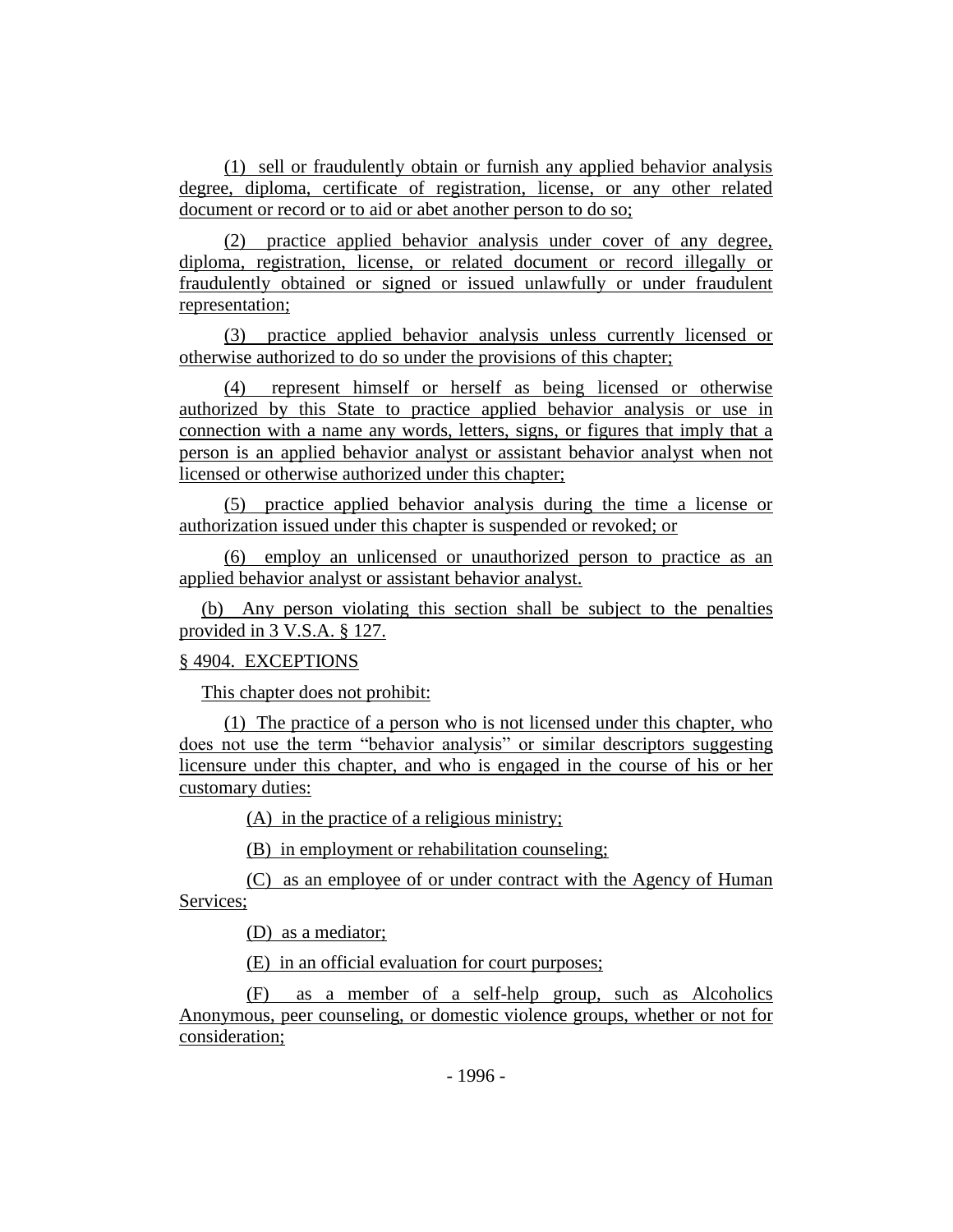(G) as a respite caregiver, foster care worker, or hospice worker; or

(H) incident to the practice of any other legally recognized profession or occupation.

(2) A person engaged or acting in the discharge of his or her duties as a student of applied behavior analysis or preparing for the practice of applied behavior analysis, provided that the person's title indicates his or her training status and that the preparation occurs under the supervision of an applied behavior analyst in a recognized training institution or facility.

(3) A behavior interventionist or paraprofessional, employed by a school, from working under the close direction of a supervisor licensed under this chapter, in relation to the direct implementation of skill-acquisition and behavior-modification plans developed by the supervisor or in relation to data collection or assessment designed by the supervisor, provided the supervisor retains ultimate responsibility for delegating professional responsibilities in a manner consistent with 3 V.S.A. § 129a(a)(6).

Subchapter 2. Administration

# § 4911. DUTIES OF THE DIRECTOR

(a) The Director shall:

(1) provide general information to applicants for licensure under this chapter;

(2) receive applications for licensure and provide licenses to applicants qualified under this chapter;

(3) administer fees as established by law;

(4) refer all disciplinary matters to an administrative law officer;

(5) renew, revoke, and reinstate licenses as ordered by an administrative law officer; and

(6) explain appeal procedures to persons licensed under this chapter and to applicants and complaint procedures to the public.

(b) The Director may adopt rules necessary to perform his or her duties under this section.

# § 4912. ADVISOR APPOINTEES

(a) The Secretary of State shall appoint three persons in accordance with 3 V.S.A. § 129b for three-year staggered terms to serve at the Secretary's pleasure as advisors in matters relating to applied behavior analysis. One of the initial appointments shall be for less than a three-year term.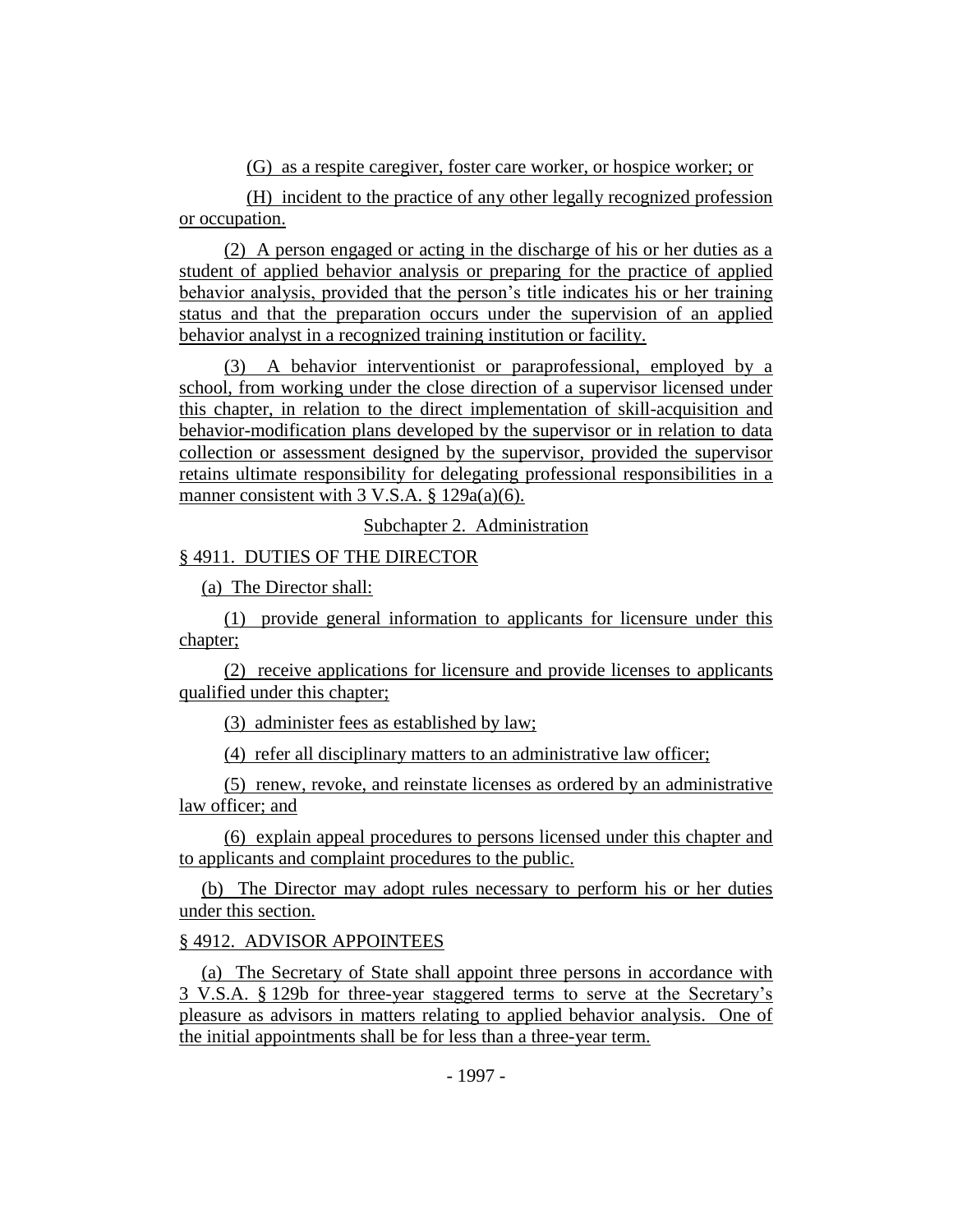(1) Two of these appointees shall be applied behavior analysts.

(A) An applied behavior analyst advisor appointee shall have not less than three years' experience as an applied behavior analyst immediately preceding appointment, shall be licensed as an applied behavior analyst in Vermont, and shall be actively engaged in the practice of applied behavior analysis in this State during incumbency.

(B) Not more than one of these appointees may be employed by a designated agency. As used in this subdivision, "designated agency" shall have the same meaning as in 18 V.S.A. § 7252.

(2) One of these appointees shall be the parent of an individual with autism or a developmental disorder who is a recipient of applied behavior analysis services. This appointee shall not have a child or other family member who is receiving applied behavior analysis services from one of the advisor appointees appointed under subdivision (1) of this subsection.

(b) The Director shall seek the advice of the advisor appointees in carrying out the provisions of this chapter.

Subchapter 3. Licenses

# § 4921. ELIGIBILITY FOR LICENSURE BY EXAMINATION AS AN APPLIED BEHAVIOR ANALYST

To be eligible for licensure as an applied behavior analyst, an applicant shall:

(1) Obtain a doctoral or master's degree from a recognized educational program accredited by the Association for Behavior Analysis International Accreditation Board, or from a program at a recognized educational institution that is approved by the Director and that substantially meets the educational standards of the Association for Behavior Analysis International Accreditation Board or the Behavior Analysis Certification Board. Any program shall include an approved course sequence of the Behavior Analyst Certification Board.

(2) Successfully complete an approved practicum or supervised experience in the practice of applied behavior analysis, totaling at least 1,500 hours over a period of not less than one calendar year, of which at least 75 hours are in direct one-to-one contact with a supervisor.

(3) Successfully complete, as defined by the Director, a nationally recognized examination adopted from the Behavior Analyst Certification Board and approved by the Director, related to the principles and practice of applied behavior analysis. This subdivision (3) shall not be construed to require the Director to develop or administer any examination.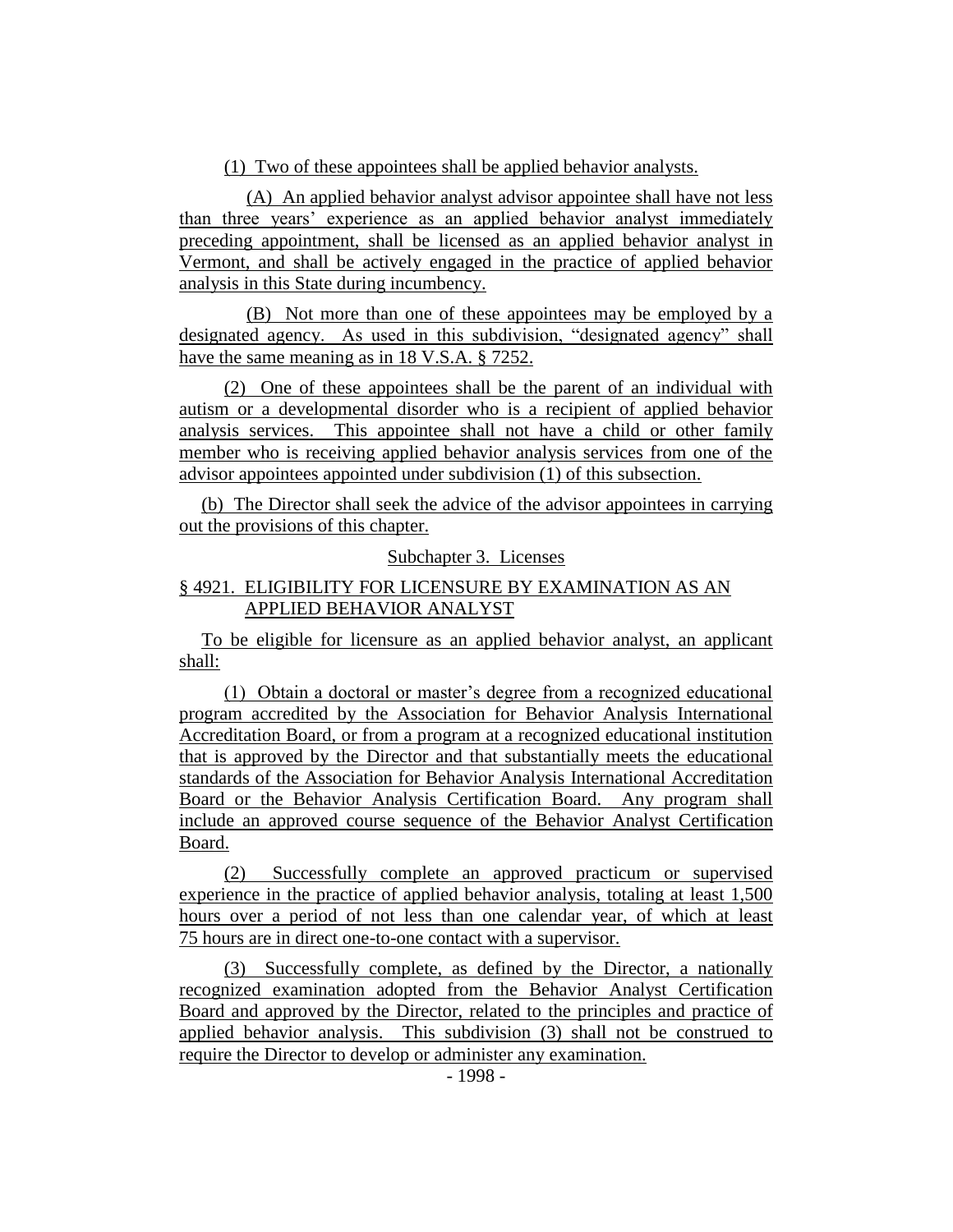# § 4922. ELIGIBILITY FOR LICENSURE BY EXAMINATION AS AN ASSISTANT BEHAVIOR ANALYST

To be eligible for licensure as an assistant behavior analyst, an applicant shall:

(1) Obtain a bachelor's degree from a program at a recognized educational institution that is approved by the Director and that substantially meets the educational standards of the Association for Behavior Analysis International Accreditation Board or the Behavior Analysis Certification Board. Any program shall include an approved course sequence of the Behavior Analyst Certification Board.

(2) Successfully complete an approved practicum or supervised experience in the practice of applied behavior analysis, totaling at least 1,000 hours over a period of not less than one calendar year, of which at least 50 hours are in direct one-to-one contact with a supervisor.

(3) Successfully complete, as defined by the Director, a nationally recognized examination adopted from the Behavior Analyst Certification Board and approved by the Director, related to the principles and practice of applied behavior analysis. This subdivision (3) shall not be construed to require the Director to develop or administer any examination.

# § 4923. LICENSURE BY ENDORSEMENT

A person may be licensed under this chapter if he or she:

(1)(A) possesses a valid registration or license to engage in the practice of applied behavior analysis issued by the appropriate regulatory authority of a state, territory, or possession of the United States, or the District of Columbia, based on requirements and qualifications shown by the application to be equal to or greater than the requirements of this chapter; or

(B) is certified as a board certified behavior analyst by the Behavior Analyst Certification Board; and

(2) meets any active practice requirements established by the Director by rule.

# § 4924. ISSUANCE OF LICENSES

The Director shall issue a license, upon payment of the fees prescribed in this chapter, to any applicant who has satisfactorily met all the requirements of this chapter.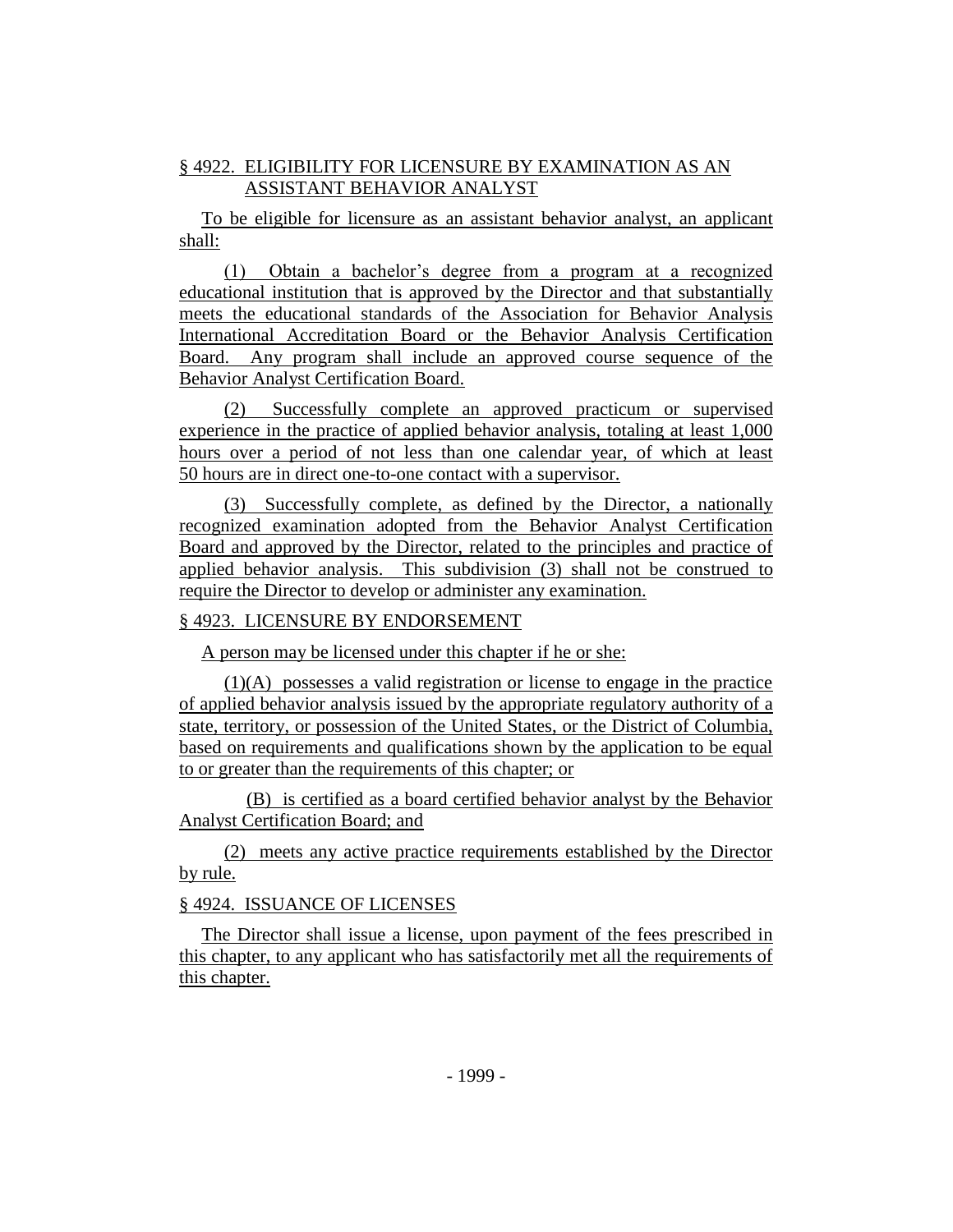#### § 4925. RENEWALS

(a) Licenses shall be renewed every two years, on a schedule determined by the Director, upon payment of the renewal fee.

(b) Biennially, the Director shall provide notice to each licensee of license expiration and renewal requirements. Upon receipt of the completed form and the renewal fee, the Director shall issue a new license.

(c) As a condition of renewal, the Director may by rule require that a licensee establish that he or she has completed continuing education. The Director may accept proof of current certification from the Behavior Analyst Certification Board as evidence of continuing competency if the Director finds that the maintenance of such certification implies appropriate continuing education.

 $(d)(1)$  The Director may reinstate the license of an individual whose license has expired upon payment of the required fee and reinstatement penalty, provided the individual has satisfied all the requirements for renewal, including continuing education.

(2) The Director may adopt rules necessary for the protection of the public to assure the Director that an applicant whose license has expired or who has not worked for more than three years as an applied behavior analyst or an assistant behavior analyst is professionally qualified for license renewal. Conditions imposed under this subsection shall be in addition to the other requirements of this section.

## § 4926. LICENSE AND RENEWAL FEES

Applicants and persons regulated under this chapter shall pay those fees set forth in 3 V.S.A. § 125(b).

#### § 4927. APPLICATIONS

Applications for licensure and license renewal shall be on forms provided by the Director. Each application shall contain a statement under oath showing the applicant's education, experience, and other pertinent information and shall be accompanied by the required fee.

#### § 4928. SCOPE OF PRACTICE OF APPLIED BEHAVIOR ANALYSTS

(a) A person licensed under this chapter shall only engage in the practice of applied behavior analysis upon, and within the scope of, a referral from a licensed health professional or school official duly authorized to make such a referral.

(b) The practice of applied behavior analysis shall not include psychological testing, neuropsychology, diagnosis of mental health or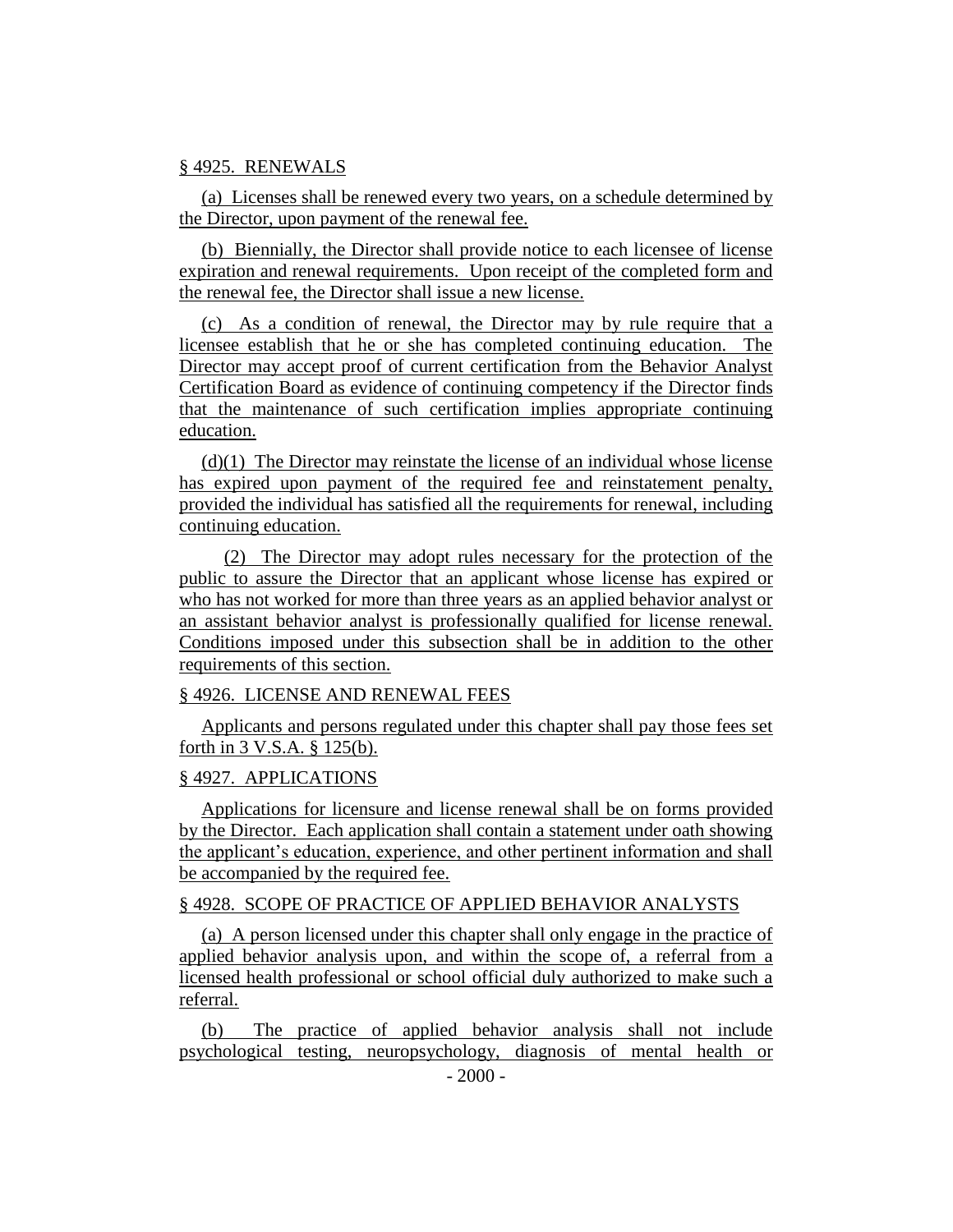developmental conditions, psychotherapy, cognitive therapy, sex therapy, psychoanalysis, psychopharmacological recommendations, hypnotherapy, or academic teaching by college or university faculty.

# § 4929. SUPERVISION OF ASSISTANT BEHAVIOR ANALYSTS

An assistant behavior analyst shall only engage in the practice of applied behavior analysis if he or she has a minimum of five hours per month of off-site case supervision by an applied behavior analyst. A supervising applied behavior analyst may require that his or her supervision of an assistant behavior analyst exceed the minimum requirements of this section, including the requirement that the supervision be on-site.

# § 4930. DISCLOSURE OF INFORMATION

The Director may adopt rules requiring a person licensed under this chapter to disclose the licensee's professional qualifications and experience, those actions that constitute unprofessional conduct, and the method for filing a complaint or making a consumer inquiry, and the manner in which that information shall be made available and to whom.

# § 4931. UNPROFESSIONAL CONDUCT

(a) Unprofessional conduct means the following conduct and the conduct set forth in 3 V.S.A. § 129a, committed by a licensee, an applicant, or a person who later becomes an applicant:

(1) making or causing to be made a false, fraudulent, or forged statement or representation in procuring or attempting to procure licensure or renew a license to practice under this chapter;

(2) using dishonest or misleading advertising;

(3) misusing a title in professional activity;

(4) engaging in any sexual conduct with a client, or with the immediate family member of a client, with whom the licensee has had a professional relationship within the previous five years;

(5) harassing, intimidating, or abusing a client;

(6) entering into an additional relationship with a client, supervisee, research participant, or student that might impair the person's objectivity or otherwise interfere with a licensee's obligations;

(7) practicing outside or beyond a licensee's area of training, experience, or competence;

(8) being or having been convicted of a misdemeanor related to the practice of applied behavior analysis or a felony;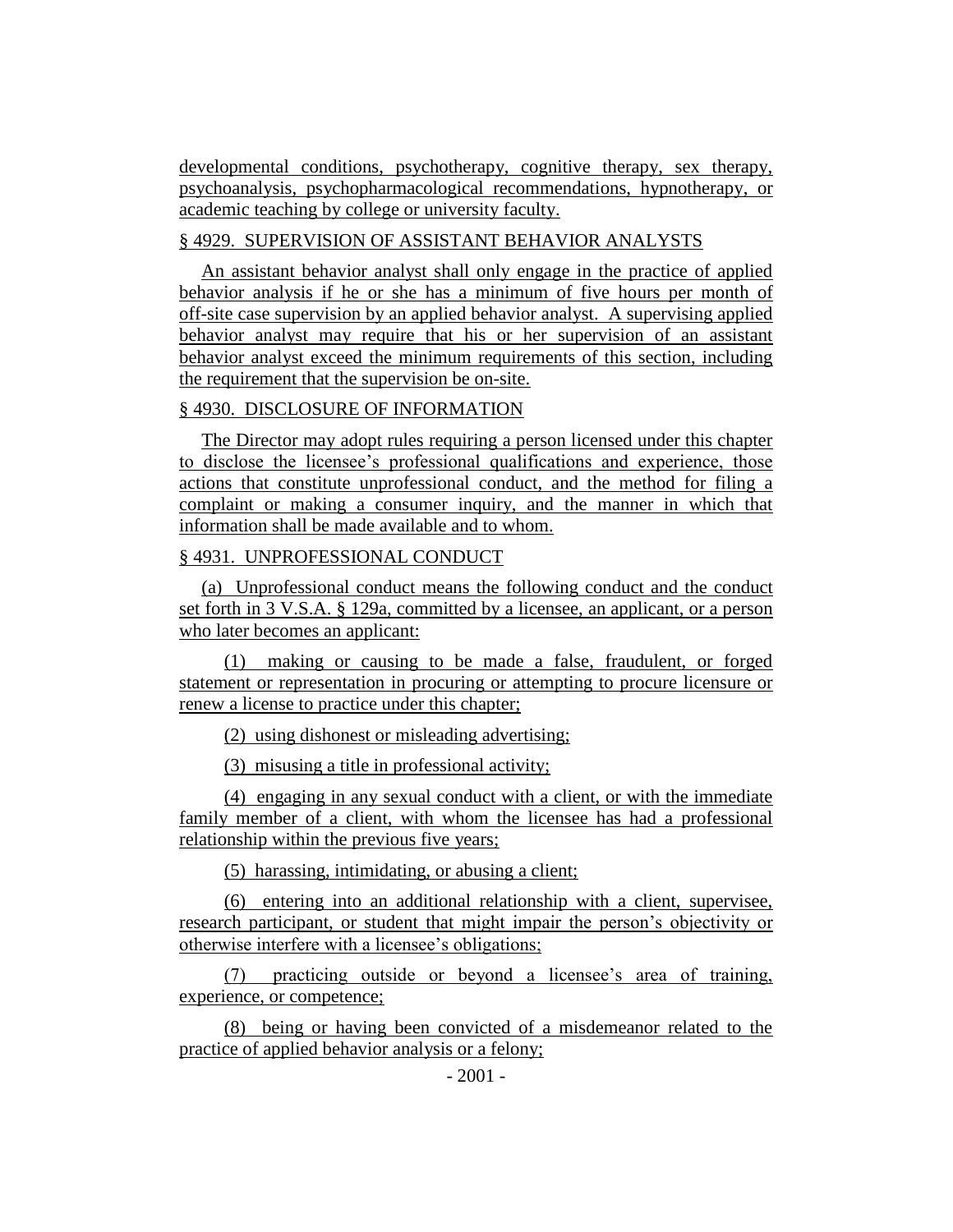(9) being unable to practice applied behavior analysis competently by reason of any cause;

(10) willfully or repeatedly violating any of the provisions of this chapter;

(11) being habitually intemperate or addicted to the use of habit-forming drugs;

(12) having a mental, emotional, or physical disability, the nature of which interferes with the ability to practice applied behavior analysis competently;

(13) engaging in conduct of a character likely to deceive, defraud, or harm the public, including exposing clients to unjustifiably degrading or cruel interventions or implementing therapies not supported by a competent clinical rationale; or

(14) failing to notify the Director in writing within ten days of the loss, revocation, discontinuation, or invalidation of any certification or degree offered to support eligibility for licensure or to demonstrate continuing competency.

(b) A person shall not be liable in a civil action for damages resulting from the good faith reporting of information to the Director or the Office of Professional Regulation about alleged incompetent, unprofessional, or unlawful conduct of a person licensed under this chapter.

#### Sec. 47. TRANSITIONAL PROVISIONS

(a) Advisor appointees. Notwithstanding the provisions of 26 V.S.A.  $\S 4912(a)(1)$  (advisor appointees; qualifications of appointees) in Sec. 46 of this act, an initial advisor appointee may serve while reasonably expected within one year of appointment to become eligible for licensure as an applied behavior analyst and to satisfy the other requirements of 26 V.S.A. § 4912(a)(1).

(b) Licensing of applied behavior analysts. The Director of the Office of Professional Regulation shall establish a procedure so that an individual may become licensed as an applied behavior analyst without being required to take an examination if he or she:

(1) has graduated with a doctoral or master's degree from a regionally accredited university and is a Board Certified Behavior Analyst certificant of the Behavior Analyst Certification Board; or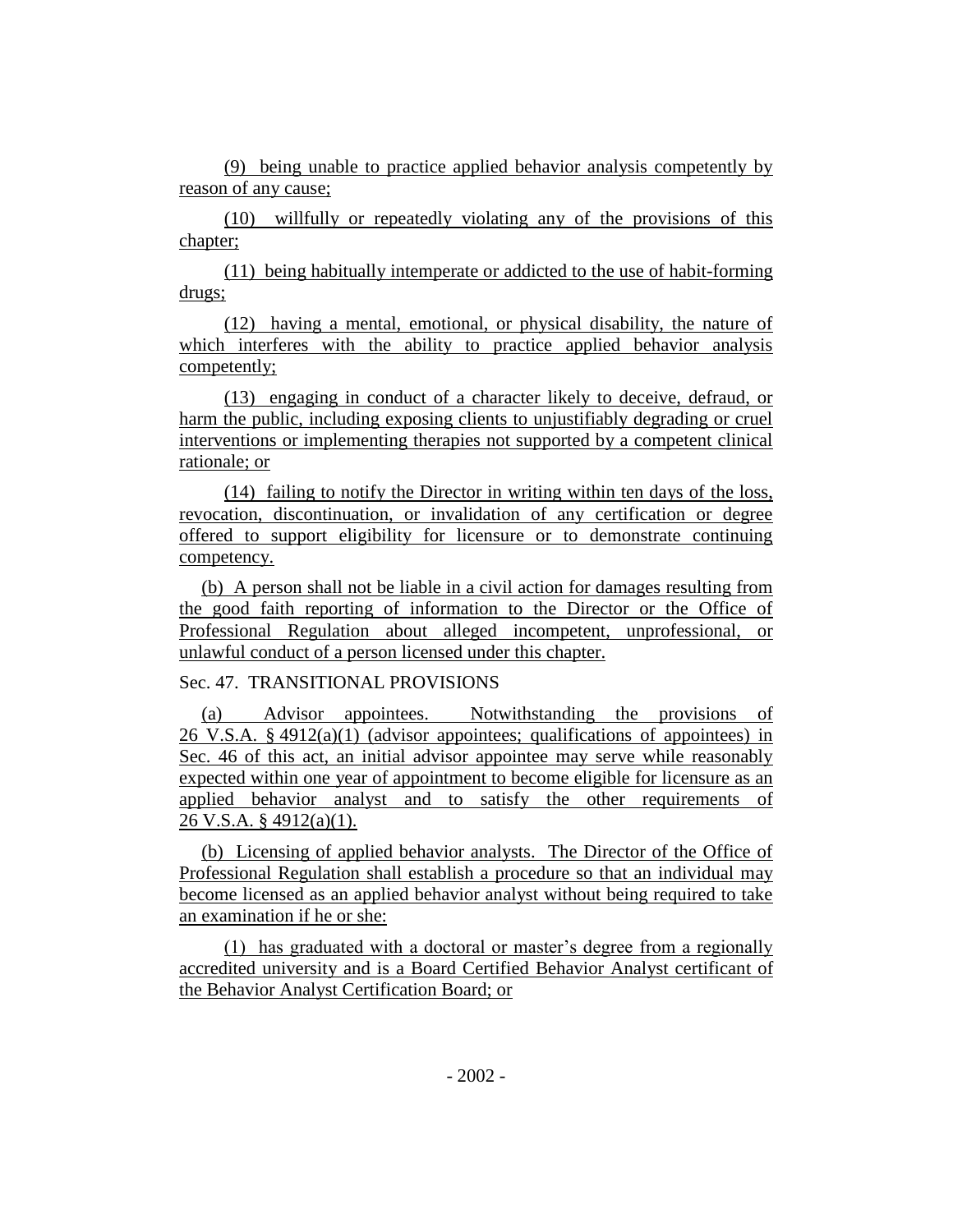(2) holds either a doctoral or master's degree in behavior analysis or a related field and can demonstrate competency in applied behavior analysis by virtue of training and experience as determined by the Director.

(c) Licensing of assistant behavior analysts. The Director of the Office of Professional Regulation shall establish a procedure so that an individual may become licensed as an assistant behavior analyst without being required to take an examination if he or she:

(1) has graduated with a bachelor's degree from a regionally accredited university and is a Board Certified Assistant Behavior Analyst certificant of the Behavior Analyst Certification Board; or

(2) holds a bachelor's degree in behavior analysis or a related field and can demonstrate competency in applied behavior analysis by virtue of training and experience as determined by the Director.

(d) Any person licensed under subsection (b) or (c) of this section shall thereafter be eligible for licensure renewal pursuant to 26 V.S.A. § 4925.

(e) The ability of a person to become licensed under the provisions of subsection (b) or (c) of this section shall expire on July 1, 2017.

\* \* \* Positions Authorization \* \* \*

# Sec. 48. CREATION OF NEW POSITIONS WITHIN THE OFFICE OF PROFESSIONAL REGULATION

(a) There is created within the Secretary of State's Office of Professional Regulation the following new positions:

(1) one (1) classified Research and Statistics Analyst position; and

(2) one (1) classified Enforcement position.

(b) Any funding necessary to support the positions created under subsection (a) of this section shall be derived from the Office's Professional Regulatory Fee Fund.

\* \* \* Effective Dates \* \* \*

## Sec. 49. EFFECTIVE DATES

This act shall take effect on passage, except that:

(1) Sec. 34 (amending 26 V.S.A. chapter 67 (audiologists and hearing aid dispensers)) shall take effect on September 1, 2015;

(2) Secs. 39 (amending 26 V.S.A. chapter 87 (speech-language pathologists)) and 40 (repeal of sections in 26 V.S.A. chapter 87) shall take effect on September 1, 2015;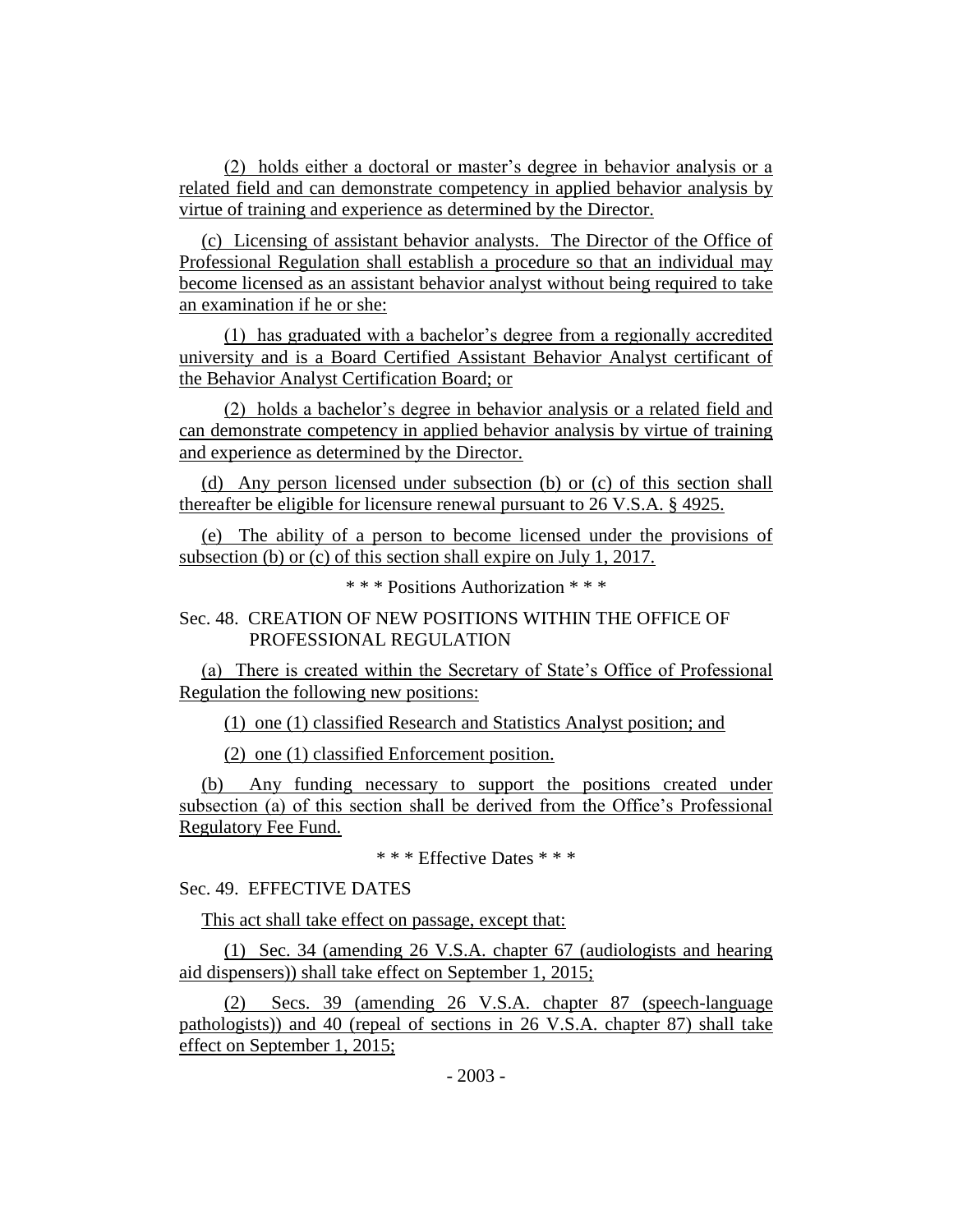(3) Secs. 45 (amending 3 V.S.A. § 122 (Office of Professional Regulation)) and 46 (adding 26 V.S.A. chapter 95 (applied behavior analysis)) shall take effect on July 1, 2016; and

(4) Sec. 31 (amending 26 V.S.A. chapter 61 (social workers)) shall take effect on July 1, 2017.

(Committee vote: 4-0-1)

(For House amendments, see House Journal for March 24, 2015, page 621)

# **Reported favorably with recommendation of proposal of amendment by Senator Ashe for the Committee on Finance.**

The Committee recommends that the Senate propose to the House to amend the bill as recommended by the Committee on Government Operations with the following amendment thereto:

By striking out Sec. 48 (creation of new positions within the Office of Professional Regulation) in its entirety and inserting in lieu thereof the following:

Sec. 48. [Deleted.]

(Committee vote: 6-1-0)

# **Reported favorably by Senator McCormack for the Committee on Appropriations.**

The Committee recommends that the Senate propose to the House to amend the bill as recommended by the Committee on Government Operations and that the recommendation of amendment of the Committee on Finance be rejected.

(Committee vote: 5-1-1)

#### **ORDERED TO LIE**

#### **S. 137.**

An act relating to penalties for selling and dispensing marijuana.

**PENDING ACTION:** Committee Bill for Second Reading

#### **CONFIRMATIONS**

The following appointments will be considered by the Senate, as a group, under suspension of the Rules, as moved by the President *pro tempore,* for confirmation together and without debate, by consent thereby given by the Senate. However, upon request of any senator, any appointment may be singled out and acted upon separately by the Senate, with consideration given to the report of the Committee to which the appointment was referred, and with